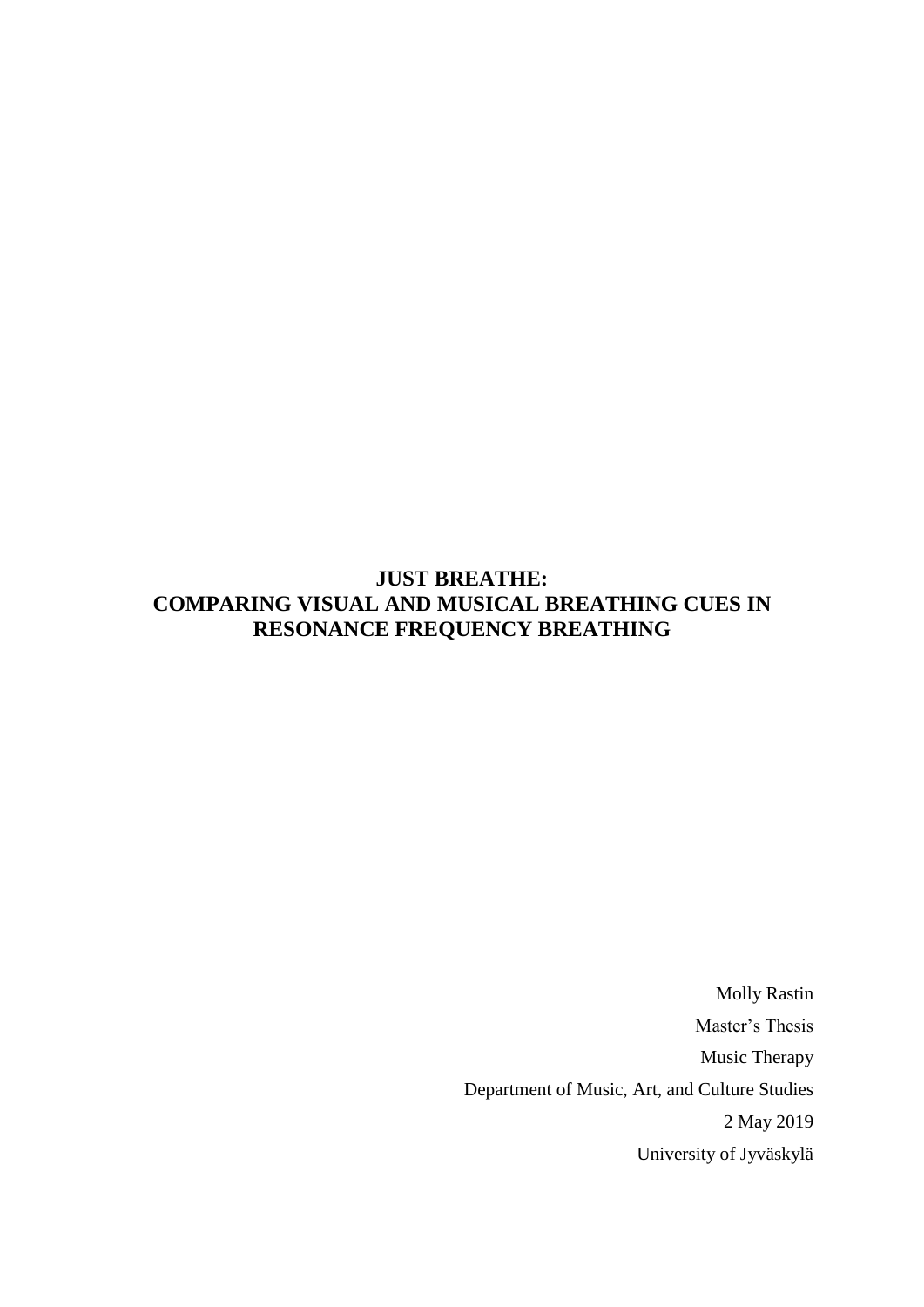# **JYVÄSKYLÄN YLIOPISTO**

| Tiedekunta - Faculty                                                                                                                                                                                                                                                                                                                                                                                                                                                                                                                                                                                                                                                                                                                                                                                                                                                                                                                                                                                                                                                                                                                                                                                                                                                                                                                                                                                                                                                                                                                                                                                                                                                                                                                                                                                                                           | Laitos – Department                                                                                                                                                                                                                                                          |  |
|------------------------------------------------------------------------------------------------------------------------------------------------------------------------------------------------------------------------------------------------------------------------------------------------------------------------------------------------------------------------------------------------------------------------------------------------------------------------------------------------------------------------------------------------------------------------------------------------------------------------------------------------------------------------------------------------------------------------------------------------------------------------------------------------------------------------------------------------------------------------------------------------------------------------------------------------------------------------------------------------------------------------------------------------------------------------------------------------------------------------------------------------------------------------------------------------------------------------------------------------------------------------------------------------------------------------------------------------------------------------------------------------------------------------------------------------------------------------------------------------------------------------------------------------------------------------------------------------------------------------------------------------------------------------------------------------------------------------------------------------------------------------------------------------------------------------------------------------|------------------------------------------------------------------------------------------------------------------------------------------------------------------------------------------------------------------------------------------------------------------------------|--|
| Humanities                                                                                                                                                                                                                                                                                                                                                                                                                                                                                                                                                                                                                                                                                                                                                                                                                                                                                                                                                                                                                                                                                                                                                                                                                                                                                                                                                                                                                                                                                                                                                                                                                                                                                                                                                                                                                                     | <b>Music Department</b>                                                                                                                                                                                                                                                      |  |
| Tekijä – Author<br><b>MOLLY RASTIN</b>                                                                                                                                                                                                                                                                                                                                                                                                                                                                                                                                                                                                                                                                                                                                                                                                                                                                                                                                                                                                                                                                                                                                                                                                                                                                                                                                                                                                                                                                                                                                                                                                                                                                                                                                                                                                         |                                                                                                                                                                                                                                                                              |  |
| Työn nimi – Title<br>RESONANCE FREQUENCY BREATHING                                                                                                                                                                                                                                                                                                                                                                                                                                                                                                                                                                                                                                                                                                                                                                                                                                                                                                                                                                                                                                                                                                                                                                                                                                                                                                                                                                                                                                                                                                                                                                                                                                                                                                                                                                                             | JUST BREATHE: COMPARING VISUAL AND MUSICAL BREATHING CUES IN                                                                                                                                                                                                                 |  |
| Oppiaine – Subject<br>Music Therapy                                                                                                                                                                                                                                                                                                                                                                                                                                                                                                                                                                                                                                                                                                                                                                                                                                                                                                                                                                                                                                                                                                                                                                                                                                                                                                                                                                                                                                                                                                                                                                                                                                                                                                                                                                                                            | Työn laji – Level<br>Master's Thesis                                                                                                                                                                                                                                         |  |
| Aika – Month and year<br>May 2018                                                                                                                                                                                                                                                                                                                                                                                                                                                                                                                                                                                                                                                                                                                                                                                                                                                                                                                                                                                                                                                                                                                                                                                                                                                                                                                                                                                                                                                                                                                                                                                                                                                                                                                                                                                                              | Sivumäärä – Number of pages<br>62                                                                                                                                                                                                                                            |  |
| Tiivistelmä – Abstract<br>Heart rate variability (HRV) is related to stress management, emotional well-being, and<br>hypertension. In general, greater HRV correlates with better health. Resonance frequency<br>breathing (RFB), a systematic form of slow breathing, has been used successfully to<br>maximize HRV. Thus, RFB has been used with success in a number of therapeutic settings.<br>However, RFB is currently conducted without musical stimuli. Previous research indicates<br>hypertension, and relaxation effects of music are well-documented. Therefore, including<br>music in RFB interventions could improve the effects of RFB on HRV and relaxation.<br>To examine the influence of music in RFB, two conditions of 10-minute RFB interventions<br>were compared, using a within-subjects design with healthy adult subjects. In the control<br>condition, RFB was conducted with a visual cueing system. In the experimental condition,<br>RFB was conducted with a musical cueing system. HRV data, as well as Likert scales<br>pertaining to perceived relaxation and attentiveness, were collected in both conditions.<br>Additionally, participants were able to comment in open feedback about their experiences.<br>Experimentation found no significant difference between the visual or musical conditions<br>in HRV or Likert scale indices. However, the application of ABC relaxation theory to<br>qualitative data indicates that perceived experiences in these conditions may differ.<br>Furthermore, the musical condition performed similarly to the visual condition in terms of<br>HRV data; thus, a musical version of RFB could be useful for people who prefer auditory<br>stimulation or who are seeking a different kind of relaxation.<br>Asiasanat – Keywords<br>Theory, Window of Tolerance | that musical interventions may achieve results similar to those of using RFB when targeting<br>Heart Rate Variability, Breathing, Music Therapy, Polyvagal Theory, Resonance Frequency,<br>Heart Rate Variability Biofeedback, Resonance Frequency Breathing, ABC Relaxation |  |
| Säilytyspaikka - Depository                                                                                                                                                                                                                                                                                                                                                                                                                                                                                                                                                                                                                                                                                                                                                                                                                                                                                                                                                                                                                                                                                                                                                                                                                                                                                                                                                                                                                                                                                                                                                                                                                                                                                                                                                                                                                    |                                                                                                                                                                                                                                                                              |  |
| Muita tietoja – Additional information                                                                                                                                                                                                                                                                                                                                                                                                                                                                                                                                                                                                                                                                                                                                                                                                                                                                                                                                                                                                                                                                                                                                                                                                                                                                                                                                                                                                                                                                                                                                                                                                                                                                                                                                                                                                         |                                                                                                                                                                                                                                                                              |  |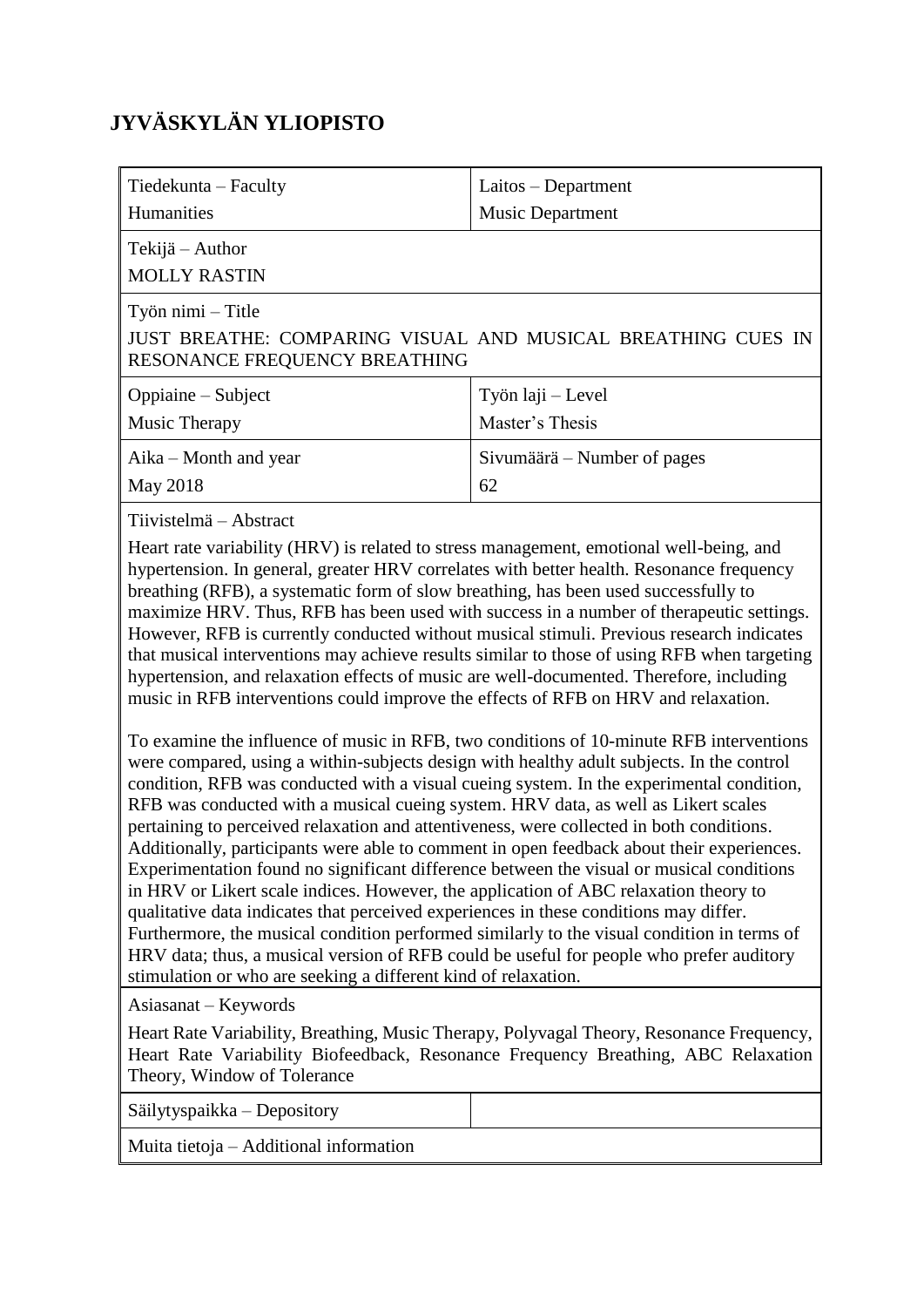## **Acknowledgements**

This thesis would not have been possible without the assistance of a number of professionals and friends. Firstly, I must thank Olivier Brabant, whose guidance was critical every step of the way. My project would literally not exist without him. Thank you also to Esa Ala-Ruona, for keeping me slightly less neurotic, and to Jaakko Erkkilä, for the academic and financial help as my supervisor. Once upon a time, this thesis was 12 chapters long. We can all be grateful that this is no longer the case.

Of course, this thesis would also have been impossible without Johanna Wilson and the many hours she spent developing the music that would later be used in this study. I am eternally grateful for her hard work, her good humour, and her ability to spark my creativity during long days of writing.

Warm, warm thanks to Janice Waldron, who reconnected me with my love of academia and was the first person to make me seriously consider pursuing my doctorate. Your faith in me has truly inspired my work. Thanks as well to Debra Rastin, my momma, for supporting me emotionally (and financially) all the way. Becoming a music therapist has not been a smooth path, but your aid has certainly helped shape the way.

Thank you to Thesis Club, for keeping me accountable in not only writing, but also in doing laundry and in taking trips to the grocery store. We all know I would have tried to write this in a week without you, and that would have been terrible. I give love as well to Ramona, because every Rhoda needs her Mary, and to Ollie, whose tarot readings led me to where I am.

Finally, this thesis is dedicated to every person who taught me that surviving is enough, and to every person who taught me exactly what I am capable of surviving… and to Aiden, Sloane, Benjamin, and Uno. I love you.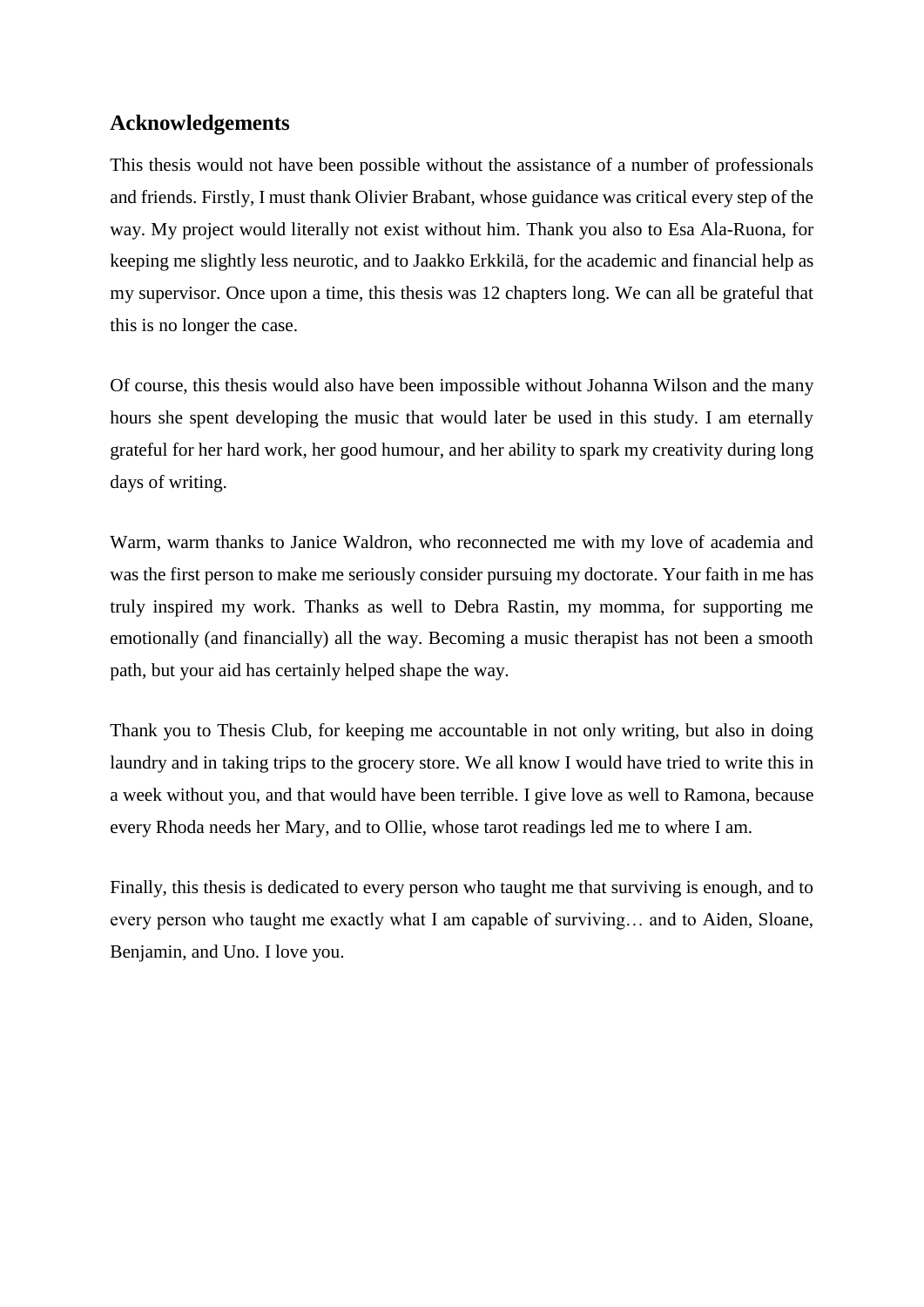# **CONTENTS**

| 1              |               |  |
|----------------|---------------|--|
| 2              |               |  |
|                | 2.1           |  |
|                | 2.1.1         |  |
|                | 2.1.2         |  |
|                | $2.2^{\circ}$ |  |
|                | 2.2.1         |  |
|                | 2.2.2         |  |
|                | 2.3           |  |
|                | 2.3.1         |  |
|                | 2.3.2         |  |
|                | 2.4           |  |
|                | 2.4.1         |  |
|                | 2.4.2         |  |
|                | $2.5^{\circ}$ |  |
|                | 2.5.1         |  |
|                | 2.5.2         |  |
|                | 2.6           |  |
|                | 2.6.1         |  |
|                | 2.6.2         |  |
|                |               |  |
| 3              |               |  |
|                | 3.1           |  |
|                | 3.1.1         |  |
|                | 3.1.2         |  |
|                | 3.2           |  |
|                | 3.2.1         |  |
|                | 3.2.2         |  |
|                | 3.2.3         |  |
|                | 3.2.4         |  |
|                | 3.2.5         |  |
|                | 3.2.6         |  |
|                | 3.2.7         |  |
|                | 3.2.8         |  |
|                | 3.3           |  |
|                | 3.3.1         |  |
|                | 3.3.2         |  |
|                | 3.4           |  |
|                | 3.4.1         |  |
|                | 3.4.2         |  |
|                | 3.4.3         |  |
|                |               |  |
| $\overline{4}$ |               |  |
|                | 4.1           |  |
|                | 4.2           |  |
|                | 4.3           |  |
|                | 4.3.1         |  |
|                | 4.3.2         |  |
| 5              |               |  |
|                | 5.1           |  |
|                | 5.1.1         |  |
|                | 5.1.2         |  |
|                | 5.1.3         |  |
|                | 5.1.4         |  |
|                |               |  |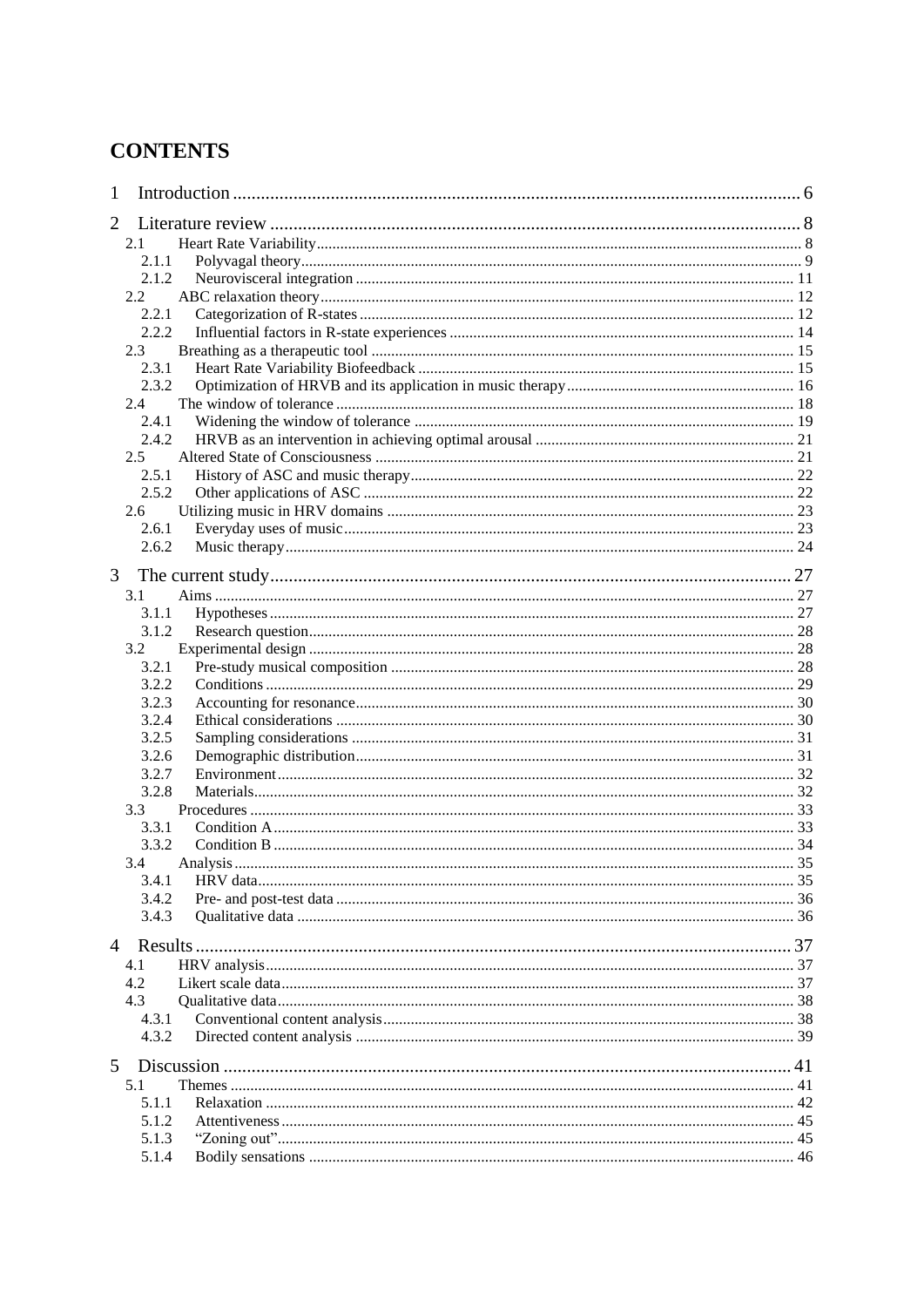| 5.2 |  |
|-----|--|
| 5.3 |  |
|     |  |
| 6.1 |  |
| 6.2 |  |
|     |  |
|     |  |
|     |  |
|     |  |
|     |  |
|     |  |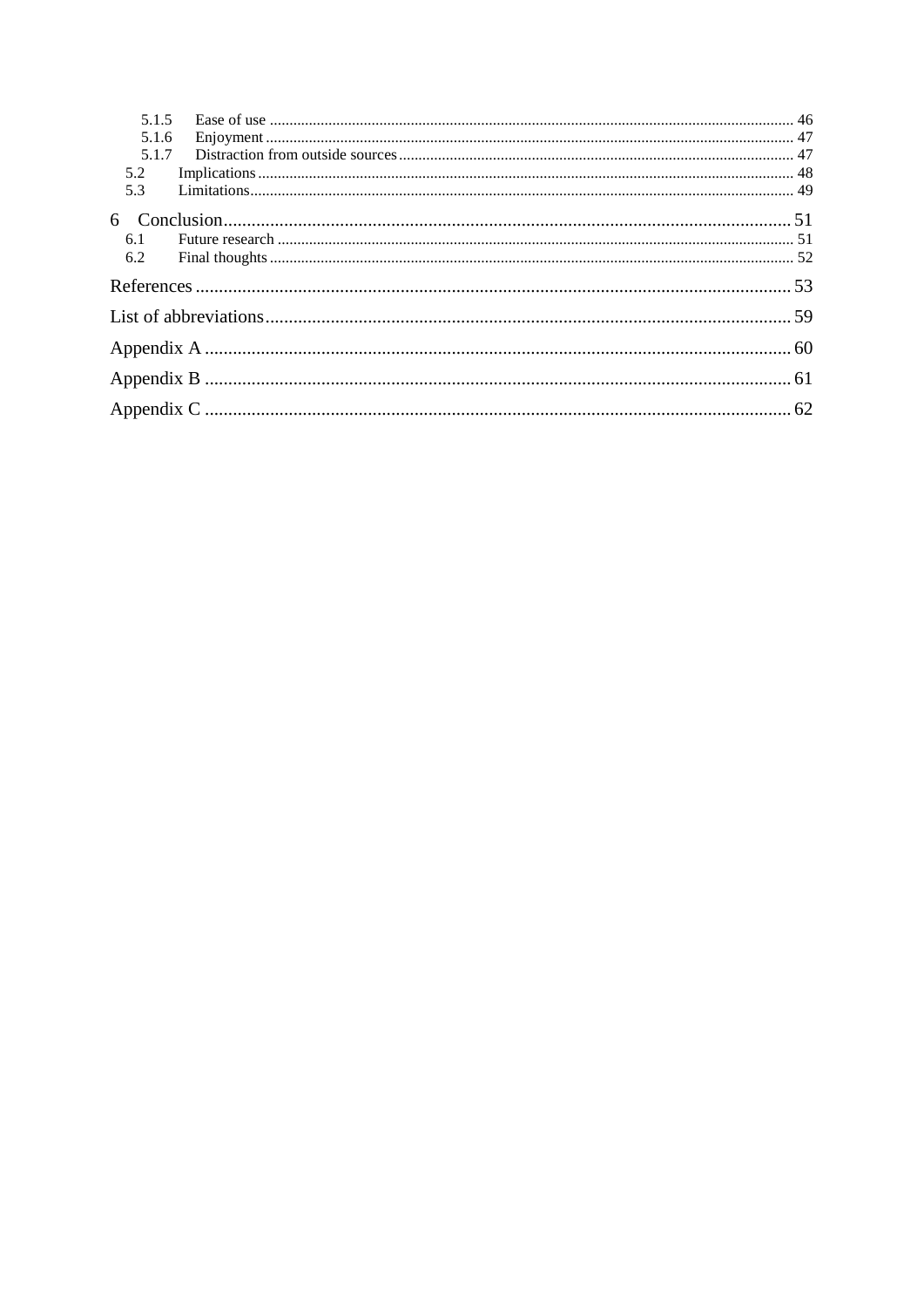## **1 INTRODUCTION**

Approximately 111,000 times per day, the human heart beats. It is one of the first sounds heard from the womb; it slows as we crawl into bed; it seems to pound when we see the people we love. The heart can even continue beating when removed from the body—yet most of the time, we barely give it a second thought. Every moment, the heart acts to ensure our existence, but we rarely notice that it is beating at all. Still, we can—at times—control it.

Greater heart rate variability—that is, greater change between beat-to-beat heart rates—is associated with physical longevity, relaxation, and emotional health. Heart rate variability, or HRV, has been manipulated for short-term benefits, particularly in sufferers of hypertension and mood disorders. Using a specific breathing technique called resonance frequency breathing (RFB), the manipulation of HRV has been linked to better emotional and physical wellness. However, this breathing technique may be improved or altered to suit a more diverse population.

As the heart is taken for granted, so is music. Long appreciated for its recreational uses, music has recently become more and more integrated into the realm of health, particularly within the relatively young field of music therapy. Since its incarnation, music therapists have debated the role which music plays in therapy; some believe music is the most therapeutic element, whereas others use music as an auxiliary tool. Recently, RFB (a non-musical exercise) has been used as a tool in music therapy sessions, but this raises an interesting question: Can music itself be integrated into this program? This is the central issue of the current study.

The maximization of HRV should be of great interest to many music therapists. In a clinical setting, for example, HRV analysis could be used for the assessment and treatment of nonmusical goals. A hypertensive patient could benefit from continual assessment of resting and short-term HRV, as this could maintain and improve that patient's physical health. On the other hand, maximal HRV can also allow for the exploration of deeper, more meaningful issues within a therapeutic setting. Again, as the literature review will discuss in-depth, RFB has already been implemented within a music therapy setting. Results have been promising.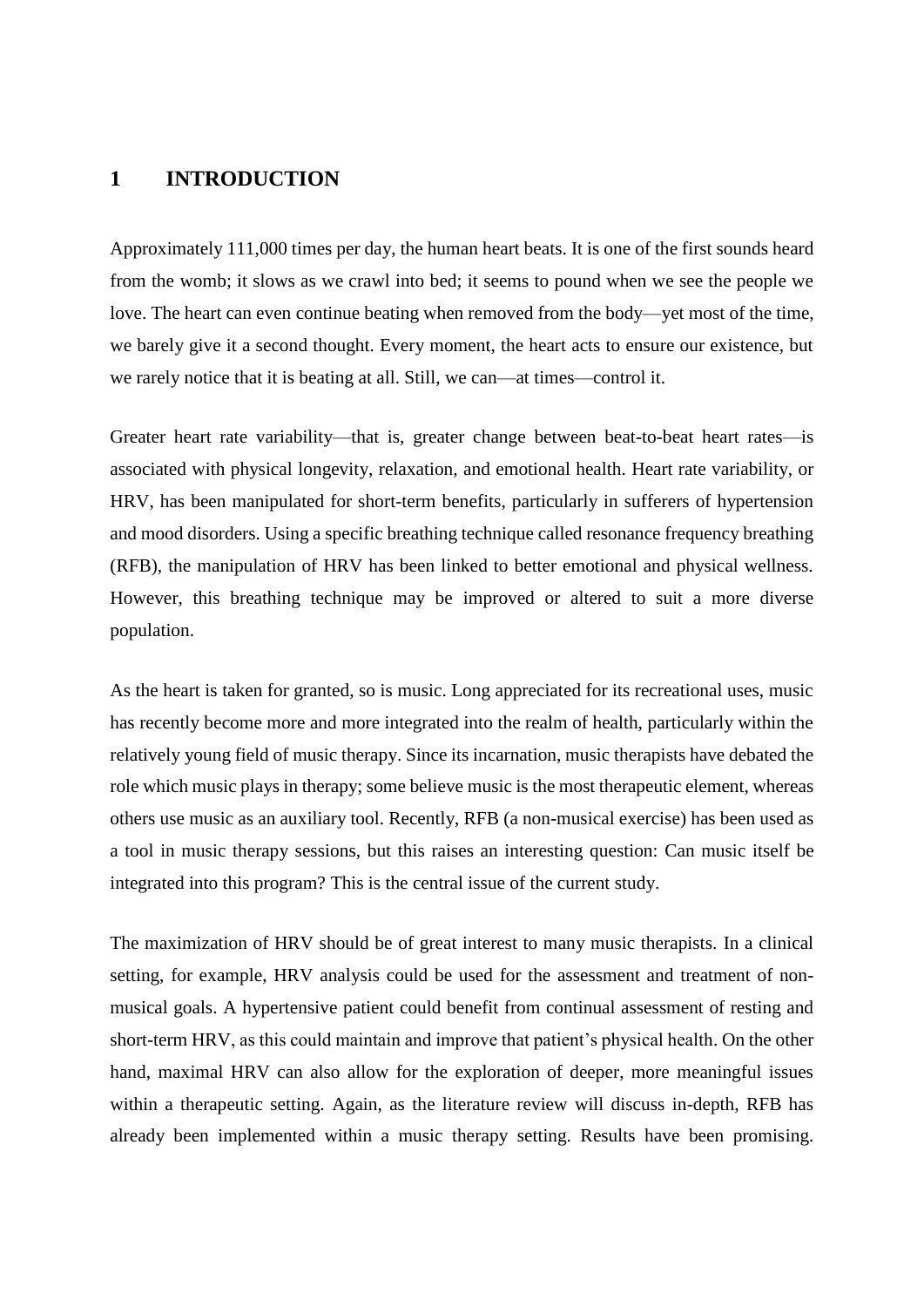Otherwise, this phenomenon relates generally to physical and emotional health, which are of course major domains for any music therapist.

To contribute to general health, RFB should be developed within the best of its potential. Music may be incorporated within this in the form of precomposed, specific music played within the RFB activity. Thus, the current research question for the study is this: Is a musical cue more effective than a visual cue in increasing HRV during RFB? A secondary research question asks (more generally and qualitatively): Does the presence of specific precomposed music within an RFB activity, rather than a visual cue, change the perceived experience of RFB?

An ideal outcome of this study would be an improved form of RFB training which includes precomposed music as part of the cueing process. The products of this research could extend beyond music therapy with minimal training. For example, a fully-developed breathing program could be used in non-musical psychotherapy, physiotherapy, hypertension treatment, and other medical environments. Music programming could become as important to HRVB/RFB as the breathing itself. Perhaps, in turn, this could lead to greater recognition of music therapy as a general practice across the world. Music therapy is still a growing profession that requires high levels of advocacy; this research could bolster appreciation from other professionals for the field.

Even with no significant difference between musical and non-musical RFB, this study can serve as a valuable source of information regarding the general effectiveness of RFB across varying demographics under multiple conditions. Furthermore, it can contribute to the growing body of knowledge regarding the general psychotherapeutic and physiological properties of receptive music. Meanwhile, by exploring perceptions of relaxation, this study can collect some rich data regarding the differing experiences of relaxation states. Significant quantitative results are not the only driving element of this study.

This study compared RFB under two conditions: Visual cueing and musical cueing. While it was hypothesized that HRV would be greater in the musical cueing condition, no significant differences were found between the two conditions in HRV or Likert scale indices. However, important implications remain; this is only the beginning of a broad future of including music in RFB training.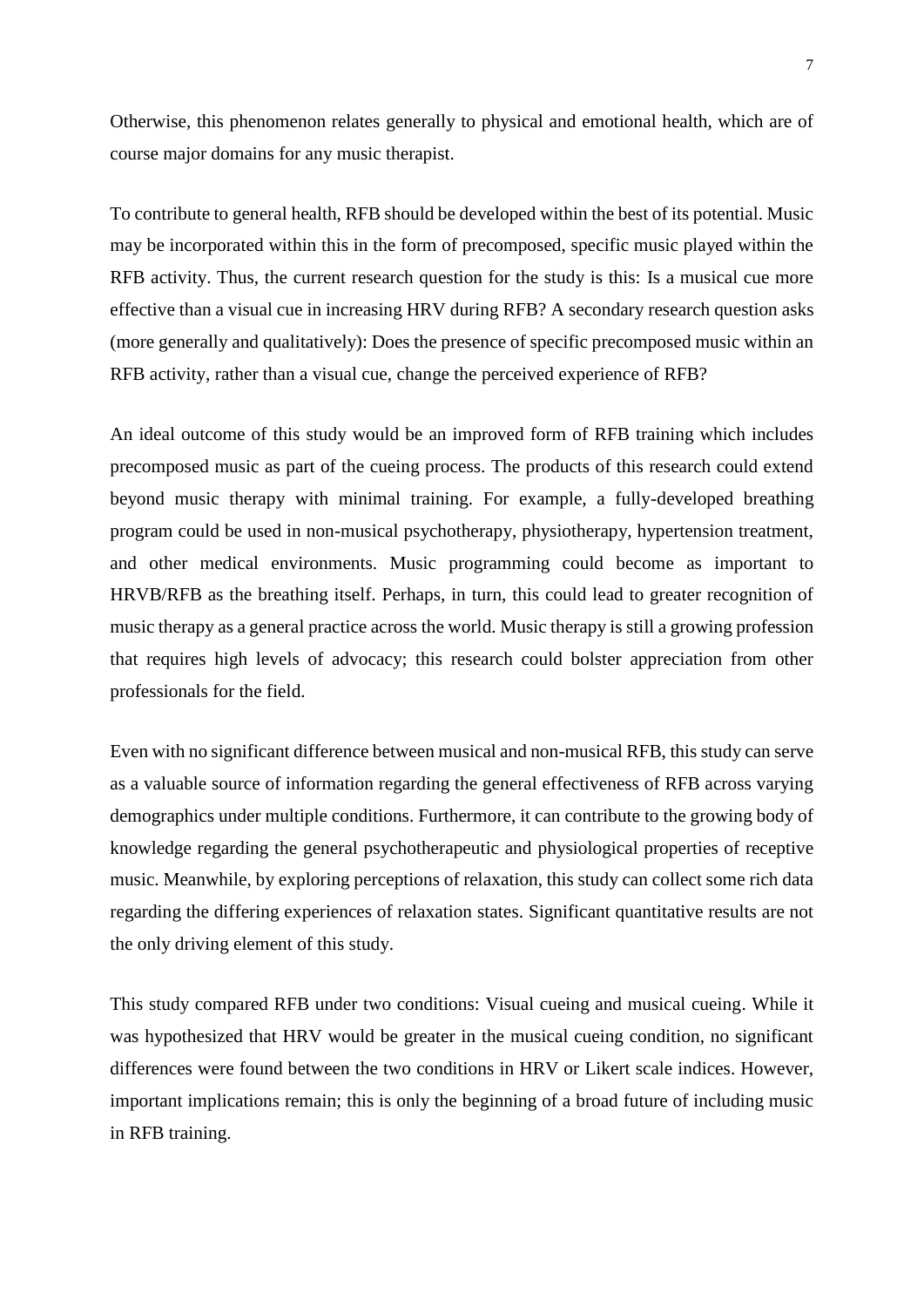## **2 LITERATURE REVIEW**

In this study, heart rate variability and relaxation were compared between two groups completing a resonance frequency breathing task. Thus, extensive research explored the topics of heart rate variability, resonance frequency breathing, sedative music, and music therapy. Theories relating to these subjects were also examined and have been presented in this text. It is crucial, then, to first reveal what heart rate variability is and how it influences the body and mind.

## **2.1 Heart Rate Variability**

To truly understand the core of this study, one must first understand the implications of heart rate variability, or HRV. HRV describes the variation between individual heartbeats, as measured within the interval of time. Greater HRV is connected to greater resilience in emotional and physical venues (Lehrer & Gevirtz, 2014; Lehrer, Vaschillo, & Vaschillo, 2000). This includes cardiovascular, autonomic, and psychological health, to the degree that low HRV is associated with sudden cardiac death (Lehrer & Gevirtz, 2014; Lehrer et al., 2000; Kleiger, Stein, & Bigger, 2005; Perkiömäki et al., 1997). It is suggested that the core of HRV's connection to better health lies in its regulation of the body (Lehrer & Gevirtz, 2014). As heart rate quickens, blood pressure falls, which stimulates the heart rate to continue quickening. Conversely, as heart rate falls, blood pressure rises, which stimulates the heart rate to continue falling. Therefore, when HRV is more complex, the rise and fall of one's heart rate exercises these feedback loops, which assists in regulating both heart rate and blood pressure (Lehrer & Gevirtz, 2014).

The reflex in use during these fluctuations is called the baroreflex, a mechanism which exists within the body to alter heart rate for the sake of homeostasis. Using a negative feedback loop, the baroreflex detects and responds to increased blood pressure by decreasing the heart rate through vasodilation; if blood pressure decreases, the baroreflex increases the heart rate through vasoconstriction (Lehrer & Gevirtz, 2014; "Baroreflex," n.d.). Long-term practice in increasing HRV has shown some increase in resting baroreflex activity, which would suggest that these exercises could improve the regulatory system even when not directly in use (Lehrer & Gevirtz,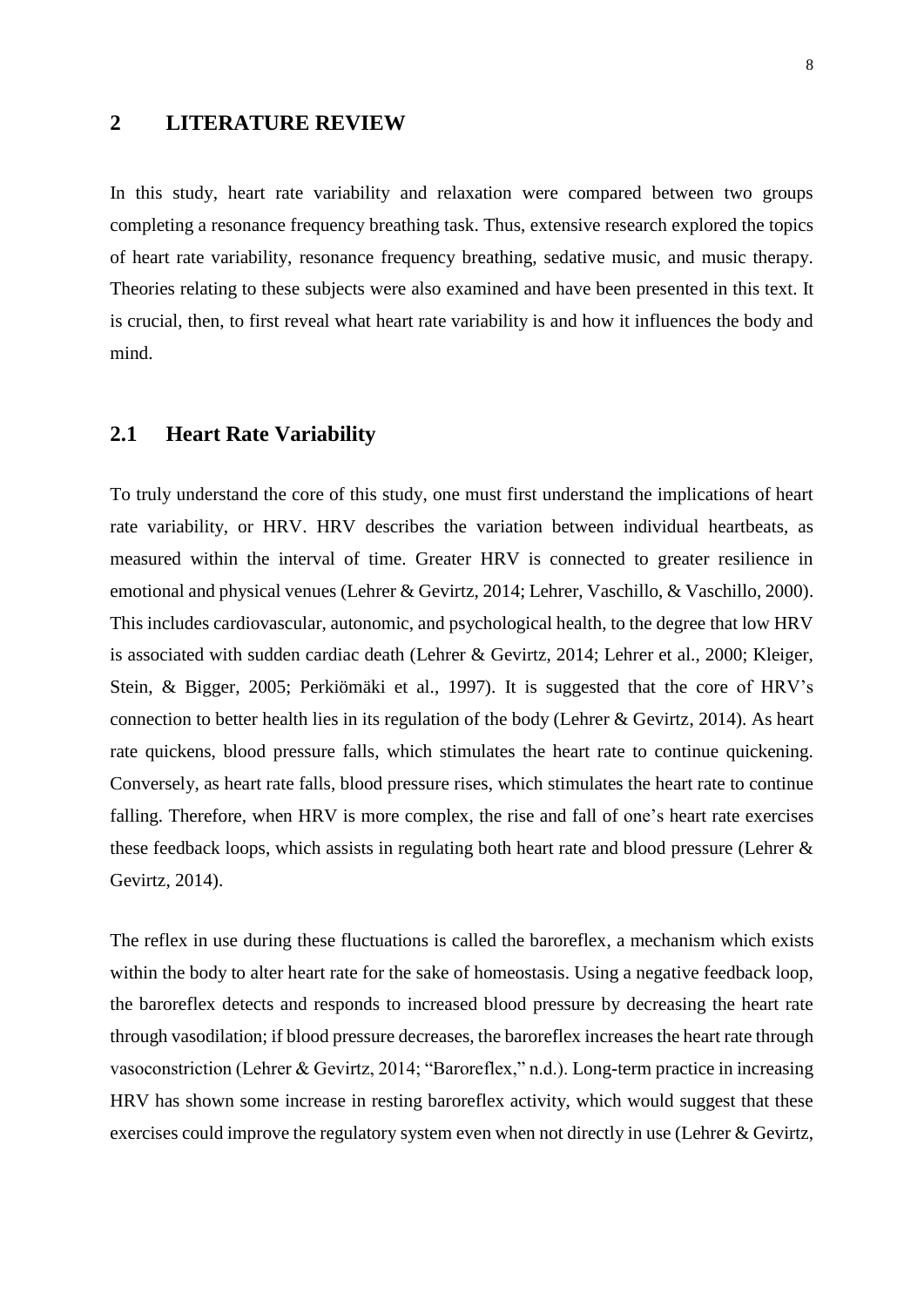2014). Indeed, there are known correlations between HRV and health, and the baroreflex is surely entwined in this phenomenon.

People with greater and more complex HRV are often healthier than those who live otherwise. In fact, HRV can be used for diagnostic and predictive criteria of numerous diseases and disorders (Kleiger et al., 2005; Perkiömäki et al., 1997). To further support the connection between high HRV and better health, HRV tends to decrease as people age and the body deteriorates (Lehrer et al., 2000; Vaschillo, Vaschillo, & Lehrer, 2006). Furthermore, this link seems to be at least partly causal, as efforts to increase HRV tend to result in better health (Gevirtz, 2013; Lehrer & Gevirtz, 2014; Lehrer et al., 2000; Vaschillo et al., 2006). Meanwhile, deliberately increasing HRV in patients with autoimmune disorders shows promise for restoring autonomic activity, particularly in the activation of the inflammatory reflex (Gevirtz, 2013; Huston & Tracey, 2011).

HRV is related not only to physical health, but emotional health. This can be described under two potential models: polyvagal theory and the model of neurovisceral integration.

#### **2.1.1 Polyvagal theory**

Polyvagal theory is a theory which relates to the autonomic nervous system (ANS), the body's control system for regulating unconscious bodily functions. Conventional theory states that the ANS controls both the sympathetic nervous system (SNS), which is active during periods of stress, and the parasympathetic nervous system (PNS), which is active during period of relaxation. The systems are triggered by the vagus nerve and are believed to be in opposition. Under this theory, when the SNS is in use—for example, when responding to a dangerous situation—the functions of the PNS, such as digesting, cannot take place, and vice versa. Polyvagal theory, however, offers a more complex view of the ANS.

According to polyvagal theory, the ANS has not two, but three branches: The dorsal vagus, the SNS, and the ventral vagus (Beauchaine, Gatzke-Kopp, & Mead, 2007; Porges, 1995; Porges, 2011). As polyvagal theory is based in evolutionary theory, each of these branches are believed to have formed as humans evolved (Beauchaine et al., 2007; Porges, 1995; Porges, 2007; Porges, 2011). The dorsal vagus is the oldest branch and is connected to basic pre-human instincts (Beauchaine et al., 2007; Porges, 1995; Porges, 2007; Porges, 2011). It allows for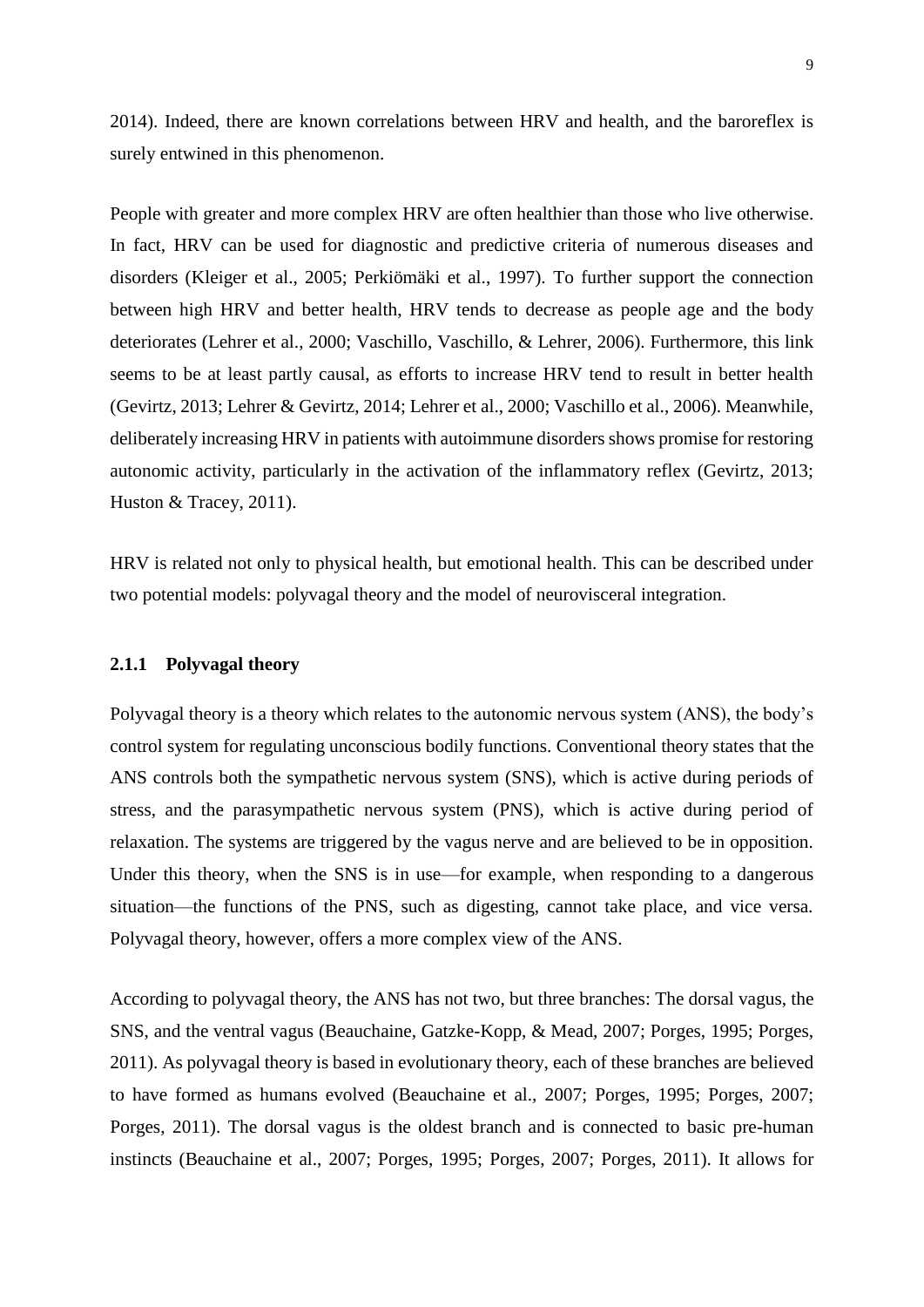metabolic conservation by shutting down many of the body's functions and is associated with "freezing" or submissive responses to danger (Beauchaine et al., 2007; Porges, 1995; Porges, 2007; Porges, 2011). The ventral vagus, however, is the most complex of the systems, and controls social engagement and other evolved functions (Beauchaine et al., 2007; Porges, 1995; Porges, 2007; Porges, 2011). Thus, the dorsal vagus is the most primitive of responses, and the ventral vagus is the most evolved.

The hierarchy of a polyvagal system, which is based on evolutionary progress, can become visible in threat perception. When no threat is perceived, the ventral vagus is active, and one is free to exercise complex mammalian interactions (Porges, 1995; Porges, 2007; Porges, 2011). When a threat is perceived, however, the SNS can be activated, allowing one to respond to the threat. If the threat persists for too long or intensifies, the unsustainable SNS can shut down, and only the most primitive functions of the dorsal vagus become active (Porges, 1995; Porges, 2007; Porges, 2011). A visual representation of this system can be seen in Figure 1.



FIGURE 1: Physical responses to a perceived threat as described by polyvagal theory.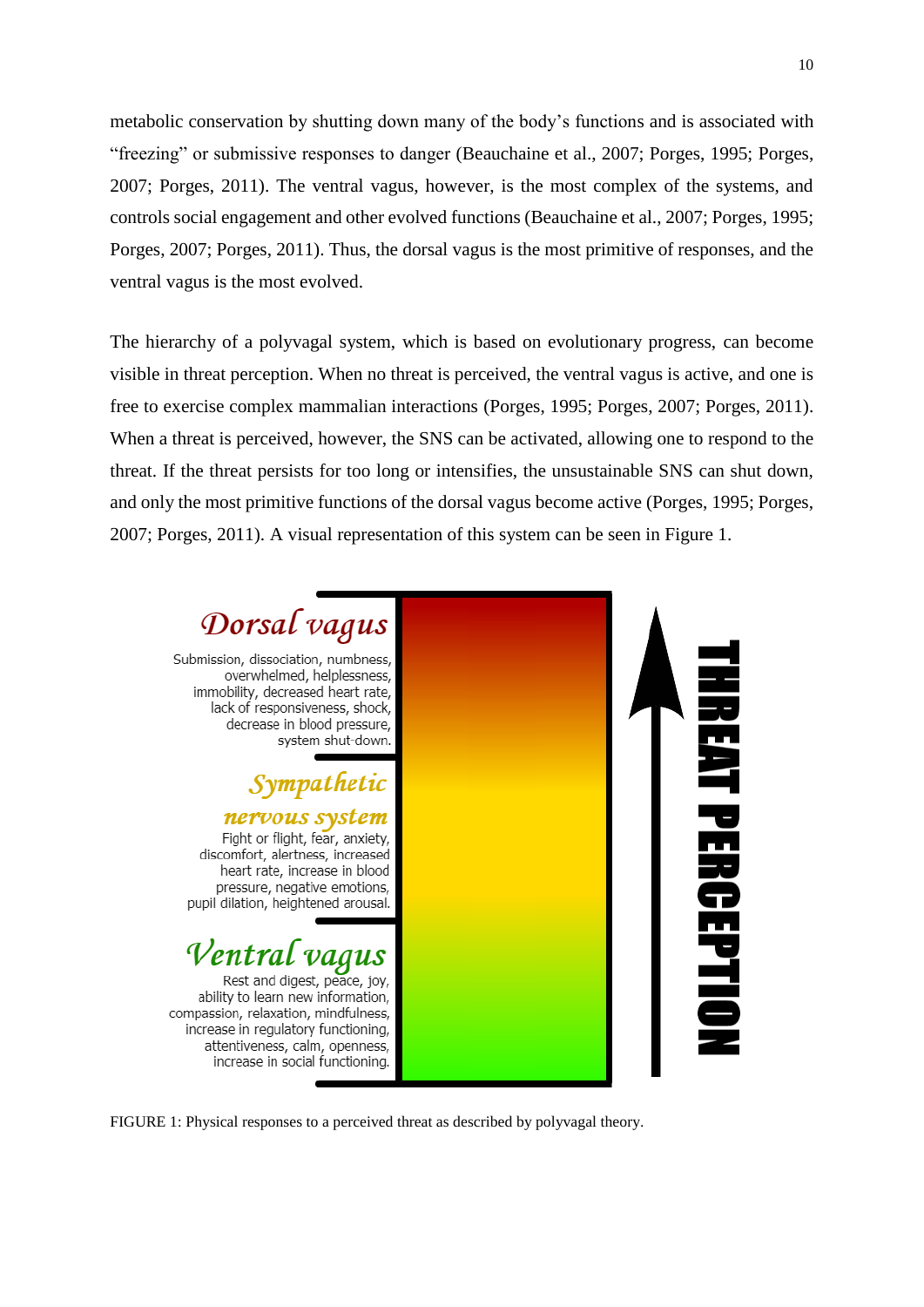Under polyvagal theory, the ventral vagus controls the regulatory systems which influence HRV, as well as the regulation of complicated emotions (Appelhans & Luecken, 2006; Porges, 2007). HRV is not necessarily defined by a decrease in activity (as would be assumed in the dichotomy of PNS and SNS), but rather by a decrease in perceived threat and an increase in mammalian processing. Indeed, when the ventral vagus is active, it is able to provide better social engagement and disengagement by rapidly withdrawing its inhibitory influence on sinoatrial node activity, which manages heart rate (Appelhans & Luecken, 2006; Porges, 2007). Thus, when that ability to withdraw inhibition is no longer sustainable (i.e. because of a perceived threat), HRV lessens and the SNS becomes active, followed by the dorsal vagus if the threat is not de-escalated. Therefore, greater HRV can be assumed to be linked with better emotional processing and health, as both of these are states best achievable when the ventral vagus is active. However, this is not the only frame under which emotions are connected to HRV.

#### **2.1.2 Neurovisceral integration**

As in polyvagal theory, neurovisceral integration describes a number of processes working under a greater system. In neurovisceral integration, however, the system is emotion, and the branches are the behavioural, cognitive, and physiological processes which are involved in emotion (Appelhans & Luecken, 2006; Thayer & Lane, 2000). These processes all contribute to experiences of emotion, but they are non-linear and they influence one another (Appelhans & Luecken, 2006; Thayer & Lane, 2000). Under this model, the processing of emotion is controlled by the central autonomic network (CAN). The CAN, like the ventral vagus in polyvagal theory, works by inhibiting response, this time inhibiting responses that do not suit a person's emotional state (Appelhans & Luecken, 2006; Thayer & Lane, 2000).

When the CAN is best able to manage emotional regulation, HRV is higher (Appelhans & Luecken, 2006; Thayer & Lane, 2000). Lower HRV indicates poorer functioning of the CAN, so emotions are not as well-regulated or understood in this state (Appelhans & Luecken, 2006; Thayer & Lane, 2000). There is some indication that this applies not only to short-term HRV, but to resting HRV (Park & Thayer, 2014). Although neurovisceral integration comes from a different framework than polyvagal theory, it is clear under both models that HRV correlates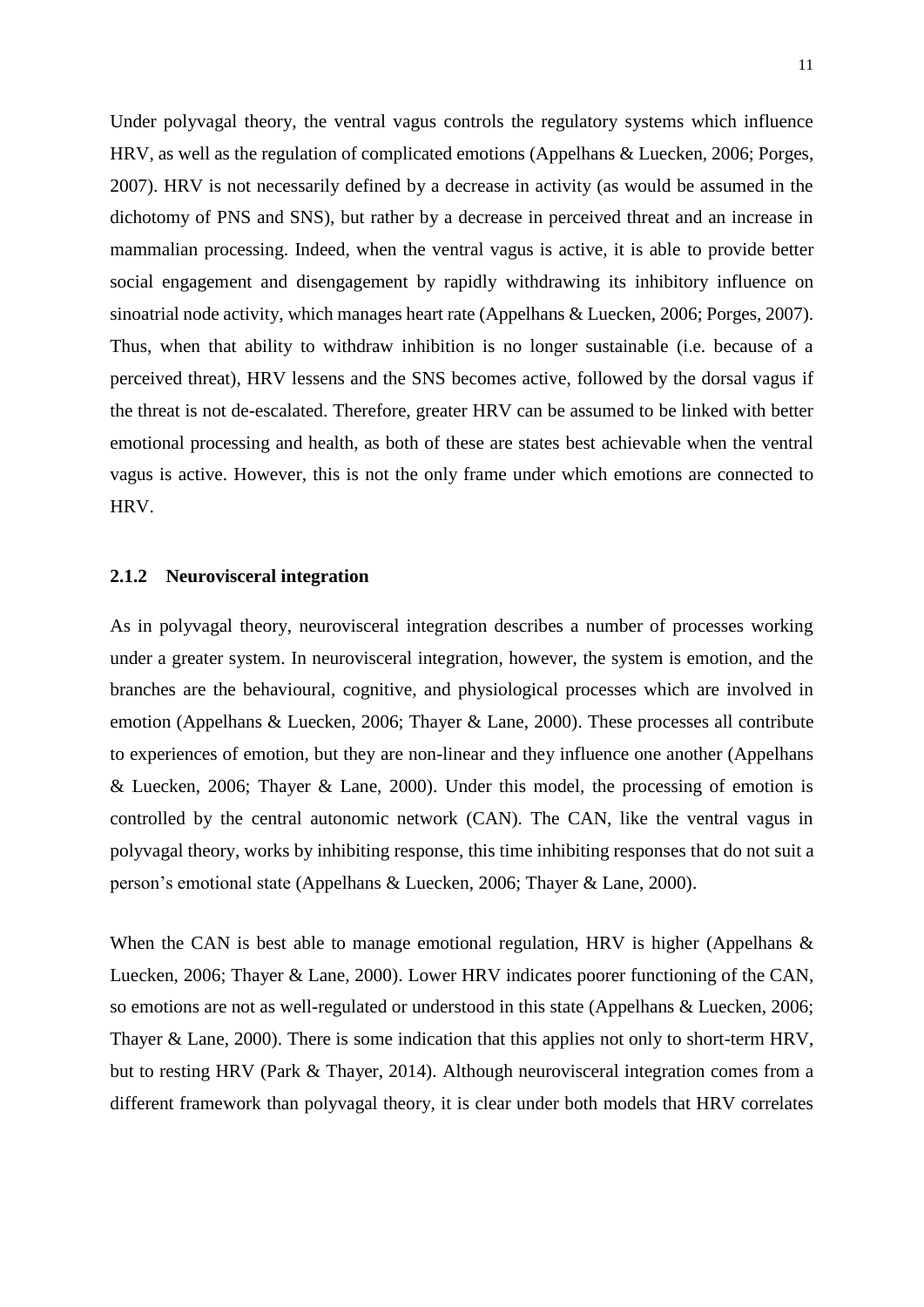with emotional health, with greater HRV being linked to better emotional regulation. In particular, HRV seems to relate to the concept of relaxation.

# **2.2 ABC relaxation theory**

The experience of relaxation is multifaceted. Most people would agree, for example, that the sensation of being relaxed in a warm bath is different from the relaxation felt during meditation, or that felt when noticing a friend in an otherwise unfamiliar place. ABC relaxation theory is one attempt to disentangle the many concepts which inform relaxation. Under this theory, relaxation can be described in roughly 15 relaxation states (R-states):

- Sleepiness
- Disengagement
- Physical Relaxation
- Mental Quiet
- Rested/Refreshed
- At Ease/At Peace
- Energized
- Aware
- Joy
- Thankfulness and Love
- Positive Detachment
- Prayerfulness
- Awe and Wonder
- Mystery
- Timeless/Boundless/Infinite (Smith et al., 2000).

#### **2.2.1 Categorization of R-states**

Smith (2001) has suggested numerous ways to categorize the 15 R-states. One model is through the 2x2 model, which focuses on affect and abstraction. Multiple R-states may be felt at the same time, but affect and abstraction can impact how they present (Smith et al., 2000; Smith,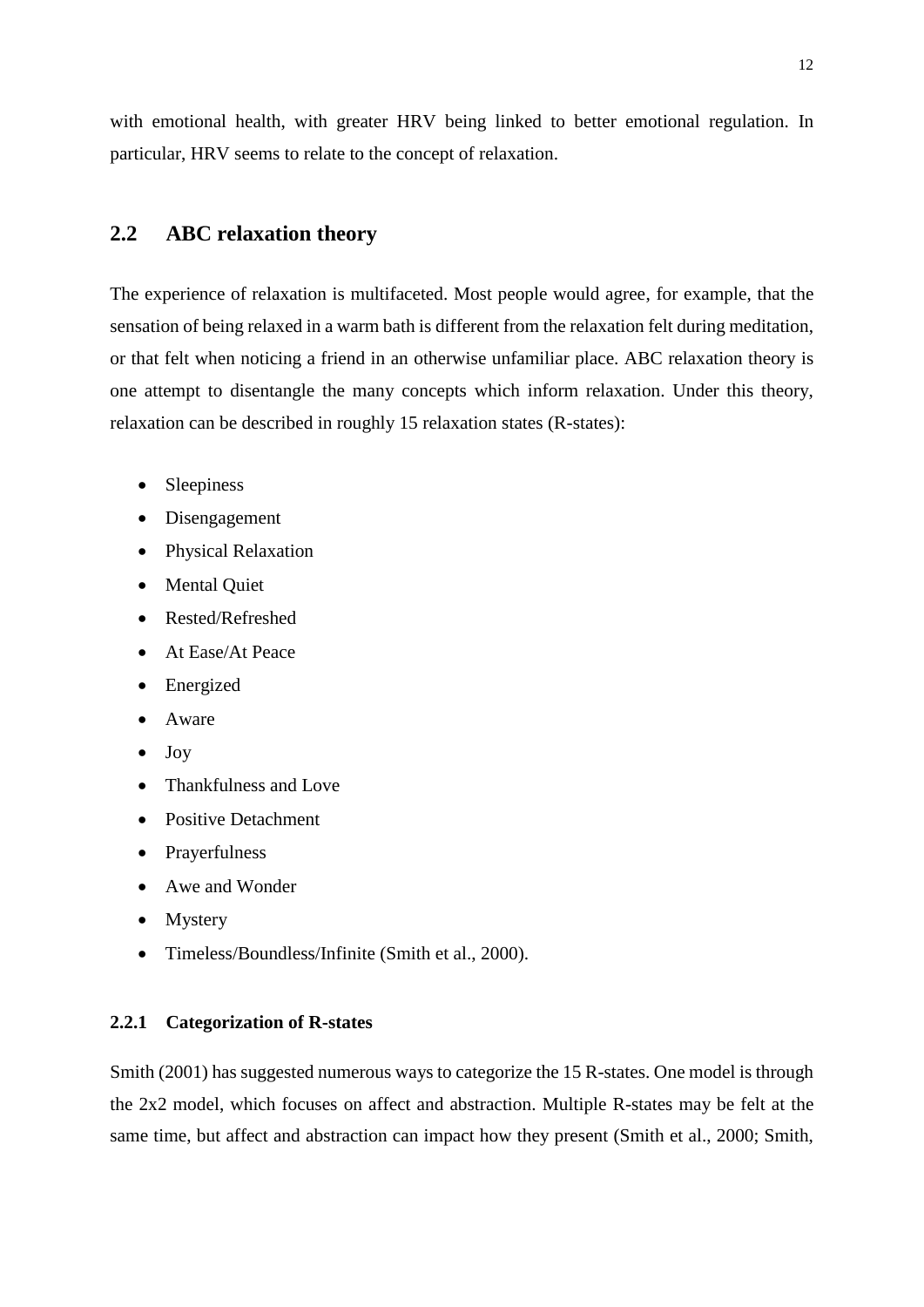2001). Some R-states, such as Sleepiness, have a low affect, whereas others, such as Joy, have a high affect (Smith et al., 2000). On the other hand, Sleepiness and Joy are both considered to be concrete R-states, whereas the R-state Prayerfulness is more abstract (Smith et al., 2000). An understanding of some R-states within this model is represented visually in Figure 2.



FIGURE 2. The R-states as organized by the 2x2 model of ABC relaxation theory. Through this, one can see that Energized is a concrete, high-affect state, whereas Mental Quiet is an abstract, low-affect state.

The R-states have also been organized as ordered levels: Level 1 (Disengagement, Rested/Refreshed, Energized, Sleepiness), which centres stress relief, Level 2 (Physical Relaxation, At Ease/At Peace, Joy), which centres pleasure and joy, Level 3 (Mental Quiet, Positive Detachment, Thankfulness and Love), which centres selflessness, Level 4 (Mystery, Awe and Wonder, Prayerfulness), which centres spirituality, and Level 5 (Timeless/Boundless/Infinite), which centres transcendence (Smith, 2001). The R-state "Aware" is not directly attributed to any of the five levels. Instead, Aware is considered a metastate, meaning that it is considered possible for Aware to occur at any level, at any tier (Smith, 2001). In some cases, the R-state of Aware is accompanied by increased cognition, whereas in other cases it can be accompanied by decreased cognition.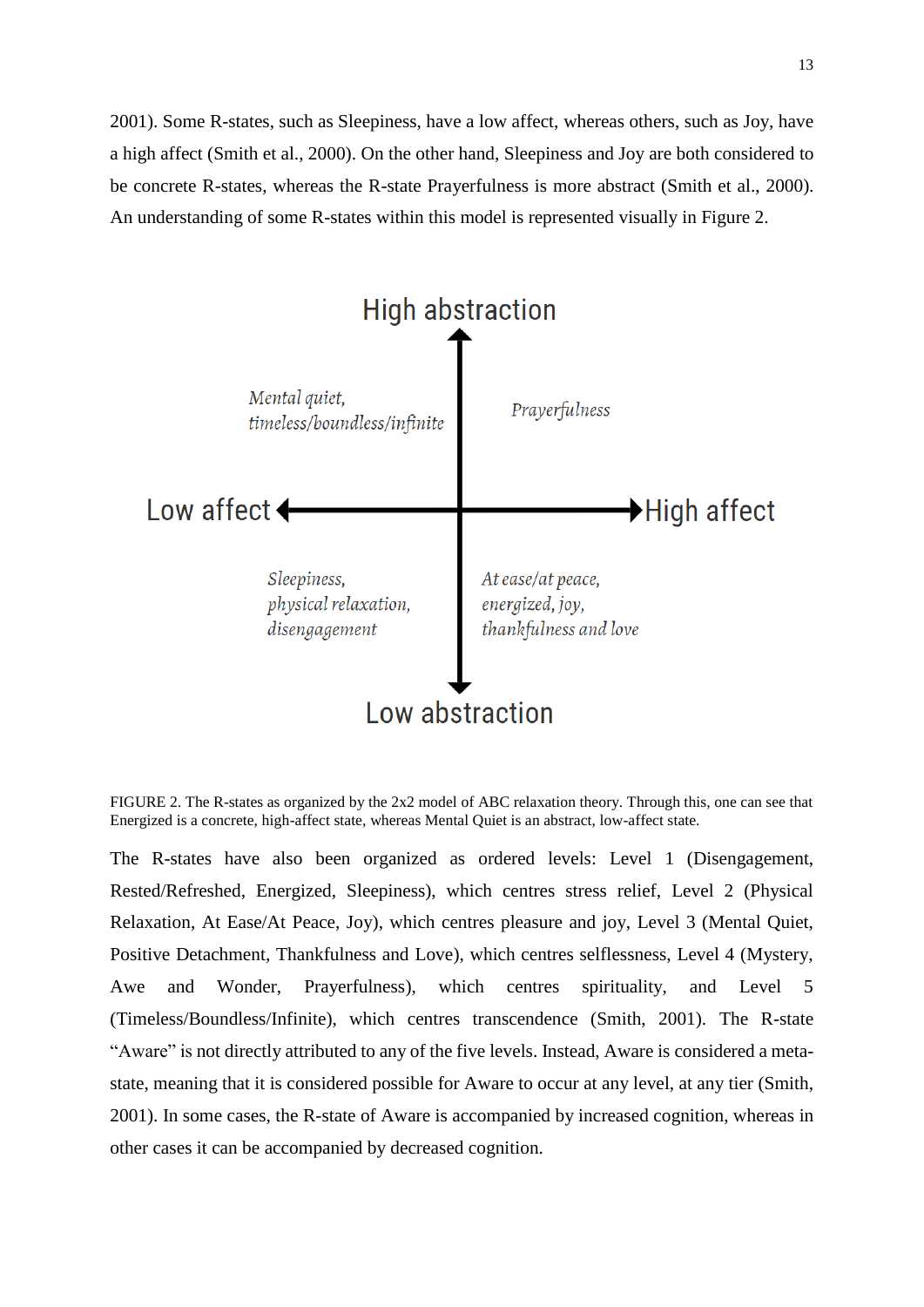Smith's ordered levels may be considered hierarchical in abstraction, meaning that R-states which encompass Level 4 are more abstract than in Level 3 (see Figure 3). However, this should not be understood to mean that those experiencing Level 4 relaxation are necessarily *more relaxed* than those experiencing Level 3 relaxation; in fact, men may generally prefer R-states which correspond better with lower, more concrete levels (Smith, 2001).



FIGURE 3. A visual representation of Smith's ordered levels for ABC relaxation theory.

#### **2.2.2 Influential factors in R-state experiences**

Different people have different access to and appreciation for different R-states. For example, when examining the influence of gender on R-states, it seems that women tend to prefer and experience R-states that are higher in both level and affect, while men prefer and experience Rstates that are lower in both level and affect (Smith, 2001). Culture and context can also affect R-states. For example, Smith (2001) found that Black persons tended to experience higher degrees of the R-states Prayerfulness and Thankfulness and Love when compared to White and Asian people. Furthermore, R-states which did not usually occur together, such as Disengagement with Joy, seemed to occur together more often in spiritual contexts (Smith, 2001).

Personality traits similarly impacted R-state preferences and experiences (Smith, 2001; Ghoncheh & Smith, 2004). Thus, every person may have a specific profile which best details their preferred and most often experienced R-states, as influenced by any aspect of their life. Relaxation techniques, then, might change when considering such a profile. What tools are available for relaxation and the other needs encountered when considering HRV?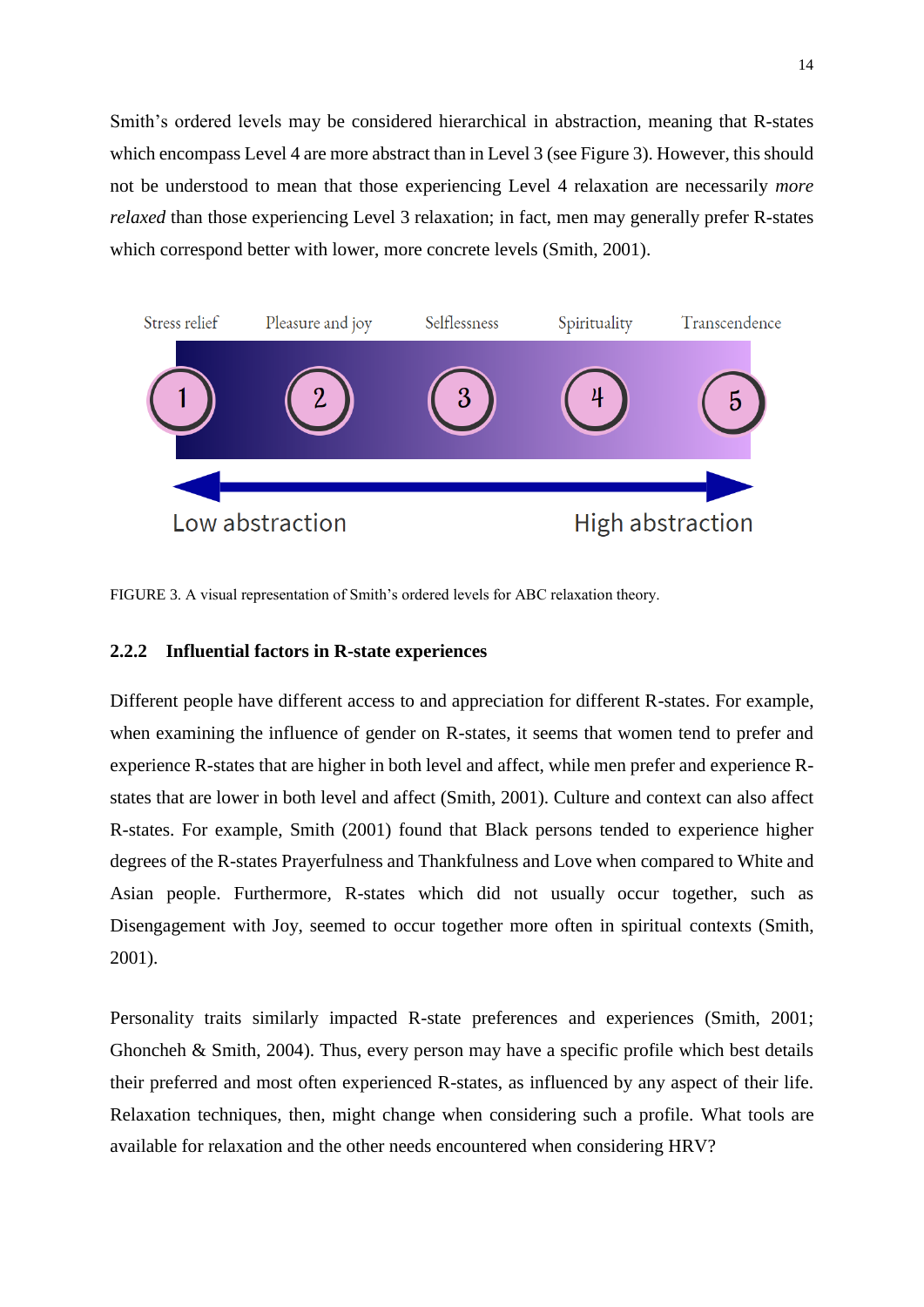## **2.3 Breathing as a therapeutic tool**

Many breathing techniques have been developed across the world, clinically and informally, to increase overall wellbeing and relaxation (Brown, Gerbarg, & Muench, 2013; Lehrer et al., 2000). The breath can hold deep cultural significance; in certain cultures, it is considered part of development spiritually, emotionally, and physically (Brown et al., 2013; Raghuraj, Ramakrishnan, Nagendra, & Telles, 1998). Certainly, rhythmic breathing is a part of several meditative practices (An, Kulkarni, Nagarathna & Nagendra, 2010; Peng et al., 1999; Phongsuphap, Phongsuphap, Chandanamattha, & Lursinsap, 2008; Raghuraj et al., 1998). Yogic breathing has even been used in a clinical setting to improve immune functioning, mitigate stress disorders, and fight addiction to tobacco (Kochupillai, 2005; Zope & Zope, 2013). It is not surprising, then, that breathing and HRV seem to be connected—and, in fact, when a person engages in slow, rhythmic breathing, HRV tends to increase (Lehrer & Gevirtz, 2014; Papaioannou, 2007).

#### **2.3.1 Heart Rate Variability Biofeedback**

To track and manage HRV, researchers developed a specific breathing program: Heart rate variability biofeedback, or HRVB (Lehrer et al., 2000; Vaschillo et al., 2006). HRVB is an established form of systematic breathing, wherein HRV is tracked over a monitor and a patient attempts to match breathing to slow, visual cues (Lehrer et al., 2000; Vaschillo et al., 2006). As the patient inhales, the heart rate increases, and the baroreflex causes blood pressure to fall. During exhalation, the heart rate decreases, and the baroreflex causes blood pressure to rise. When breathing is controlled at a slow pace, these fluctuations in heart rate become more defined, increasing HRV.

When a patient begins to breathe at a slow and steady pace, there is usually an immediate increase in HRV. The change in heart activity is clear when visually displayed by means of a heart rate monitor. During typical breathing, beat-to-beat intervals seem somewhat random. During HRVB, however, the systemic increase and decrease in heart rate (which is to say, the increased HRV) creates a regular pattern of alternating high and low heart rates. An example of this can be examined in Figure 4.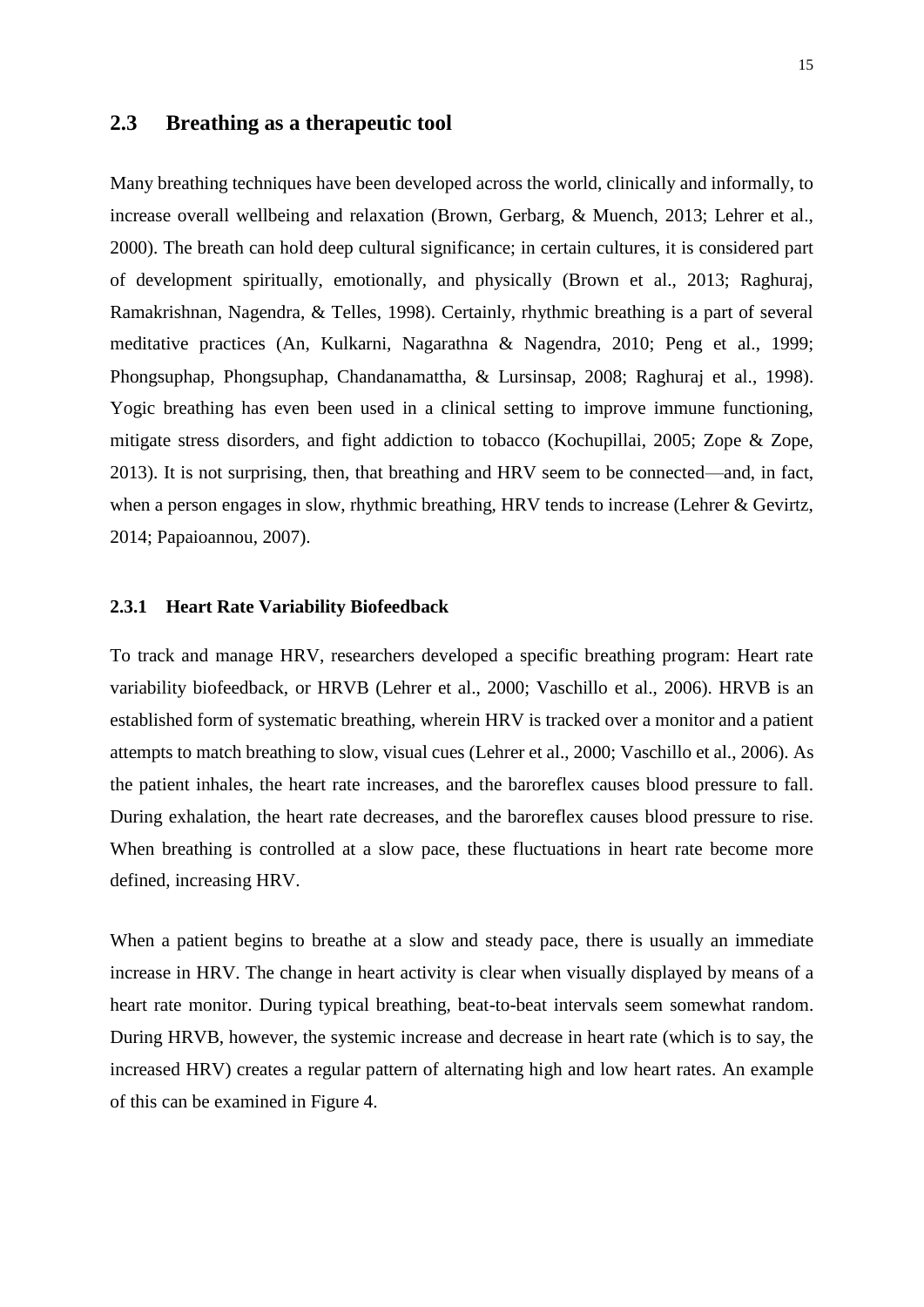

FIGURE 4. A brief recording of a participant's RR interval before and during HRVB. The HRVB begins within the highlighted section, at approximately 350 seconds. The shift from irregular and smaller peaks and falls in heart rate to a greater and more synchronized heart rate is visibly obvious.

HRVB has been used in several health contexts, typically showing influence over three mechanisms: autonomic homeostasis, the vagal afferent nerve, and the cholinergic antiinflammatory system (Gevirtz, 2013; Huston & Tracey, 2011; Lehrer & Gevirtz, 2014; Lehrer et al., 2000; Vaschillo et al., 2006). If the aim is to increase HRV through exercising the baroreflex, HRVB is an excellent method for doing so, as it trains the baroreflex by manually increasing HRV. Again, this sort of training has numerous implications for better physical and emotional wellness. However, some specific adjustments may further improve at least shortterm HRV when conducting HRVB. One element which can influence HRVB is the adherence to a person's resonance through resonance frequency breathing, which will be described in the next section.

#### **2.3.2 Optimization of HRVB and its application in music therapy**

HRVB is especially effective when tailored to the recipient's individualized resonance, wherein an individual's heart, blood pressure, and respiratory system find synchrony and maximum HRV is achieved (Brabant et al., 2017; Lehrer & Gevirtz, 2014; Lehrer et al., 2000; Vaschillo et al., 2006). Resonance in breathing is established by measuring a person's HRV while that person breathes at several different speeds; the optimal speed of breath is determined over at least three training sessions (Lehrer et al., 2000; Vaschillo et al., 2006). If a person's breathing speed is too slow, hyperventilation may occur (Lehrer et al., 2000; Vaschillo et al., 2006). Thus, it is important that those engaging in HRVB are instructed not to completely fill or empty their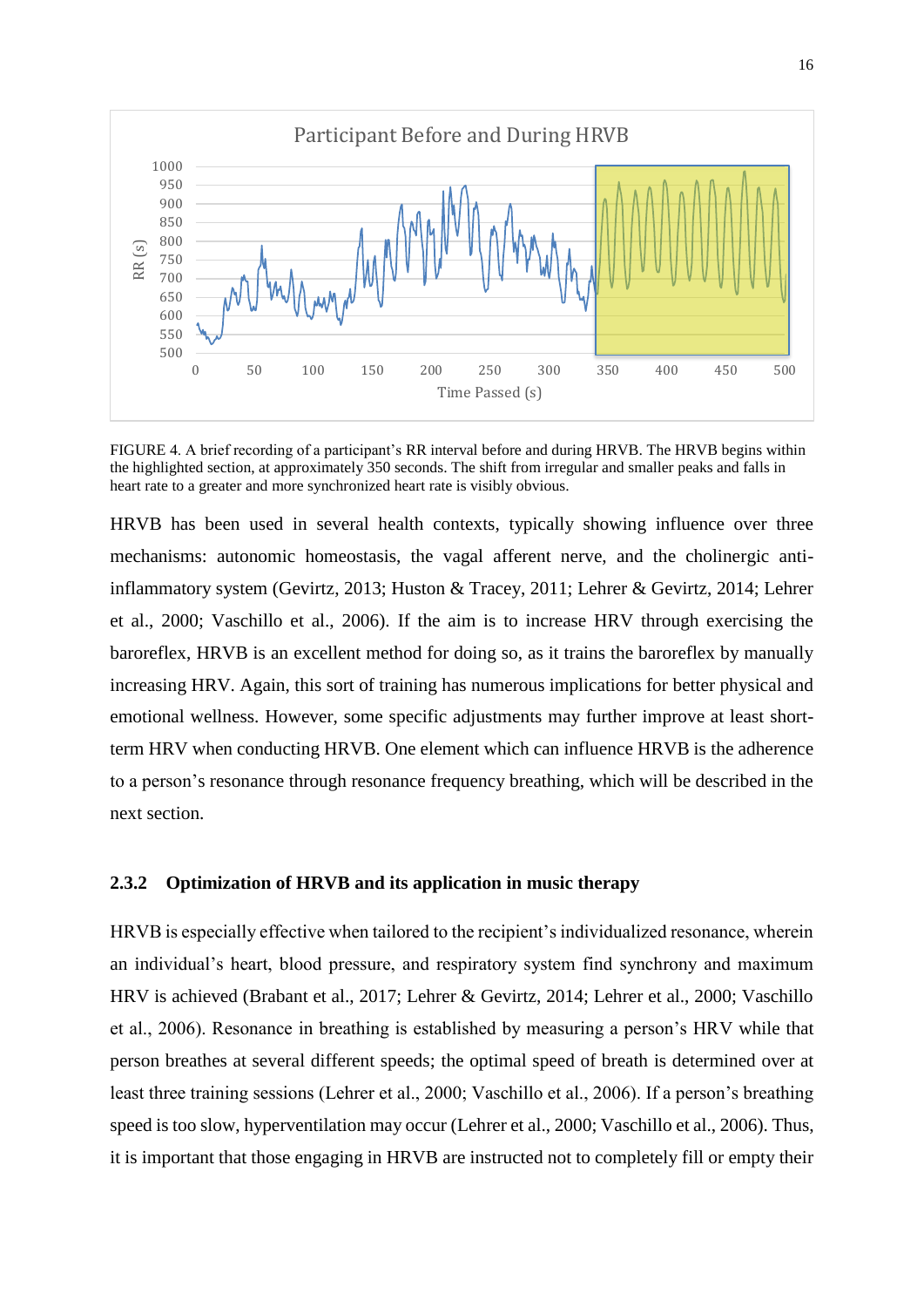lungs, and adjustment to faster breathing speeds for certain people can create a more productive breathing session.

Optimal breathing speed appears to be related to blood volume, as maximal HRV is typically achieved at a lower breathing rate for men and/or taller people when compared to their female or shorter counterparts (Lehrer & Gevirtz, 2014; Vaschillo et al., 2006). When resonance is included as an important element of HRVB training, the training may be called resonance frequency breathing, or RFB (Brabant et al., 2017). Research suggests that resonant breathing has significant beneficial effects on experiences of depression, anxiety, and stress in both clinical and professional environments (Lehrer et al., 2000; Sutarto, Wahab, & Zin, 2012; Vaschillo et al., 2006). It may also enhance creativity and the capacity for emotional regulation (Brabant et al., 2017). Essentially, the benefits of HRVB in general apply to RFB, but arguably at a greater degree (Brabant et al., 2017).

In general (and without accounting for resonance), HRV is maximized when the recipient of HRVB breathes at approximately 6 breaths per minute, although some argue that a slower rate of 5.5 breaths per minute is preferable (Lehrer & Gevirtz, 2014; Lin, Tai, & Fan, 2014; Van Diest et al., 2014). Additionally, given the apparent importance of the baroreflex in maximizing HRV, breathing techniques may be particularly effective if exhalations are longer than inhalations (Lehrer & Gevritz, 2014; Van Diest et al., 2014). This seems to relate to the negative feedback loop that occurs through the baroreflex, wherein heart rate increases during exhalation and decreases during inhalation (Lehrer & Gevirtz, 2014; Papaioannou, 2007). On the other hand, Lin, Tai, and Fan (2014) produced research suggesting that an equal inhalation-toexhalation ratio at a slower breathing rate is more effective than faster breathing with longer exhalations. In this case, however, there was no accounting for resonance in the rate of breathing, and in general results in this matter are mixed (Lehrer & Gevirtz, 2014; Lin, Tai, & Fan, 2014; Van Diest et al., 2014). At the very least, it is accepted that inhalation should not last longer than exhalation in efforts to relieve stress or maximize HRV (Cappo & Holmes, 1984; Lehrer & Gevirtz, 2014; Lin, Tai, & Fan, 2014; Van Diest et al., 2014). Typically, RFB is completed with longer exhalation than inhalation (Brabant et al., 2017).

Recently, RFB has been used as a specific auxiliary music therapy activity. In trials, a 10-minute RFB exercise was implemented at the beginning of music therapy sessions for clients who were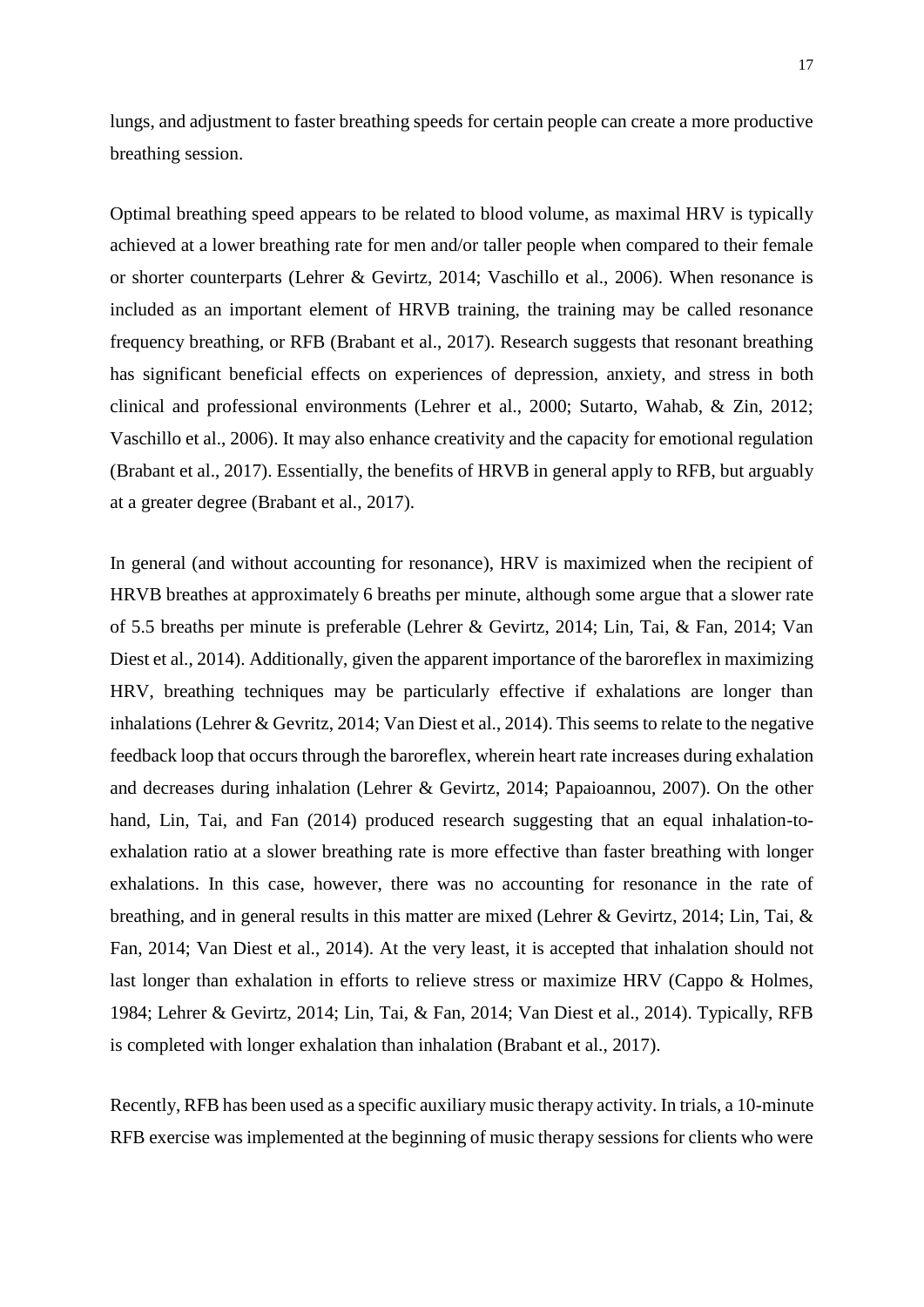either healthy or who suffered from anxiety and social phobia (Brabant, 2017a; Brabant, 2017b; Brabant et al., 2017). The RFB exercises were proceeded by 45-minute sessions of improvisational music therapy (Brabant, 2017b; Brabant et al., 2017). In comparison between these two groups, Brabant (2017b) found that RFB appears to have an adaptive effect within a music therapy context. In trials with healthy clients, HRV was lower during improvisations which occurred after an RFB exercise; to contrast, a case study with an anxious client showed an opposite effect (Brabant, 2017a; Brabant, 2017b). This dichotomy can be better understood under the model of the window of tolerance.

## **2.4 The window of tolerance**

The model of the window of tolerance works well under polyvagal theory. According to this model, there exists a state of optimal arousal that best allows for emotional processing; if a person is hypo- or hyper-aroused, they must be led to a more moderated state before appropriate functioning can take place (Brabant, 2017a; Brabant, 2017b; Siegel, 2011). In this optimal state, working memory and conscious awareness are accessible, and mentally understanding emotions is more possible (Siegel, 2011). Under polyvagal theory, this can be understood in another way: When the SNS or the dorsal vagus are active, emotional processing is not an available function, and states of arousal must be balanced to activate the ventral vagus for emotional regulation. If a threat to safety (whether emotional or physical) is perceived, that threat must be brought to a manageable level before the less immediate need of emotional regulation can be addressed.

To regulate emotions, levels of arousal must be balanced into an optimal level—that is, a level within a person's window of tolerance. A hyper-aroused person (whose SNS is likely active) has rigid or chaotic thoughts and strong emotional reactivity, and thus arousal must be decreased to healthily approach emotional control or learn new concepts (Siegel, 2011). A hypo-aroused person (whose dorsal vagus is likely active) is at risk of dissociation and emotional distancy, and thus perceived threat must decrease *and* arousal must increase to healthily approach emotional control or learn new concepts (Siegel, 2011). When a person is optimally aroused, however, the ventral vagus is active, which under polyvagal theory indicates that the intake and understanding of new information is possible. Thus, emotions can be addressed appropriately.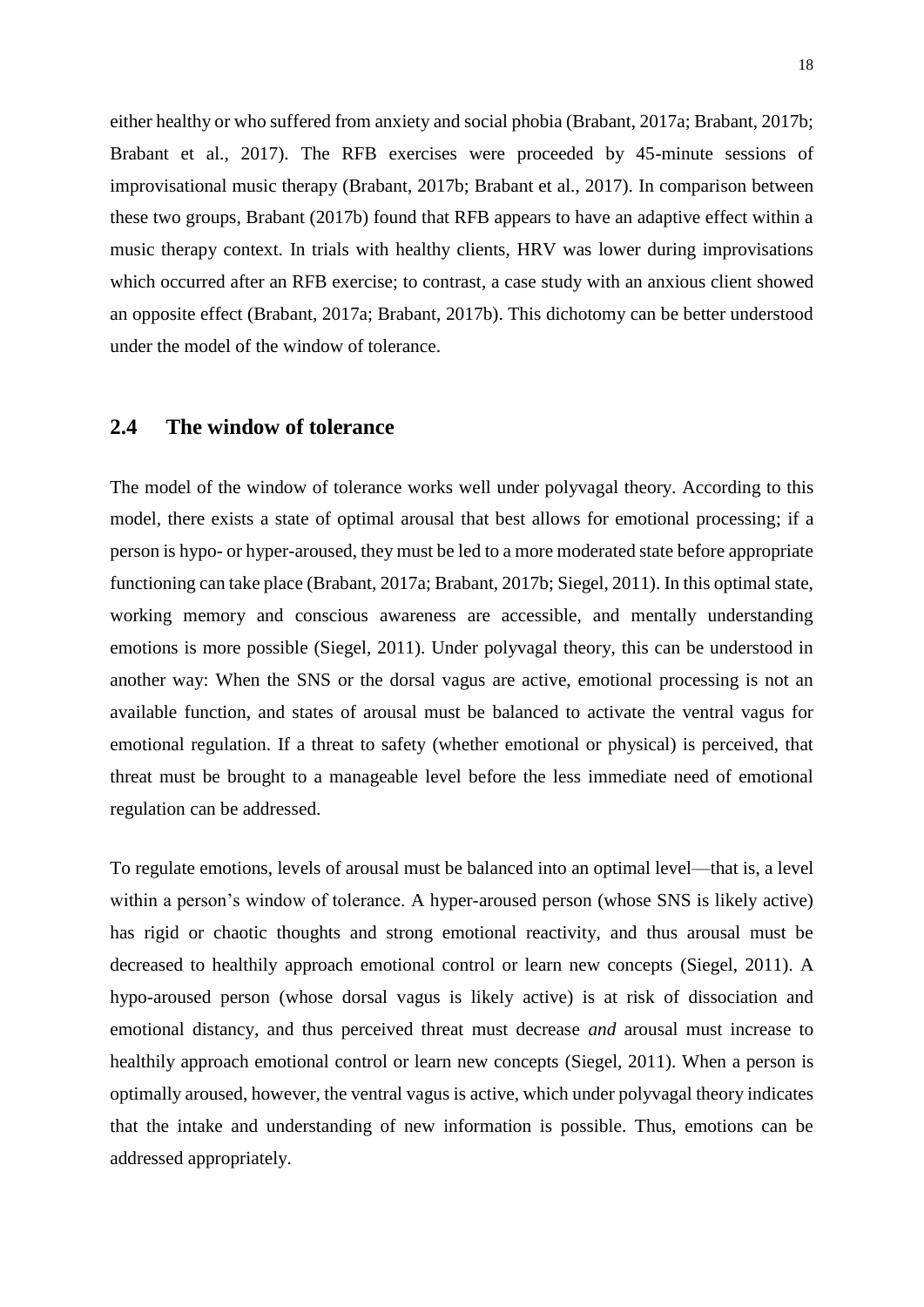Outside polyvagal theory, the window of tolerance model may still be applied. In this case, a person is not navigating the hierarchal polyvagal system, but rather, they are attempting to balance the dichotomy of the PNS and the SNS. However, in both frameworks a person moves from hypo- or hyper-arousal into an optimum state of arousal. This movement is represented visually in Figure 5. When navigating the human psyche (for example, when conducting a therapy session), it is imperative to know when a person is or is not capable of achieving any real progress; if that person's level of arousal is outside their personal window of tolerance, progress is unlikely. Therapists should know how to move into the window of tolerance, and this includes understanding that some people may generally have narrower windows than others.



FIGURE 5. The model of the window of tolerance.

## **2.4.1 Widening the window of tolerance**

The window of tolerance may be wider or narrower in different people or at different times. For example, trauma victims generally have a narrower window of tolerance, and environmental influences such as hunger can have a short-term influence on the window of tolerance (Siegel,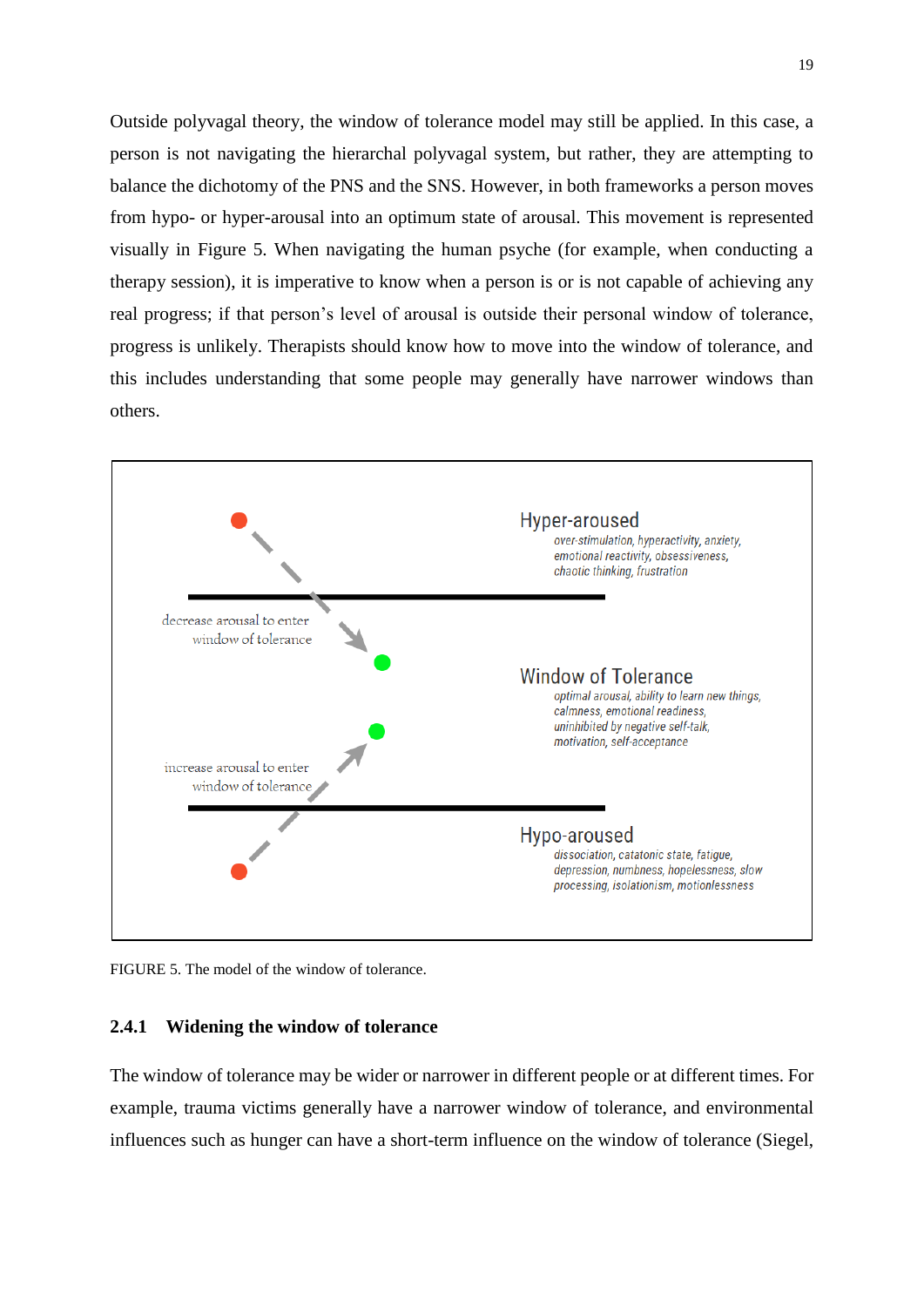2011). A person with a narrower window of tolerance shifts more quickly into hypo-aroused or hyper-aroused states, and states of arousal which could be optimal for a healthy person are outside this person's window of tolerance (see Figure 6). Although emotional processing is more difficult outside the window of tolerance, the presence of emotional input may still be extremely intense (Gupta, 2013). This can lead to destructive behaviours, such as drug abuse and/or suicide planning, as means of self-regulating arousal (Corrigan, Fisher, & Nutt, 2011; Ogden & Minton, 2000). However, regulation need not be physically nor emotionally harmful.



FIGURE 6. A comparison of the window of tolerance in two scenarios: narrow (see dotted black lines) and wide (see solid black lines). Arousal levels which are within the window of tolerance for a healthy person may be experienced as hyper- or hypo-arousal for a person with a narrow window of tolerance.

Healthy methods for regulating arousal, including the gradual expansion of the window of tolerance, do exist. For example, exercising, meditation, humour, mindfulness, and antidepressants can all bring a person from a hypo- or hyper-aroused state into the window of tolerance (Corrigan et al., 2011). Furthermore, antipsychotics, such as quetiapine and olanzapine, have also been used not only to regulate arousal, but to widen the window of tolerance for victims of trauma (Corrigan et al., 2011). Of course, further study is necessary to make causal claims to the emotional gains made in these cases, but the existing research is promising. HRVB may also contribute to such efforts in regulating arousal.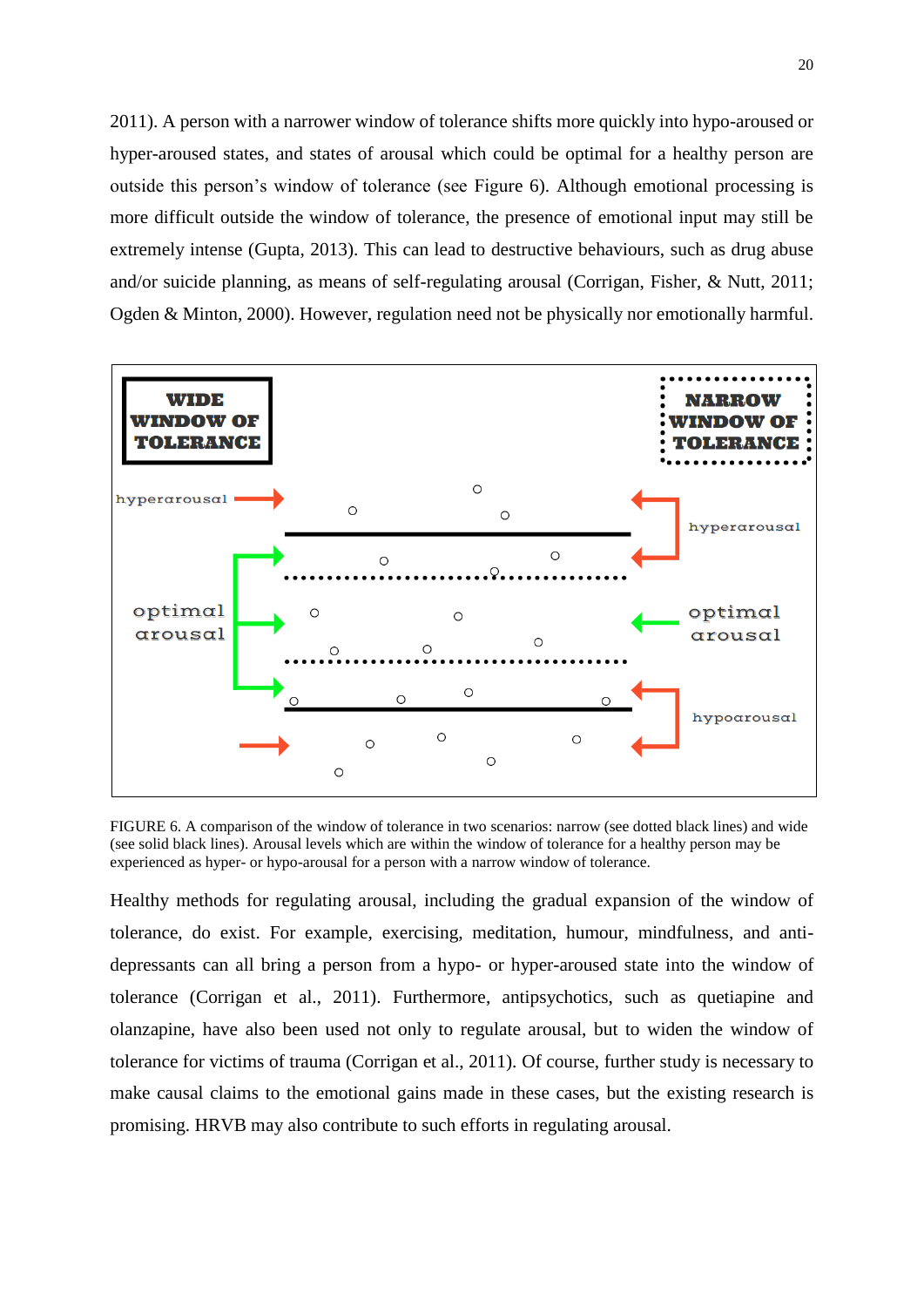#### **2.4.2 HRVB as an intervention in achieving optimal arousal**

In addition to standard psychiatric methods of arousal regulation, HRVB can be used in the regulation of arousal because of the link between HRV and vagal states. By regulating HRV, HRVB can take a person from a hypo-aroused or hyper-aroused state into an optimal state of arousal. For example, in Brabant's research (2017b), RFB (which as we recall is a form of HRVB) seemed to increase arousal in healthy clients after the activity, which allowed for a deeper exploration of difficult topics. On the other hand, the anxious client that he studied responded with a general sense of relaxation after practicing RFB (Brabant, 2017a; Brabant, 2017b). For healthy clients, a spark in arousal can prompt emotional understanding; for anxious clients, decreasing arousal creates a safe space for emotional processing to take place.

By examining RFB through the lens of the window of arousal model, the role of such an exercise for emotional processing becomes more obvious. The needs of each client in Brabant's research differed, so it is possible that they responded differently to the RFB exercises because of those needs (Brabant, 2017a; Brabant, 2017b; Siegel, 2011). Therefore, under this model, the benefits of RFB alone can be variable and person-dependent. It is also suggested that RFB could contribute to the overall widening of the window of arousal, especially as RFB seems to be linked to emotional regulation in general, but this has not been concretely measured (Brabant et al., 2017). What is known is that RFB seems to sometimes adjust arousal in such a way that those using it are brought into an altered state of consciousness. To understand how this relates to the window of tolerance, one must first understand what it means to be in an altered state.

## **2.5 Altered State of Consciousness**

The achievement of an altered state of consciousness (ASC) has shown numerous therapeutic benefits within and outside therapeutic settings (Bonny, 1975; Bonny, 2002; Brabant, 2017a; Brabant et al., 2017; Bruschia & Grocke, 2002). ASC is described by Ludwig (1969) as:

Any mental state(s) induced by various physiological, psychological, or pharmacological manoeuvres or agents, which can be recognized subjectively by the individual himself […] as representing a sufficient deviation in subjective experience or psychological functioning from certain general norms for that individual during alert, waking consciousness. (pp. 9-10)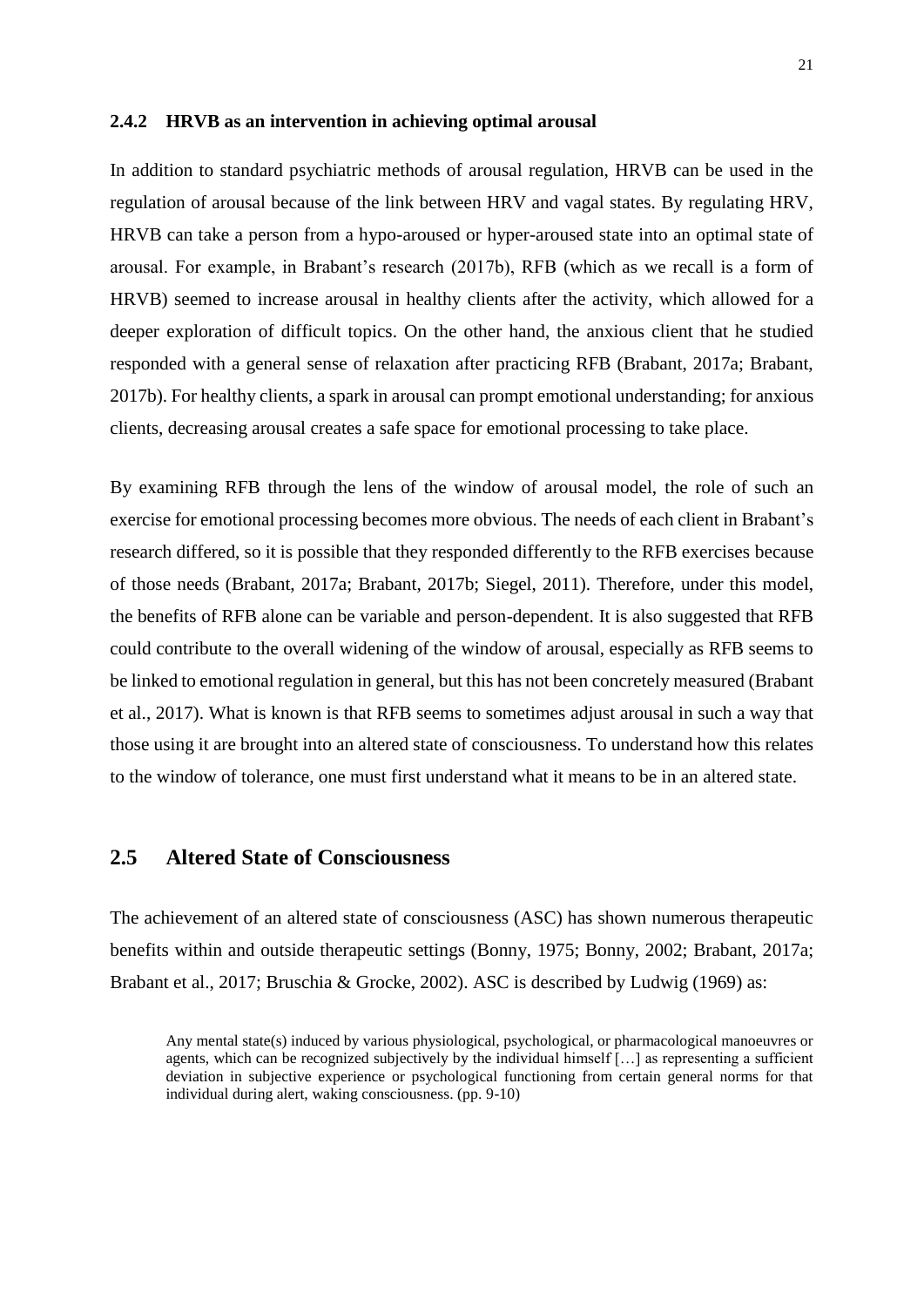Sensations, perceptions, cognitions, and emotions can all be altered, which thus alters both one's sense of self and one's sense of time (Brabant, 2017a). Within this state, it can be easier to explore and release emotions, which is naturally beneficial within a therapeutic context (Aldridge & Fachner, 2006; Brabant, 2017a; Bruschia & Grocke, 2002; Ludwig, 1969). During and after the altered state experience, more space is created for processing thoughts and feelings. In other words, the safe achievement of an ASC can shift a person's level of arousal to its optimal level within the window of consciousness.

#### **2.5.1 History of ASC and music therapy**

An altered state of consciousness has been achieved in a number of therapeutic and nontherapeutic contexts. These include psychoactive drugs, sensory deprivation, fasting, and even music therapy (Brabant, 2017a; Brabant et al., 2017). Indeed, one of the most well-known branches of music therapy, Guided Imagery and Music (GIM), has strong roots in the achievement of ASC (Bonny, 1975; Bonny, 2002; Brabant, 2017a; Bruschia & Grocke, 2002; Meadows, 2010; Grocke & Wigram, 2006).

In its infancy, GIM used music as an auxiliary force in psychedelic psychotherapy to reach peak experiences, release emotions, transcend time, and enter an altered state of consciousness (Aldridge & Fachner, 2006; Bonny, 1975; Bonny, 2002; Brabant, 2017a; Bruschia & Grocke, 2002; Meadows, 2010; Summer, 2011). Over time, the use of psychoactive drugs became less common in psychotherapy, but the music remained (Bonny, 1975; Bonny, 2002; Meadows, 2010). GIM continues to explore consciousness today with specific music-listening programming that has been developed over decades (Bonny, 1975; Bonny, 2002; Bruscia & Grocke, 2002; Meadows, 2010).

#### **2.5.2 Other applications of ASC**

GIM is not, by any means, the only musical pathway to an altered state of consciousness. Dance, free improvisation, and monotonous drumming are only some of the additional ways music has been used to transcend time and consciousness (Brabant, 2017a; Fachner, 2011). Frequency spectra, rhythmic repetition, and certain tempi can all contribute to ASC as a result of musical interventions in and out of therapy (Brabant, 2017a; Fachner, 2011). Music has even been used to control the altered state (Bonny, 1975; Aldridge & Fachner, 2006). Furthermore, ASC can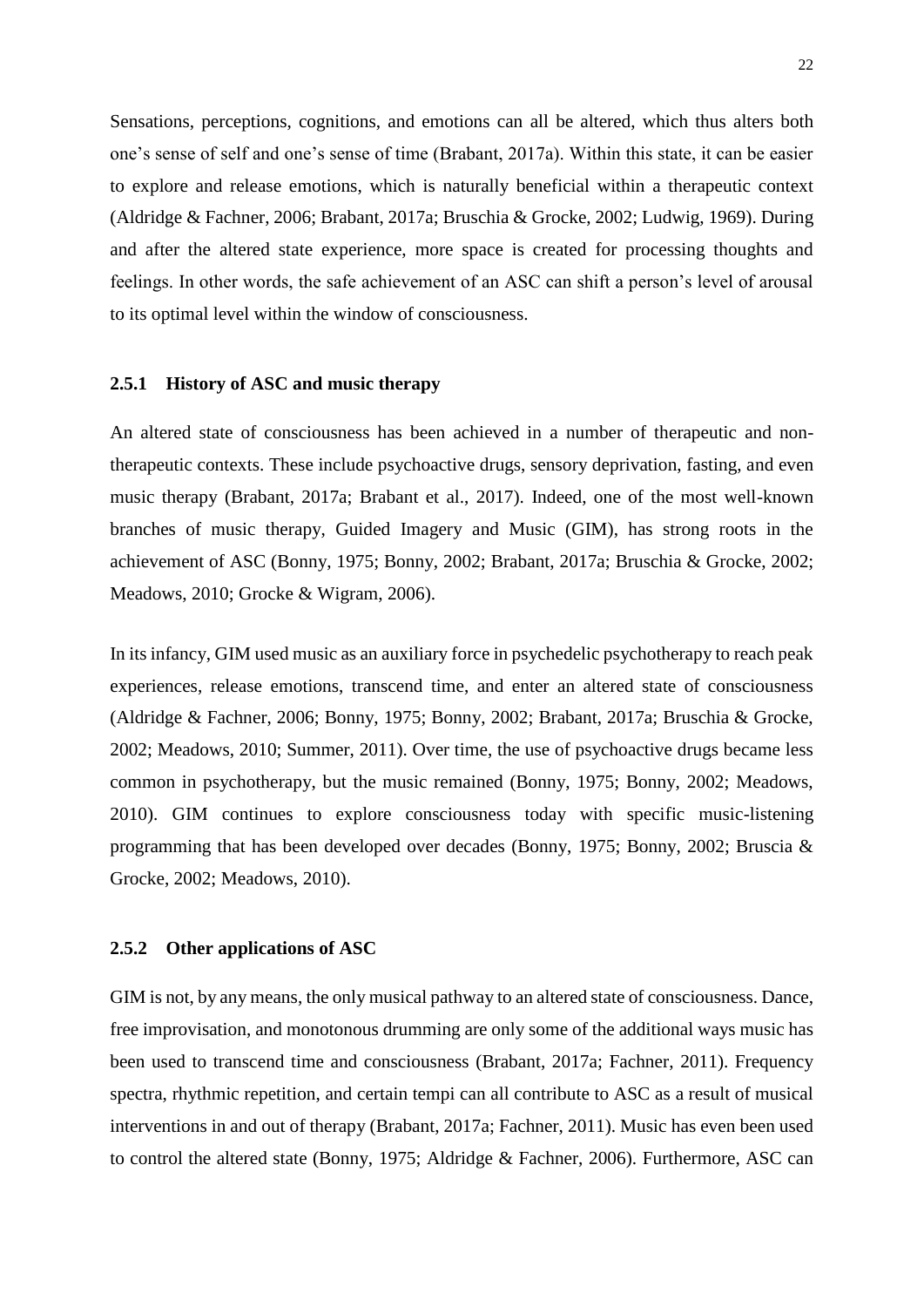have a role within psychotherapeutic, improvisational music therapy to create a potential space, wherein it becomes easier to move a client from not playing to playing, from inaction to action (Erkkilä, Ala-Ruona, Punkanen, & Fachner, 2012; Eschen, 2002).

While ASC is linked to music, it is linked as well to both HRV and specific breathing techniques. It is not uncommon for music therapists to use breathing techniques within sessions, although using RFB specifically in a session is still relatively new (Brabant et al., 2017; Grocke & Wigram, 2007). In fact, from a cultural perspective, breathing, music, HRV, and relaxation are historically connected (Bernardi et al., 2001; Lehrer, Sasaki, & Saito, 1999; Peng et al., 2004; Phongsuphap et al., 2008; Vickhoff et al., 2013). For example, HRV is naturally maximized within many unrelated meditative practices, with breathing speeds showing different effects among individual meditators (An et al., 2010; Lehrer et al., 1999; Peng et al., 2004; Phonsuphap et al., 2008). Additionally, mantra-singing and prayer have been shown to increase HRV and baroreflex sensitivity across multiple spiritualities—even within a secular choral setting (Bernardi et al., 2001; Vickhoff et al., 2013). These, however, are only some of therapeutic qualities associated, formally and informally, with music.

## **2.6 Utilizing music in HRV domains**

Breathing is just one approach to managing anxiety and other issues influenced by HRV. In particular, musical interventions have been used historically in and outside of music therapy to manage physical and emotional states associated with low HRV. HRV itself does not have a strong presence as a measurement tool in many studies relating to the psychological or physiological effects of music, but it has been used on occasion for research purposes. Otherwise, the connection between HRV and music can be explored through states of being which are influenced by both. To understand the apparent "power" of music, especially in terms of relaxation, one can first explore its uses culturally and historically, and then examine specifically its uses in modern, Western music therapy.

#### **2.6.1 Everyday uses of music**

One of the most obvious examples of music being used for relaxation comes in a classic song form: the lullaby. Across cultures, parents have used lullabies to relax their children for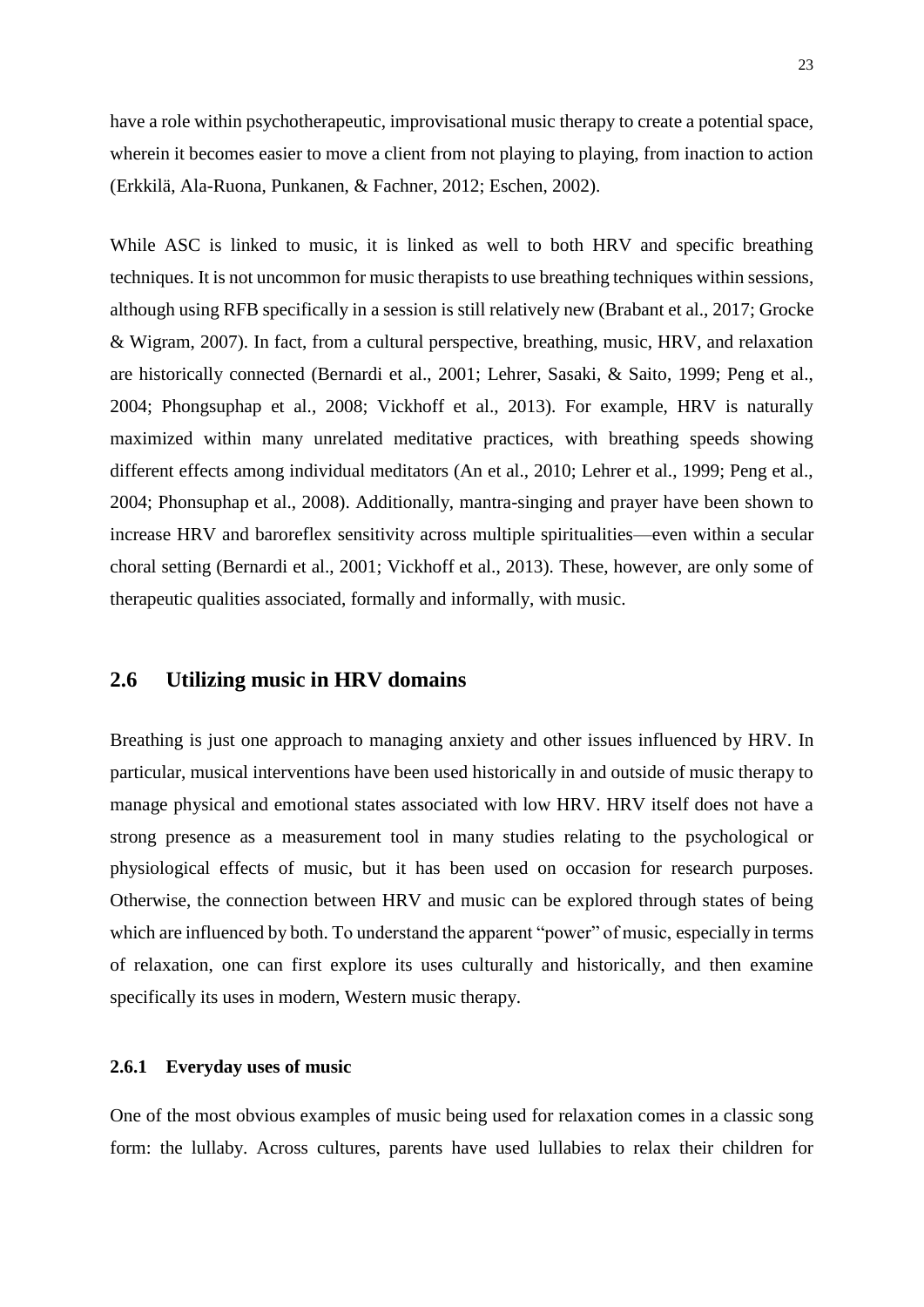centuries (Doja, 2014; Mireskandari & Sharbatian, 2015; Rock, Trainor, & Addison, 1999; Shakhkulyan & Khatchadourian, 2016). This suggests a universal element of lullabies within human nature (Doja, 2014; Shakhkulyan & Khatchadourian, 2016). Lullabies are considered calming not only to children, but perhaps also to their caregivers (Friedman, Kaplan, Rosenthal, & Console, 2010). The exact calming properties of lullabies are unclear, although some emotional control may be related to pitch and messaging (Rock et al., 1999; Tsang & Conrad, 2010).

Lullabies are generally considered to be sedative music; in other words, lullabies are intended to calm the listener. The effects of sedative and excitative music have been a subject of wide study. In general, sedative music is associated with perceived calm and greater HRV when compared to excitative music, although in one study these effects were no greater than those achieved through using no music at all (Iwanaga et al., 2005; Roque et al., 2013). Additionally, decibel level may confound results relating to HRV and sedative/excitatory music (Roque et al., 2013). However, it is observable at least from a historical perspective that sedative music has some relationship with relaxation—although its effects are not limited to this.

Lullabies offer not only relaxing effects, but they also facilitate bonding, improve emotional well-being, maintain culture, and decrease stress (Doja, 2014; Erickson Megel, Wagner Houser, & Simons Gleaves, 1998; Trehub & Trainor, 1998). These effects may occur even when the lullabies are audiotaped and lack physical bonding stimuli (Erickson Megel, Wagner Houser, & Simons Gleaves, 1998). Outside lullabies, a 2004 study by Voss et al. revealed that patients who systematically listened to sedative music after receiving open-heart surgery felt not only less anxiety, but less pain when compared to a control group of participants who rested without musical interventions. In a different study, which used music with premature infants, sedative music influenced heart rate, blood pressure, and respiratory rate (Lorch, Lorch, Diefendorf, & Earl, 1994). These cases, when they do not involve a therapeutic relationship, may be considered part of music medicine. However, sedative music can also be used in receptive methods of music therapy.

#### **2.6.2 Music therapy**

Music is particularly effective when wielded by a certified music therapist. In music therapy, a trained music therapy professional systematically uses music within a therapeutic relationship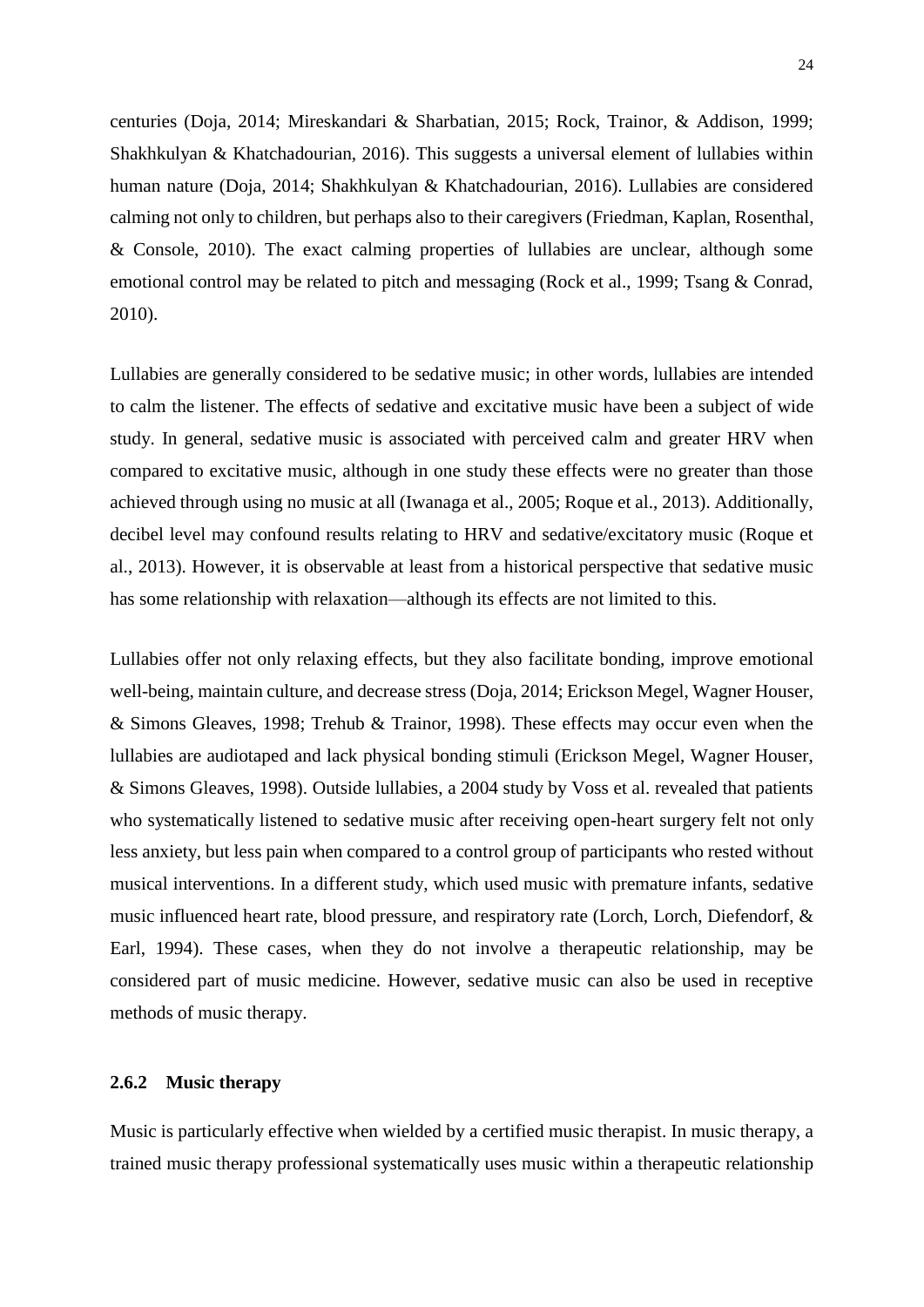to achieve non-musical goals. This may include goals which are sometimes addressed through other means. For example, a study of cancer survivors showed increased relaxation, increased HRV, and decreased fatigue after receiving two hours of music therapy (Chuang, Han, Li, & Young, 2010). This supports the idea of a dichotomy between relaxation and fatigue (as would be argued under the window of tolerance model), and it suggests at least positive short-term effects of music therapy on HRV (Chuang et al., 2010; Smith et al., 2000).

Both RFB and music therapy have been used in varying circumstances to control blood pressure. For example, musical interventions show promise in influencing hypertension, which is also improved through RFB training. Indeed, a study conducted by Zanini et al. (2009), patients with stage 1 hypertension who received 12 weekly music therapy sessions significantly improved blood pressure control and quality of life when compared to a control group receiving standard treatment. In a meta-analysis by Kühlmann et al. (2016), a causal relationship between musical interventions and improved blood pressure control could not be proven nor disproven, but a trend was present which indicated a decrease in blood pressure for hypertensive patients receiving music interventions. This indicates at least a correlation, which should encourage future use of music interventions (and research of this use) with this population.

Music therapists are aware of the general effects of sedative and excitative music. For example, receptive music therapy methods sometimes use lullabies with people of many ages to induce relaxation, with promising results (Grocke & Wigram, 2006; Robb, Nichols, Rutan, Bishop & Parker, 1995). Music therapists also often consider sedation and excitation when planning specific activities; an activity with a hyperactive client, for example, may begin with excitative music and gradually move to activities which include sedative music in a process called entrainment (Thaut, McIntosh, & Hoemberg, 2015). It should be addressed, however, that this is only one small facet of the considerations made within music therapy. The field of music therapy is as broad as that of "health," and thus, only a small fraction of its influence is described within this thesis.

Overall, the research surrounding HRV, music, relaxation, ASC, and breath is quite extensive. RFB has been used recently as an auxiliary activity in music therapy, but the addition of music into an RFB program could have a meaningful impact. Sedative music has shown strong effects in health, including but not limited to relaxation. Music can also increase HRV and improve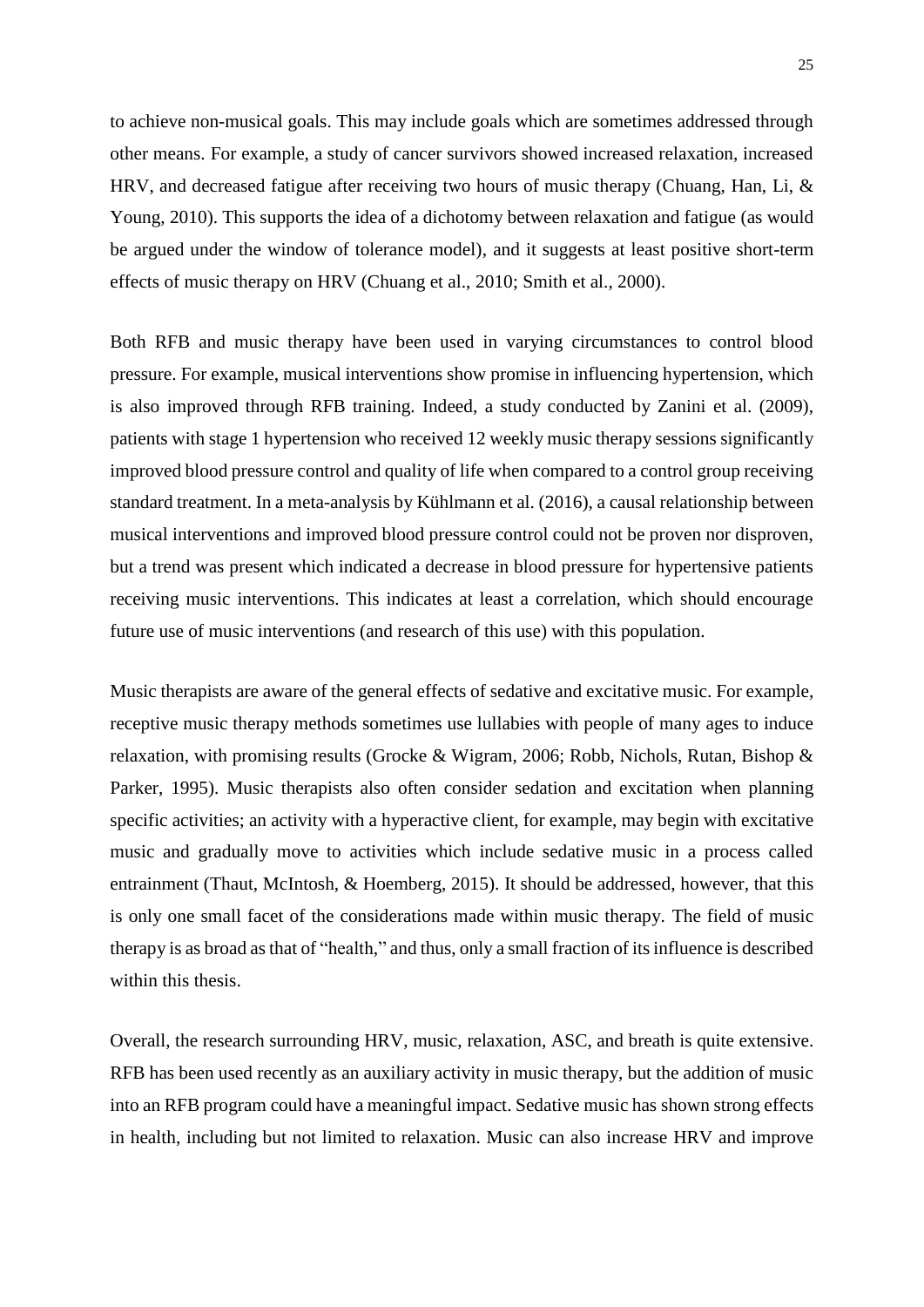health conditions which relate to HRV. Furthermore, music can be used within and outside of therapeutic contexts to achieve an altered state of consciousness, something also achieved through RFB. Thus, music and RFB are at least distantly related; now, a stronger relationship may be formed.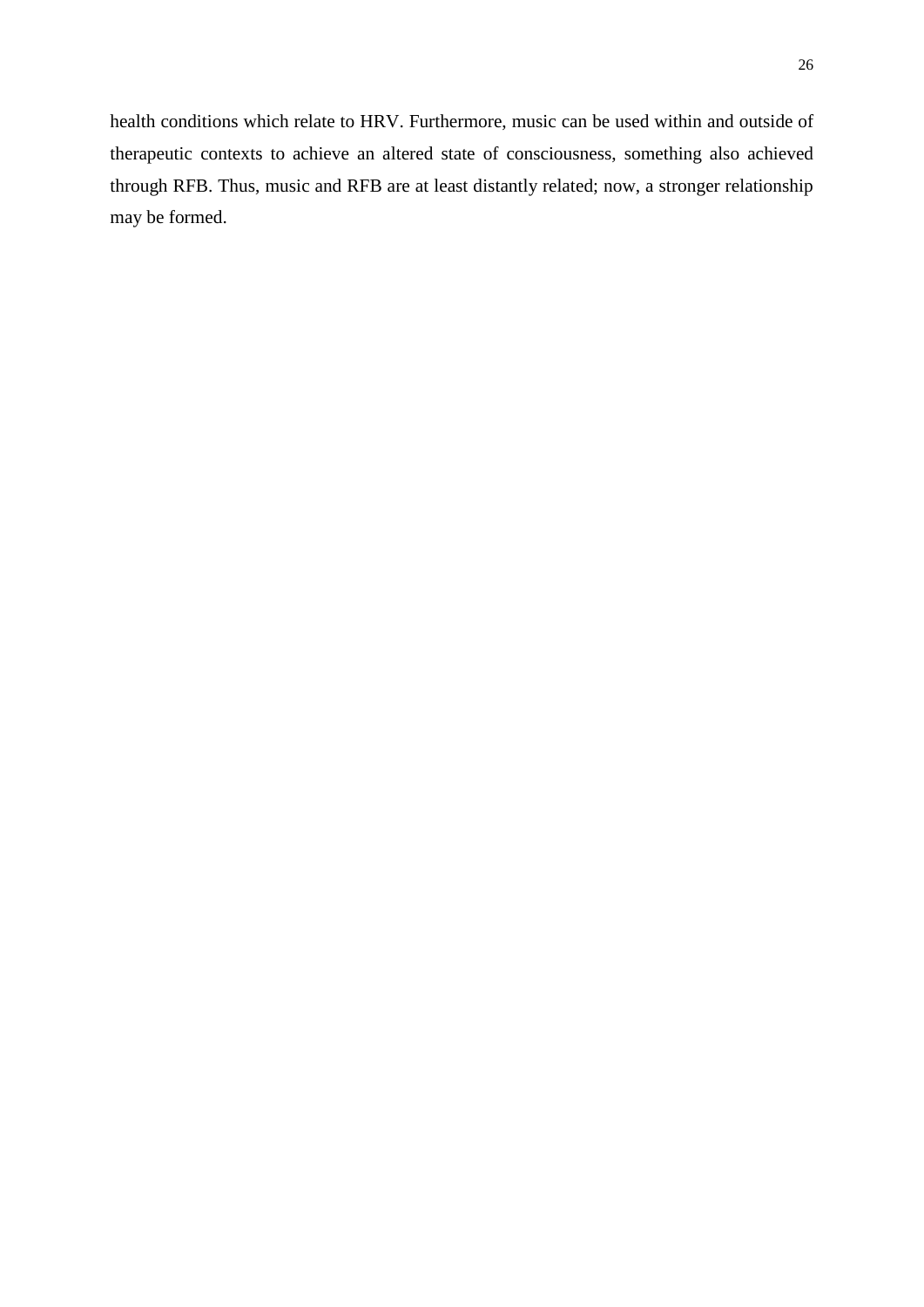## **3 THE CURRENT STUDY**

The existing literature provides important information regarding such issues as the function of HRV, the results of RFB training, the history of sedative and consciousness-altering music therapy interventions, and more. With all this in mind, the research suggests great benefits to arise from RFB training. Under the model of the window of tolerance, RFB training leads to better emotional processing. In music psychotherapy especially, the benefits of this are clear, as clients can better approach difficult topics when neither hypo- nor hyperaroused. Music has already been used as an auxiliary force for ASC during psychedelic therapies; perhaps music can again act to assist in the achievement of ASC. Furthermore, with the knowledge that calm alertness is achieved through RFB, perhaps music may change a person's experience of relaxation when using RFB.

How can music therapists use RFB? Brabant et al.'s 2017 study has already shown its usefulness within improvisational music therapy, allowing depth and peace for those who need each respectively. Already, RFB shows promise as a music therapy tool; this study is only one possible route to improving it and making it truly musical. Perhaps new, uniquely therapeutic experiences may arise within a musical space.

## **3.1 Aims**

Again, this study aims to explore whether music can be used to improve the efficacy and/or change the perceptions of relaxation from RFB training. According to the literature, music and RFB have both been used to achieve similar goals, including relaxation, achievement of ASC, and maximized HRV. Thus, it is possible that they may be able to work in tandem to have an even greater effect when working toward these goals.

#### **3.1.1 Hypotheses**

The primary hypothesis of the study is as follows: Participants using RFB with musical breathing cues will have greater HRV than those using visual breathing cues. A secondary hypothesis states: Participants who are cued musically while using RFB will have higher posttest ratings of relaxation in the musical cueing condition than in the visual cueing condition.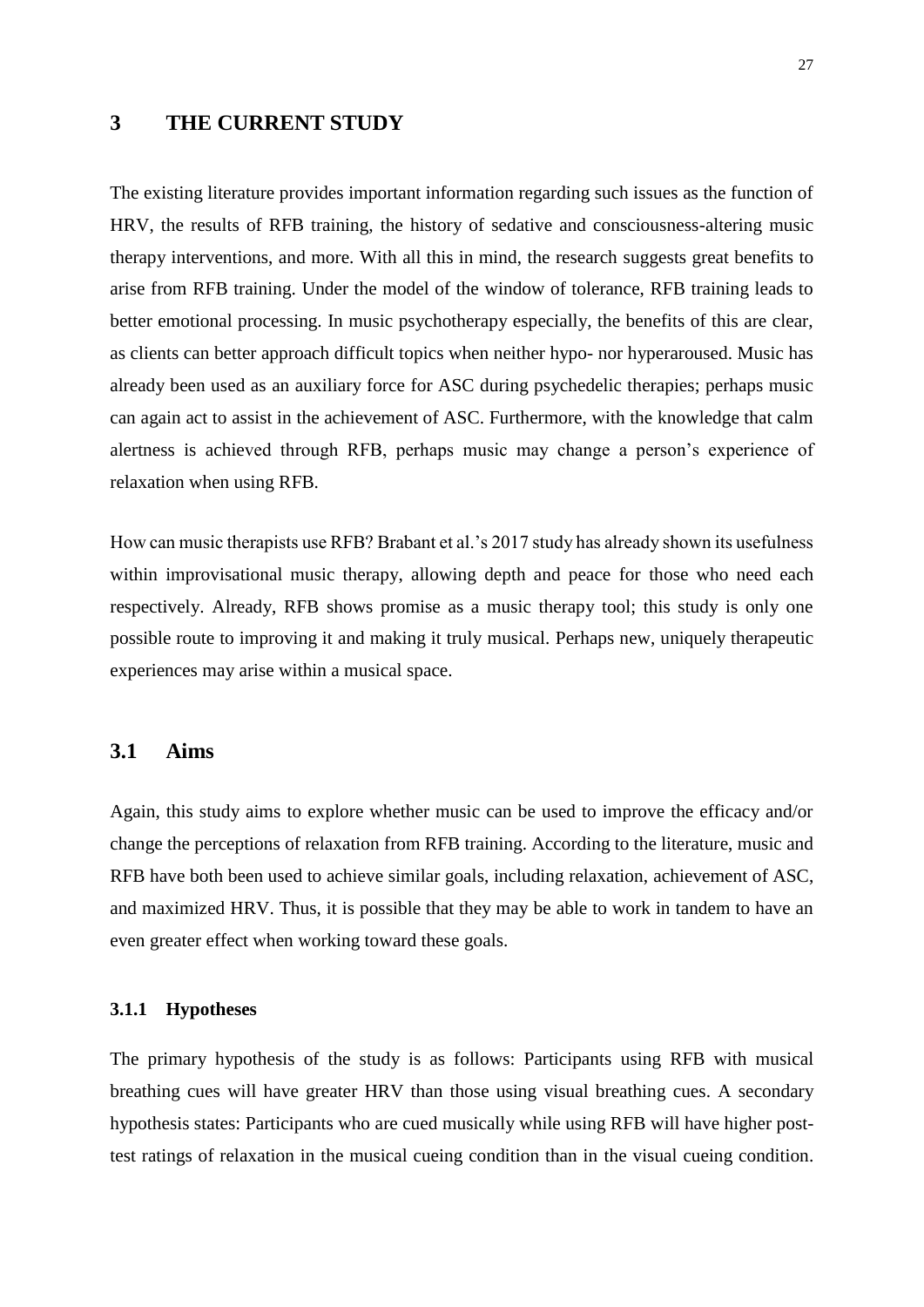Finally, a third hypothesis states: Participants who are cued musically while using RFB will have different post-test ratings of attentiveness in the musical cueing condition than in the visual cueing condition.

#### **3.1.2 Research question**

Since this study is intended to include not only quantitative, but also qualitative data, it briefly explores the sensation of relaxation under ABC relaxation theory. Thus, a research question is posed: How does a person experience relaxation when practicing RFB with visual or musical cues?

## **3.2 Experimental design**

This study is based primarily in quantitative methods. This allowed for the collection of clear, numerical data, which best suits the proposed hypotheses. However, some qualitative data was collected with regard to the experiences of participant perceptions. With this data, some rich analysis can also be provided through the study. If music influences the actual perception of relaxation for participants, this is a matter highly worthy of study.

#### **3.2.1 Pre-study musical composition**

Before data could be collected for the current study, music needed to be prepared for the musical condition. Strong consideration was taken when choosing the musical cue. It is generally accepted within the realm of music therapy that music which is chosen by a client is more effective than "prescribed" music in most music therapy interventions (Davis & Hadley, 2015; Hanser, 1999; Pelletier, 2004; Shultis & Gallagher, 2015; Smith & Joyce, 2004). However, using participant-preferred music in this study would have been extremely difficult in terms of controlling for variables among participants. Music is extremely variable, given the influence of elements such as harmony, melody, tempo, timbre, texture, articulation, and dynamics. Even preparing a small selection of songs to choose would introduce variables that would dramatically increase the number of participants required to maintain validity. Furthermore, developing breathing cues within participant-preferred music would have been extremely difficult, especially if the music was naturally inclined to give other cues. Finally, most music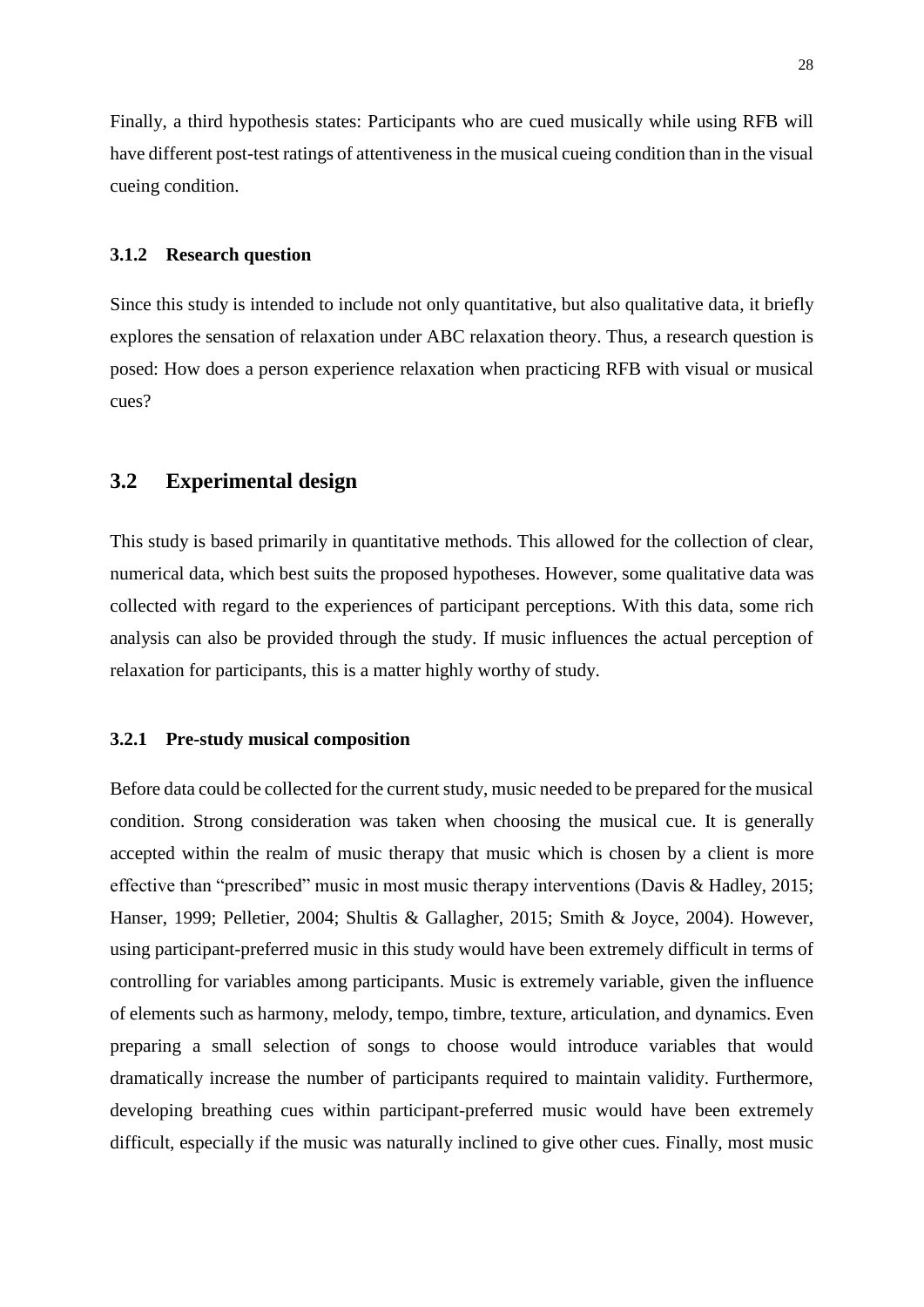commonly used for listening is non-static and may contain surprising musical elements (for example, a sforzando or sudden removal of bass tones) which could disrupt the breathing cycles during an RFB session.

Since using participant-preferred music was not feasible, music was specially composed for this project. Johanna Wilson, a master degree student in the Music, Mind, and Technology program at the University of Jyväskylä, composed music that was designed to cue inhalation and exhalation, with an inhalation rate of 40% and an exhalation rate of 60%. The music was composed using MIDI instruments, which meant that the tempo could be changed without influencing any other musical elements. Therefore, six music files were created, allowing for use at 7, 6.5, 6, 5.5, 5, and 4.5 breaths per minute. This was expected to suit the resonant frequency of a wide range of participants. Inhalation was cued by an ascending cello line, while exhalation was cued by a descending harp line. Percussive instruments played a rhythmic ostinato, which was intended to maintain a steady and clear pace. After 6 cycles of just these instruments (with a cycle being defined as 10 musical beats, or the length of an inhale-exhale cycle), a viola line was introduced, which played a countermelody at a relatively soft dynamic. The viola was included to prevent fatigue in the listener by providing an interesting musical development, but the other instruments remained clear and present so that the listener would not be distracted from maintaining the paced breathing. Similarly, the mild modulation from a progression in D minor (i-III-III-♭VII-♭VII-i) to a stepwise-descending progression in G minor (i-♭VII-VI-v-iv-♭VII-i), which uses the D minor chord as an unobtrusive pivot chord and keeps the tonicization almost in the relative major key, makes a gradual change under the same reasoning. The harmonic shift was deliberately slow so as to never "surprise" the listener; all elements were introduced gradually for the sake of a consistent attention to the breath.

## **3.2.2 Conditions**

A within-subjects design was used to compare two conditions: Visual cueing (Condition A) and auditory cueing (Condition B). Thus, the independent variable was cueing method, and the dependent variables were HRV, levels of relaxation, and levels of attentiveness. To control for order effects, counterbalancing was applied to the conditions. Within-subjects designs like this one are recommended for data related to HRV because they help reduce confounds that may relate to individual respiration rates and health concerns (Laborde, Mosley, & Thayer, 2017).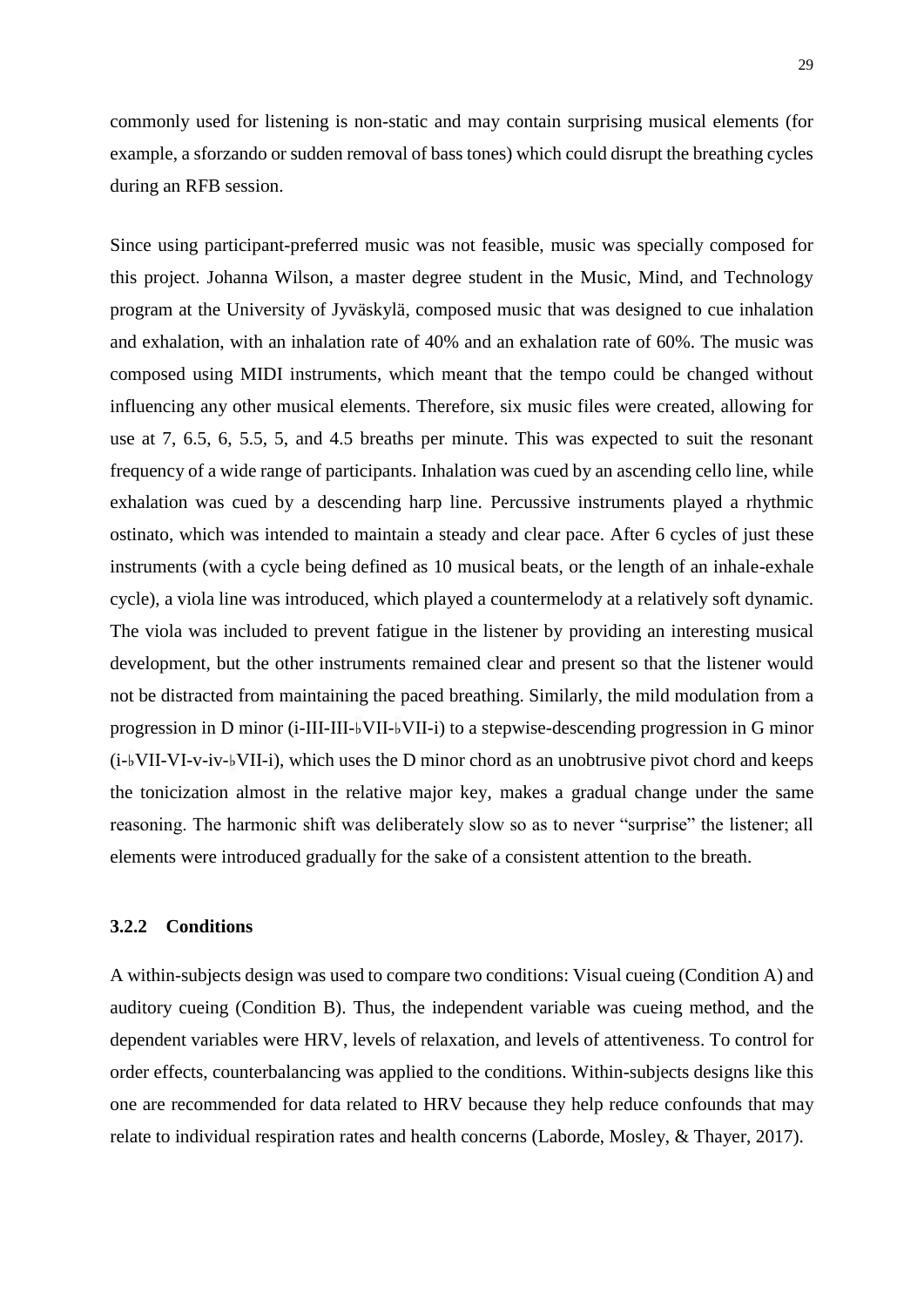#### **3.2.3 Accounting for resonance**

As outlined in the discussion of RFB, HRV is maximized when a person breathes at a speed tailored specifically for them. Resonance is determined by testing a person's HRV by breathing for short periods at different rates. However, the process of determining resonance is long and would require participants to come to an additional meeting with the researcher. This increases the risk of experimental mortality. Furthermore, introducing the participants to an additional RFB session could introduce fatigue effects—especially given that only a visual stimulus could be used in determining resonance, since the musical stimulus had not yet been tested in RFB. With all this in mind, a different technique for determining resonance seemed sensible.

In studying HRVB, Vaschillo, et al. (2006) determined that a person's resonance may be correlated with their height. As resonant frequency seems to be related to blood volume, taller people tend to breathe with resonance at slower rates than shorter people (Vaschillo et al., 2006). It was decided that to prevent experimental mortality, resonance would be estimated using each participant's height, rather than systematically calculated for each participant through extensive testing. Vashcillo et al. (2006) provided a chart indicating the trend of resonance as correlated with height, and this chart was used as a guide for determining resonance. While this method does present a problem in that it is not as exact as using true resonance, the within-subjects design was expected to counteract the inexactitude, since any deviation from a participant's true resonance was accounted for in both conditions.

#### **3.2.4 Ethical considerations**

Although there were few obvious risks to participants within this study, it is not uncommon for an untrained person to hyperventilate during RFB. Thus, careful instruction was given to ensure that the participants would not breathe too deeply. Furthermore, participants were informed that they could halt the experiment at any time, and they each signed a consent form clearly detailing the procedures of the experiments. As compensation for their time, each participant was given a voucher for one movie at a local movie theatre. Numbers were assigned to each participant to organize the data and to protect participant anonymity.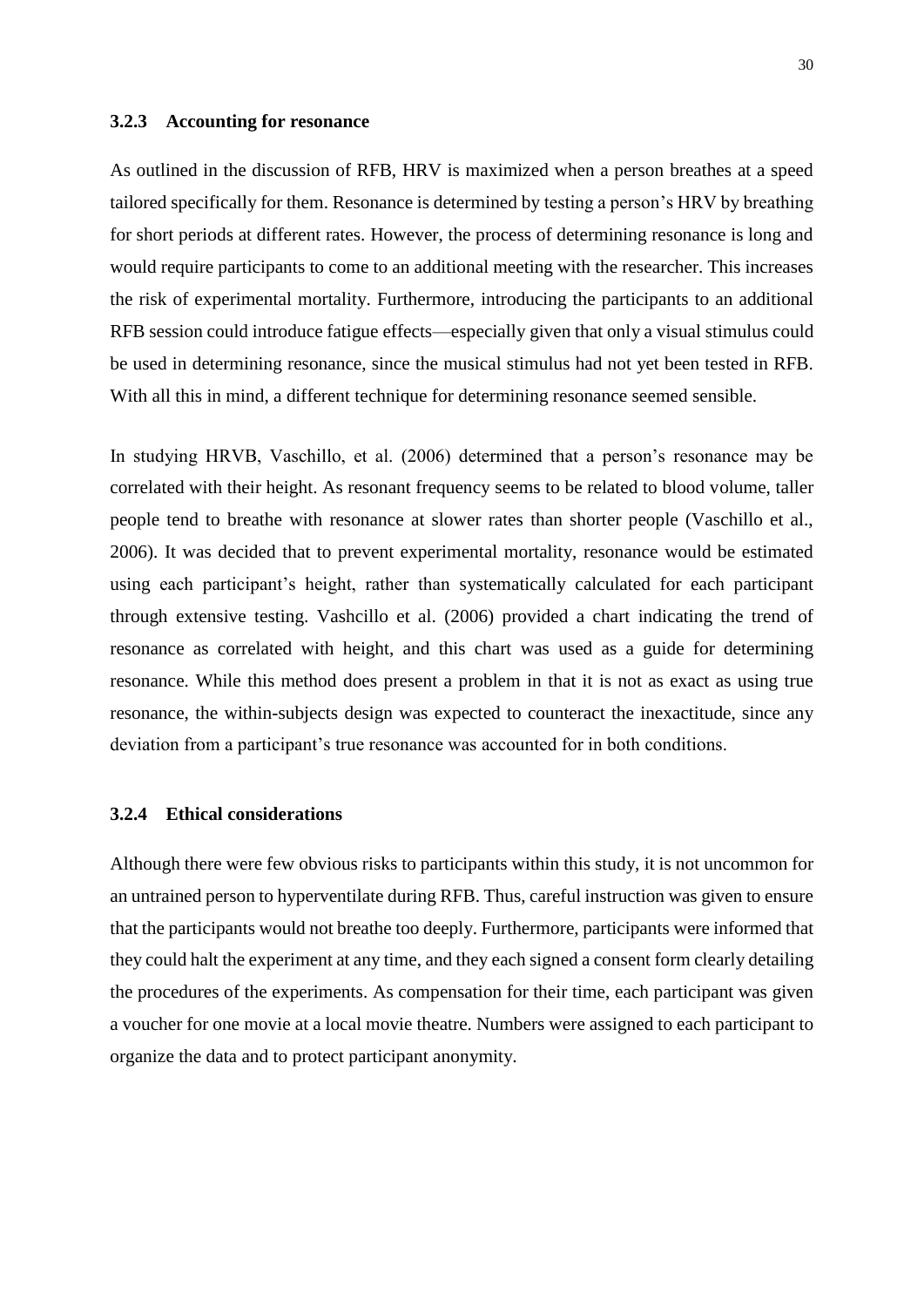#### **3.2.5 Sampling considerations**

Because convenience sampling was used and the main researcher is a student of music therapy, it was anticipated that the participant pool would contain an unusually large number of musicians. This was problematic because musicians could be biased toward musical interventions and might find auditory synchrony easier when compared to non-musicians (Doelling & Poeppel, 2015). Because of this, the researcher collected data regarding level of musicianship, which in this case was determined by the number of years a participant had trained formally or informally in learning to sing or play an instrument. Of course, while this may be an acceptable view of musicianship, composition or conducting experience were not considered. Furthermore, this definition may include musicians but exclude non-musicians with high degrees of musicality—that is, non-musicians with natural skill in music. However, determining overall musicality is less quantifiable than operationally defining musicianship, so for the purposes of this study, musicianship was determined and later reframed through covariance adjustment.

In addition to musicianship, the presence of diseases relating to the heart or to the respiratory system were expected to influence HRV data. Thus, information in these areas was requested from participants. Furthermore, smokers show unusual HRV responses to controlled respiration when compared to nonsmokers, so the research controlled also for this population (Barutcu et al., 2005; Karakaya et al., 2007). Finally, only adult participants were recruited for this experiment, because resonant breathing tends to present differently for children than for adults (Lehrer & Gevirtz, 2014).

#### **3.2.6 Demographic distribution**

A total of 20 adults participated in the experiment. Their ages ranged from 21-41, with a median age of 26. 18 women and 2 men participated, resulting in a female majority of 90%. All the participants were students from the University of Jyväskylä, recruited through email, social media, and word of mouth. 11 of the participants were musicians, which is operationally defined as having had at least 5 years of informal or formal musical training. Thus, 55% were musicians, and 45% were non-musicians. Heights of the participants ranged from 62″ to 75″**,** and the median height was 66″. One of the participants reported a diagnosis of asthma, two of the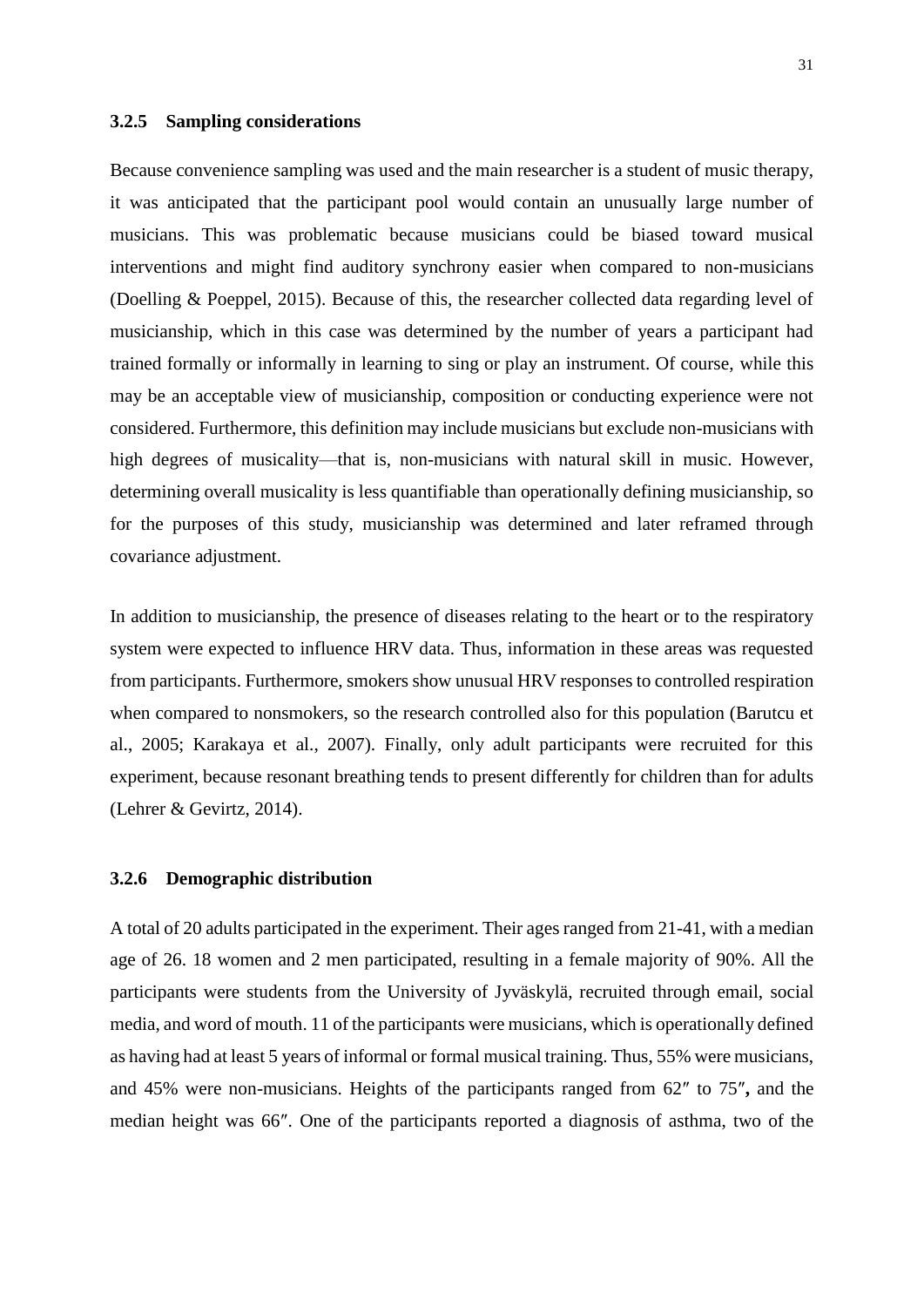participants reported occasional blood pressure irregularities, and none of the participants smoked regularly.

#### **3.2.7 Environment**

Each of the participants met the researcher on two dates, arriving at the same time on both dates to control for the influence of circadian rhythms on HRV (Brabant et al., 2017). The experiments were held in a small room designed for music practice. While this usually allowed for a quiet experience, the room was not entirely soundproof, and sometimes nearby music practicing could be heard.

#### **3.2.8 Materials**

During the visual condition, participants were cued by the Kardia – Breath Stress Relief app, accessed on a Huawei ALE-L21 phone running Android version 6. This app can be configured to show a ball growing and shrinking at a specific rate (see Figure 7); when the ball grows, the user breathes in, and when the ball shrinks, the user breathes out. During the musical condition, participants were cued by the musical samples composed by Johanna Wilson, which were played through sound-cancelling headphones connected to the aforementioned phone. HRV data was gathered through use of the standard Tickr heart rate monitor. This monitor is a noninvasive chest strap, which is worn around the chest muscles against the skin. The monitor connected via Bluetooth to the EliteHRV application on a Huawei Y560-L01 phone running Android version 5.1.1. The EliteHRV app allowed for the storage of detailed HRV data. The collected data was analysed through Kubios HRV Standard software. Additional data was collected through self-report pre- and post- Likert scale tests (see Appendices A and B). Finally, demographic information was collected through a survey (see Appendix C).



FIGURE 7. The Kardia app ball at three different stages of breath.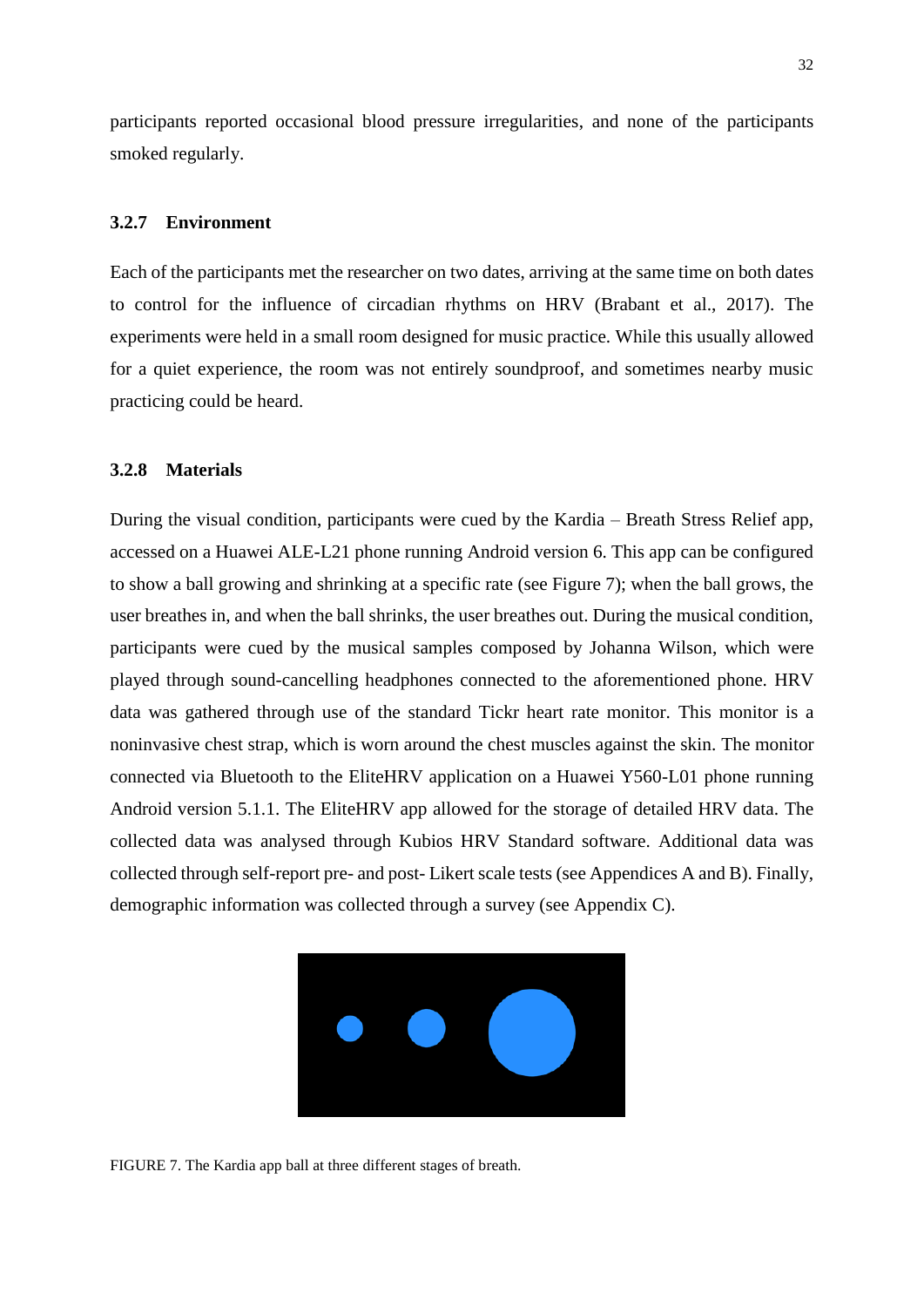## **3.3 Procedures**

#### **3.3.1 Condition A**

The researcher prepared the Kardia app, setting the inhalation-exhalation ratio to 40% inhalation and 60% exhalation (identical to the rate of the cues in the musical condition). No in-app sounds were used, and the light blue circle was visible. The app was set to run for 10 minutes, and the number of breathing cycles per minute was adjusted according to each participant's height. Breathing speeds ranged from 5 breaths/min to 6 breaths/min.

If this was the first meeting with the researcher, each participant read and signed a consent form before the researcher instructed the participant in wearing the Tickr monitor and chest strap, which was to lie flat by the chest muscles. If this was the second meeting, the researcher reminded the participant how to use the chest strap. Once the chest strap was in use, the researcher began recording HRV data. During this time, the participant completed two pre-test Likert scales, rating perceived levels of relaxation and attentiveness (see Appendix A). The researcher then introduced the Kardia app, explaining that the participant would breathe in as the on-screen ball expanded and out as the ball contracted. If this was the first meeting, the researcher instructed the participant in the breathing style, using the phrase "low, slow, and circular." The researcher explained that the breath should be felt low in the abdomen, rather than in the chest; that the breath should be slow but not deep, breathing the same amount of air as usual but at a slower pace; and that the breath should not be held, but rather should be a continuous circle of inhalation and exhalation. The participant was given an opportunity to practice this style of breathing with the ball. When the participant felt secure in the breathing technique, the researcher began the experiment.

The participant breathed with the Kardia app for 10 minutes, during which time the researcher recorded the participant's HRV. At the culmination of the 10-minute exercise, which was indicated by the termination of the ball's movement, the participant was given a post-test (see Appendix B) to rate levels of relaxation and attentiveness. The post-test also included a section for the participant to describe the breathing experience. If this was the second meeting, the participant was encouraged to also compare this breathing exercise to the musical condition within the descriptive section. Finally, if this was the second meeting, the participant completed a demographic survey (see Appendix C) and was given a voucher for one free movie ticket at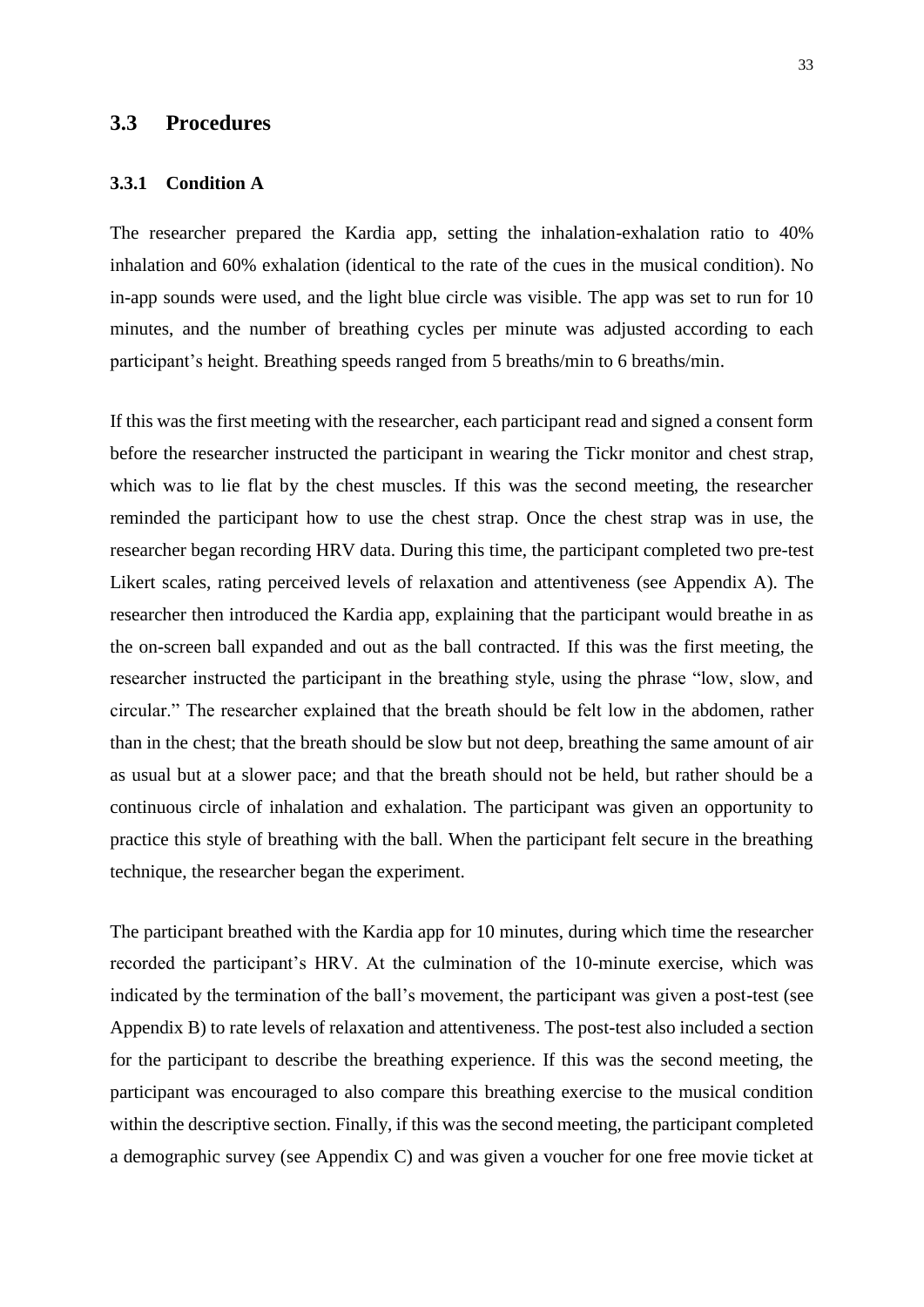the local theatre. HRV data was collected up to the point when the client finished the demographic survey.

#### **3.3.2 Condition B**

The researcher prepared the music for the client. The number of breathing cycles per minute was chosen according to each participant's height.

If this was the first meeting with the researcher, each participant read and signed a consent form before the researcher instructed the participant in wearing the Tickr monitor and chest strap, which was to lie flat by the chest muscles. If this was the second meeting, the researcher reminded the participant how to use the chest strap. Once the chest strap was in use, the researcher began recording HRV data. During this time, the participant completed two pre-test Likert scales, rating perceived levels of relaxation and attentiveness (see Appendix A). The researcher then introduced the music, explaining that the participant would breathe in during an ascending cello line and breathe out during a descending harp line. If this was the first meeting, the researcher instructed the participant in the breathing style, using the phrase "low, slow, and circular." The researcher explained that the breath should be felt low in the abdomen, rather than in the chest; that the breath should be slow but not deep, breathing the same amount of air as usual but at a slower pace; and that the breath should not be held, but rather should be a continuous circle of inhalation and exhalation. The participant was given an opportunity to practice this style of breathing with the music. When the participant felt secure in the breathing technique, the researcher began the experiment.

Each participant breathed with music for 10 minutes, during which time the researcher recorded the participant's HRV. At the culmination of the 10-minute exercise, which was indicated by the termination of the music, the participant was given a post-test (see Appendix B) to rate levels of relaxation and attentiveness. The post-test also included a section for the participant to describe the breathing experience. If this was the second meeting, the participant was encouraged to also compare this breathing exercise to the visual condition within the descriptive section. Finally, if this was the second meeting, the participant completed a demographic survey (see Appendix C) and was given a voucher for one free movie ticket at the local theatre. HRV data was collected up to the point when the client finished the demographic survey.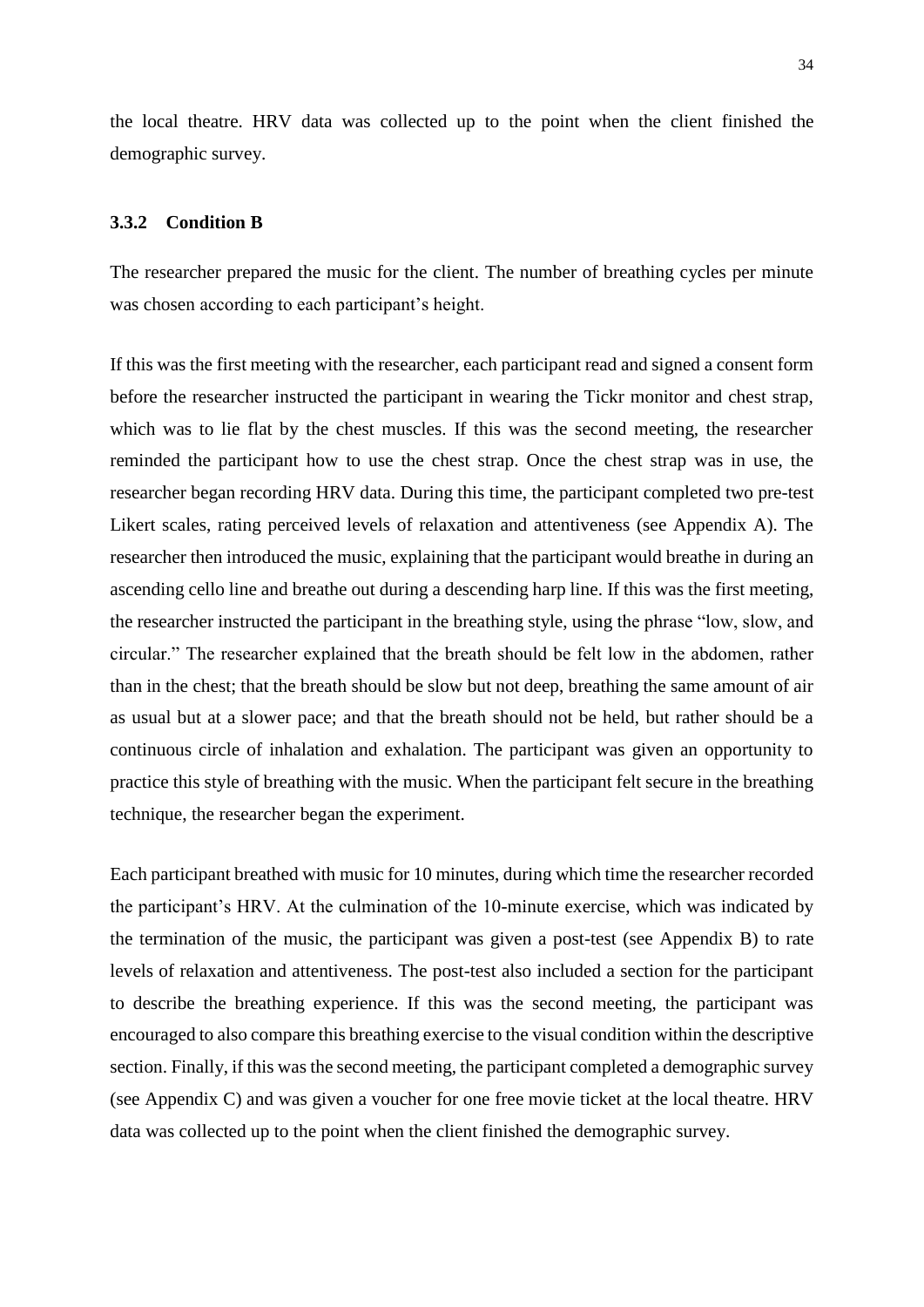#### **3.4 Analysis**

#### **3.4.1 HRV data**

HRV data was exported from the EliteHRV app and analysed using the Kubios HRV standard software. A 6-minute sample was selected from each RFB session. The sample began exactly 2 minutes into the 10-minute RFB session, and ended exactly 2 minutes before each session's conclusion. This sample is approximately the length recommended by the Task Force of the European Society of Cardiology and the North American Society of Pacing (1996) for shortterm HRV analysis. It also accounts for the time needed for the participant to adapt to the activity.

Artifacts, or ectopic beats, were removed on all samples within Kubios. Kubios artifact correction removes beat-to-beat intervals which deviate from the local average by 0.45 seconds (very low), 0.35 seconds (low), 0.25 seconds (medium), 0.15 seconds (strong), or 0.05 seconds (very strong). Artifacts are replaced through cubic spline interpolation. For analysis, the threshold setting which removed artifacts at the lowest possible sensitivity was chosen, thus preventing distortion of the rest of the data. A smoothness priors approach was applied to all samples, acting to detrend the data. This is recommended in analysis with RFB because it minimizes distortion and treats the heart rate signal as more stationary (Brabant et al., 2017).

The metrics selected for HRV analysis in this study were those recommended by Laborde et al. (2017). To determine variance, beat-to-beat (N-N) intervals were analysed. The standard deviation of N-N intervals (SDNN) was calculated as a measure of the global variance, while short-term variance was calculated through the root mean square differences among successive N-N intervals (RMSSD).

When all indices of the samples were collected, the mean for each index was calculated. A paired t-test was used in SPSS to compare indices between the conditions.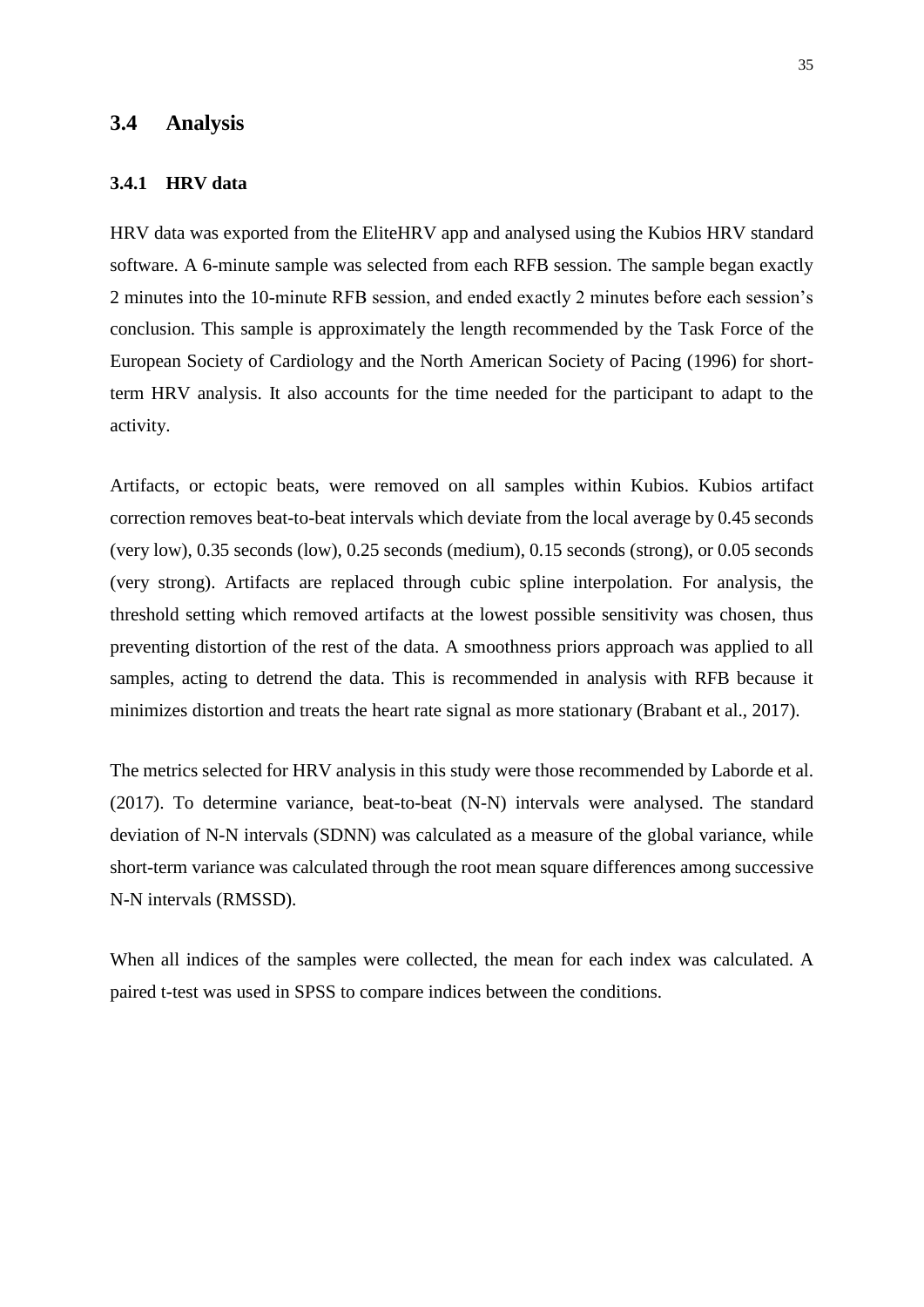#### **3.4.2 Pre- and post-test data**

Likert scale data from pre- and post- tests was recorded. The scales were treated as nonparametric data, and the change for each scale, as well as overall pre- and post-test scores, was determined and compared between conditions.

## **3.4.3 Qualitative data**

Two coders, the main researcher and an unrelated coder with minimal knowledge of the project, analysed the written responses to the breathing exercises through conventional content analysis. Furthermore, written words which pertained to relaxation were categorized within the 15 relaxation states as proposed by ABC relaxation theory, using directed content analysis.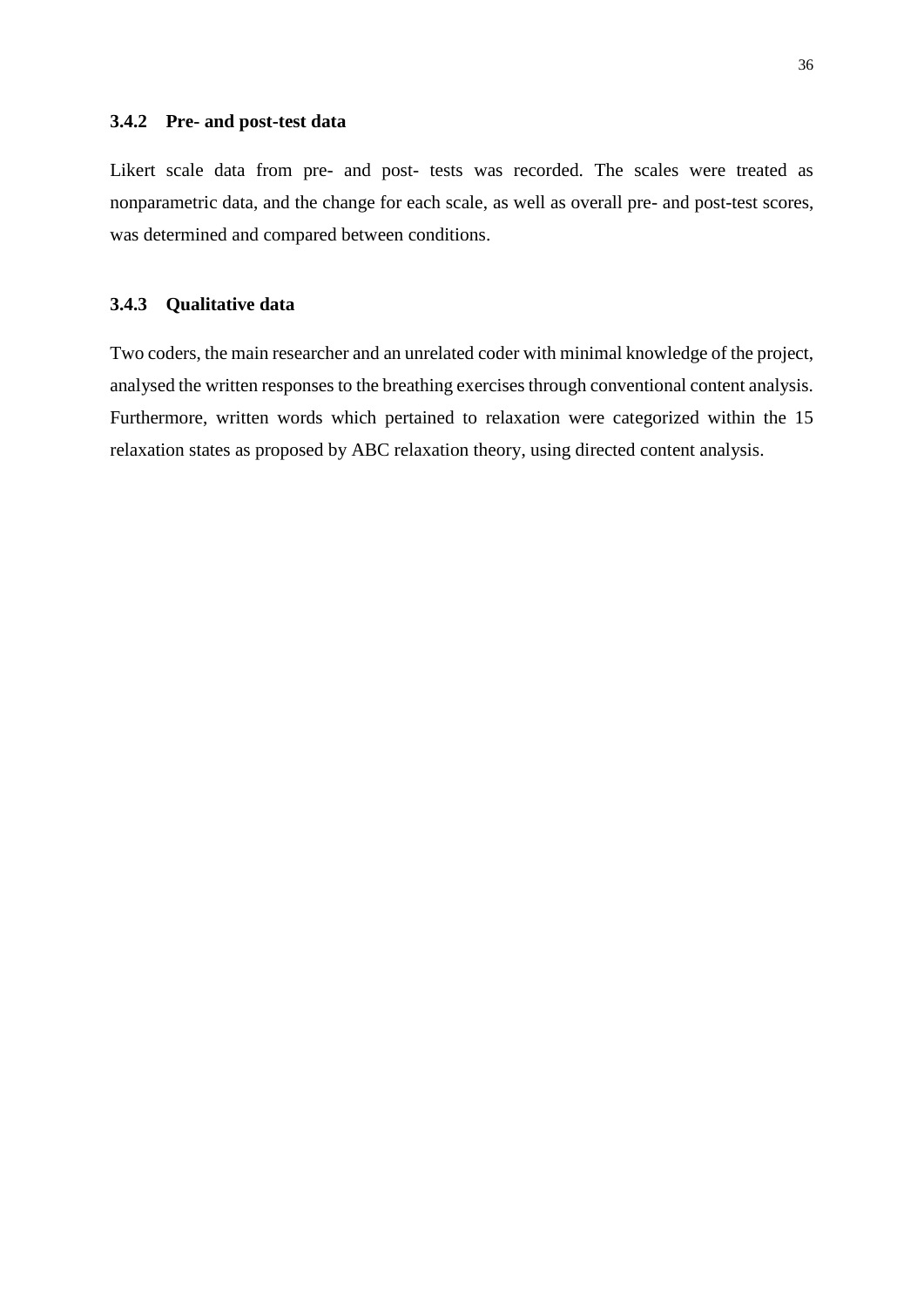## **4 RESULTS**

## **4.1 HRV analysis**

Paired samples t-tests were used to compare SDNN, RMSSD, and HF, which were found to be normally distributed in both the task with visual cueing (Condition A) and the task with musical cueing (Condition B). As HFnu data were found to not be normally distributed, a Wilcoxon signed-ranks test was performed with these data. A significant positive correlation was found between scores for SDNN, where  $r(19) = .74$ ,  $p < .001$ , RMSSD, where  $r(19) = .71$ ,  $p < .001$ , and HF, where  $r(19) = .69$ ,  $p < .001$ . No significant difference was found between scores for the SDNN of Condition A ( $M = 78.65$ ,  $SD = 31.11$ ) and Condition B ( $M = 79.84$ ,  $SD = 30.45$ );  $t(19) = -0.24$ ,  $p = 0.814$ . No significant difference was found between scores for the RMSSD of Condition A ( $M = 49.18$ ,  $SD = 24.70$ ) and Condition B ( $M = 47.71$ ,  $SD = 21.88$ );  $t(19) = .37$ , *p* = .719. No significant difference was found between scores for the HF of Condition A (*M* = 6.04, *SD* = 1.16) and Condition B ( $M = 6.10$ , *SD* = 1.09);  $t(19) = -.31$ ,  $p = .761$ . No significant difference was found between the scores for the HFnu of Condition A (*Mdn* = 8.36) and Condition B ( $Mdn = 7.53$ ); ( $Z = -.08$ ,  $p = .94$ ).

## **4.2 Likert scale data**

The pre- and post- difference between scores for relaxation and attentiveness were compared among conditions using a Wilcoxon signed-ranks test. No significant difference was found between the scores for the pre-post difference in relaxation score for Condition A and B (*Z =* - .11,  $p = .914$ ). In fact, the median for both conditions was the same ( $Mdn = 1$ ). No significant difference was found between the scores for the pre-post difference in attentiveness score for Condition A and B ( $Z = -1.28$ ,  $p = .199$ ). Once again, the median for both conditions was the same (*Mdn* = 0). Furthermore, the post-test scores alone for relaxation were compared using a Wilcoxon signed-ranks test. No significant difference was found between the post-test scores for relaxation in Condition A (*Mdn* = 4) and Condition B (*Mdn* = 5); ( $Z = -0.76$ ,  $p = .449$ ). The post-test scores alone for attentiveness were then compared using a paired t-test. No significant difference was found between the post-test scores for attentiveness in Condition A (*M* = 3.35, *SD* = 1.23) and in Condition B (*M* = 3.75, *SD* = 1.25); *t*(19) = -1.36, *p* = .189.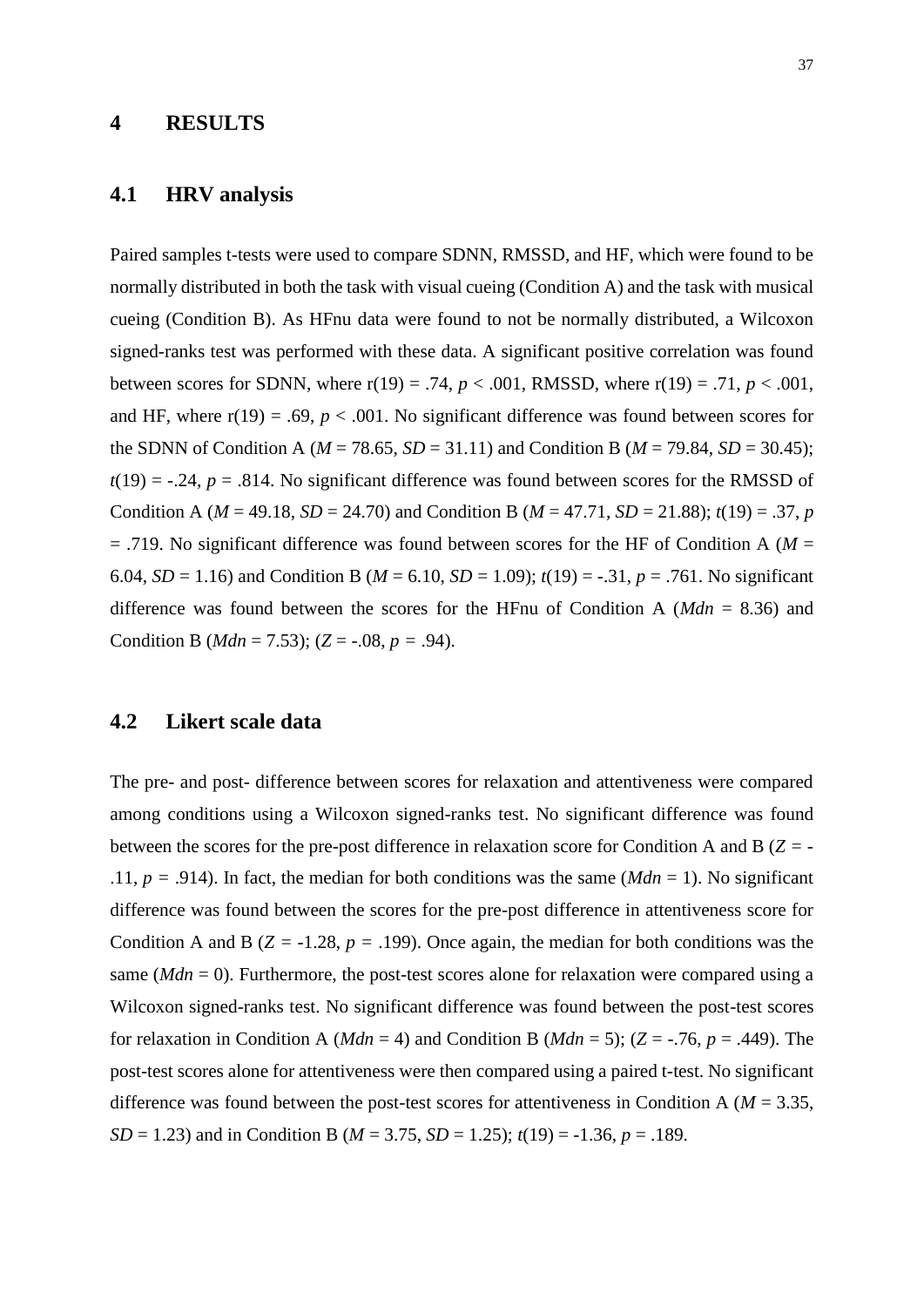Finally, paired samples t-tests were run to compare overall difference in scores for relaxation and attentiveness after completing any RFB task. A significant difference was found between scores for overall pre-test relaxation ( $M = 3.50$ ,  $SD = .82$ ) and post-test relaxation ( $M = 4.40$ ,  $SD = .78$ ;  $t(39) = -6.77$ ,  $p < .001$ . No significant difference was found between scores for overall pre-test attentiveness ( $M = 3.58$ ,  $SD = .84$ ) and post-test attentiveness ( $M = 3.55$ ,  $SD =$ .20);  $t(39) = -0.11$ ,  $p = 0.911$ . Within conditions, similar results were found; a significant difference was found between scores for pre-test relaxation in Condition A ( $M = 3.45$ ,  $SD =$ .89) and post-test relaxation in Condition A (*M* = 4.30, *SD* = .73); *t*(19) = -4.68, *p* < .001. A significant difference was also found between scores for pre-test relaxation in Condition B (*M*   $= 3.55$ , *SD* = .76) and post-test relaxation in Condition B (*M* = 4.50, *SD* = .83); *t*(19) = -4.80, *p* < .001. No significant difference was found between scores for pre-test attentiveness in Condition A ( $M = 3.70$ ,  $SD = .66$ ) and post-test attentiveness in Condition A ( $M = 3.35$ ,  $SD =$ 1.23);  $t(19) = 1.07$ ,  $p = .297$ . No significant difference was found between scores for pre-test attentiveness in Condition B ( $M = 3.45$ ,  $SD = 1.00$ ) and post-test attentiveness in Condition B  $(M = 3.75, SD = 1.25); t(19) = -1.03, p = .316.$ 

## **4.3 Qualitative data**

#### **4.3.1 Conventional content analysis**

Two coders, the main researcher and an unrelated coder with minimal knowledge of the project, analysed the written responses to the breathing exercises through conventional content analysis. Cohen's κ determined substantial agreement between the coders,  $κ = .741$ . Several codes were identified within the text by both coders. The codes were compared and adjusted as the coders debated and discussed the codes. Eventually, the coders came to agree upon seven major themes:

- Relaxation
- Attentiveness
- "Zoning out"
- Bodily sensations
- Ease of use
- **Enjoyment**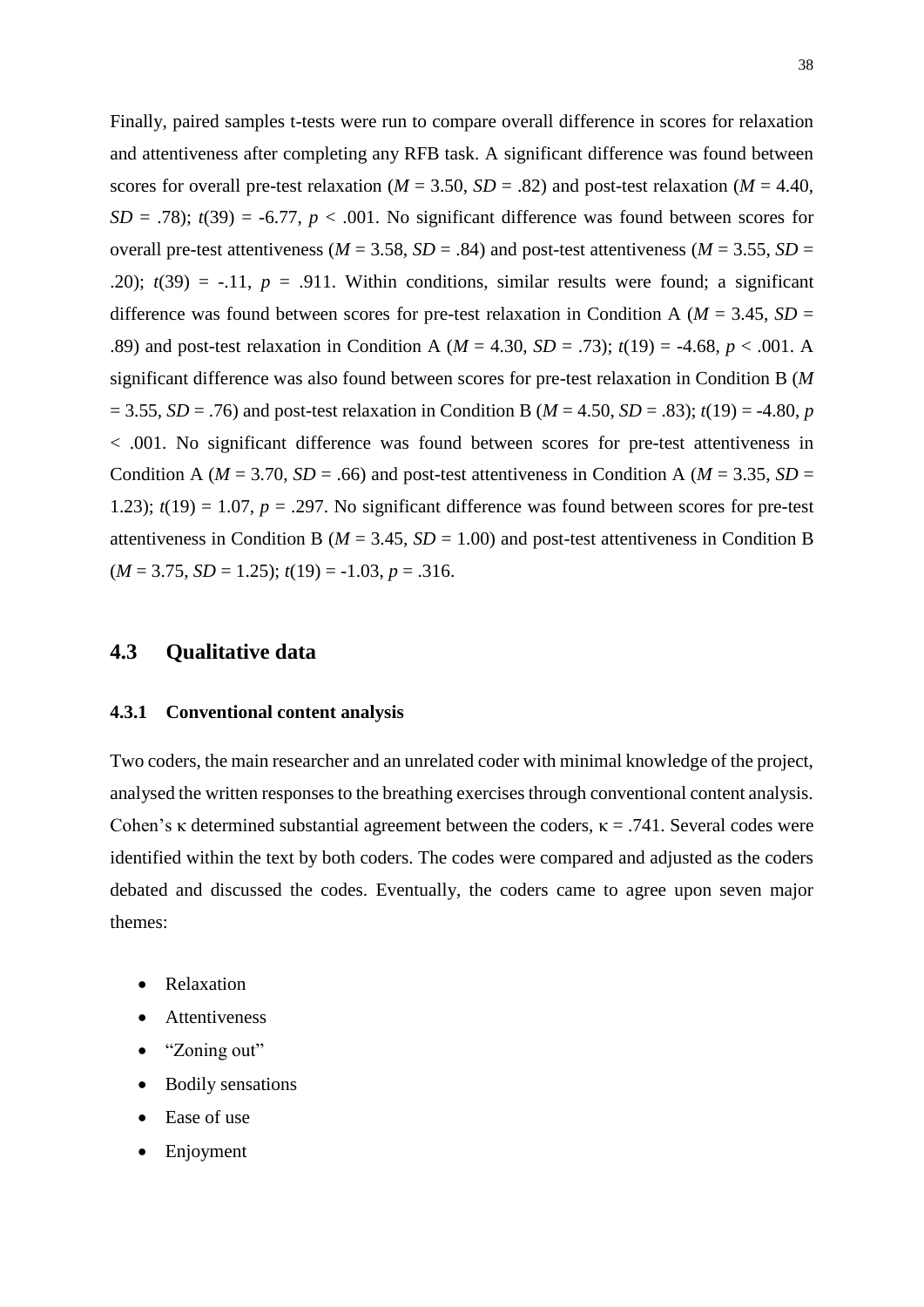#### • Distraction from outside sources

The frequency of a concept was determined and compared across conditions. Reference to relaxation occurred 19 times in text responding to Condition A (the visual condition) and 33 times in text responding to Condition B (the musical condition). Reference to attentiveness occurred 17 times in text responding to Condition A and 11 times in text responding to Condition B. Reference to "zoning out" occurred 5 times in text responding to Condition A and 2 times in text responding to Condition B. Reference to bodily sensations occurred 7 times in text responding to Condition A and 15 times in text responding to Condition B. Reference to ease of use occurred 13 times in text responding to Condition A and 16 times in text responding to Condition B. Reference to enjoyment occurred 4 times in text responding to Condition A and 9 times in text responding to Condition B. Reference to distraction from outside sources occurred 8 times in text responding to Condition A and 2 times in text responding to Condition B.

#### **4.3.2 Directed content analysis**

The coders explored the theme of relaxation in particular and, using directed content analysis, attempted to place statements of relaxation within the context of ABC relaxation theory. Statements relating to relaxation were identified, and the coders determined which relaxation state could be represented by each statement. The possible relaxation states were the 15 R-states proposed by ABC relaxation theory: Sleepiness, Disengagement, Physical Relaxation, Mental Quiet, Rested/Refreshed, At Ease/At Peace, Energized, Aware, Joy, Thankfulness and Love, Positive Detachment, Prayerfulness, Awe and Wonder, Mystery, and Timeless/Boundless/Infinite.

None of the statements which referenced relaxation indicated experiencing the following states: Rested/Refreshed, Aware, Thankfulness and Love, Positive Detachment, Prayerfulness, Awe and Wonder, Mystery. 8 statements referenced Sleepiness, with 4 statements corresponding to Condition A and 4 statements corresponding to Condition B. 1 statement referenced Disengagement, and that statement corresponded to Condition B. 2 statements referenced Physical Relaxation, with 1 statement corresponding to Condition A and 1 statement corresponding to Condition B. 1 statement referenced Mental Quiet, and that statement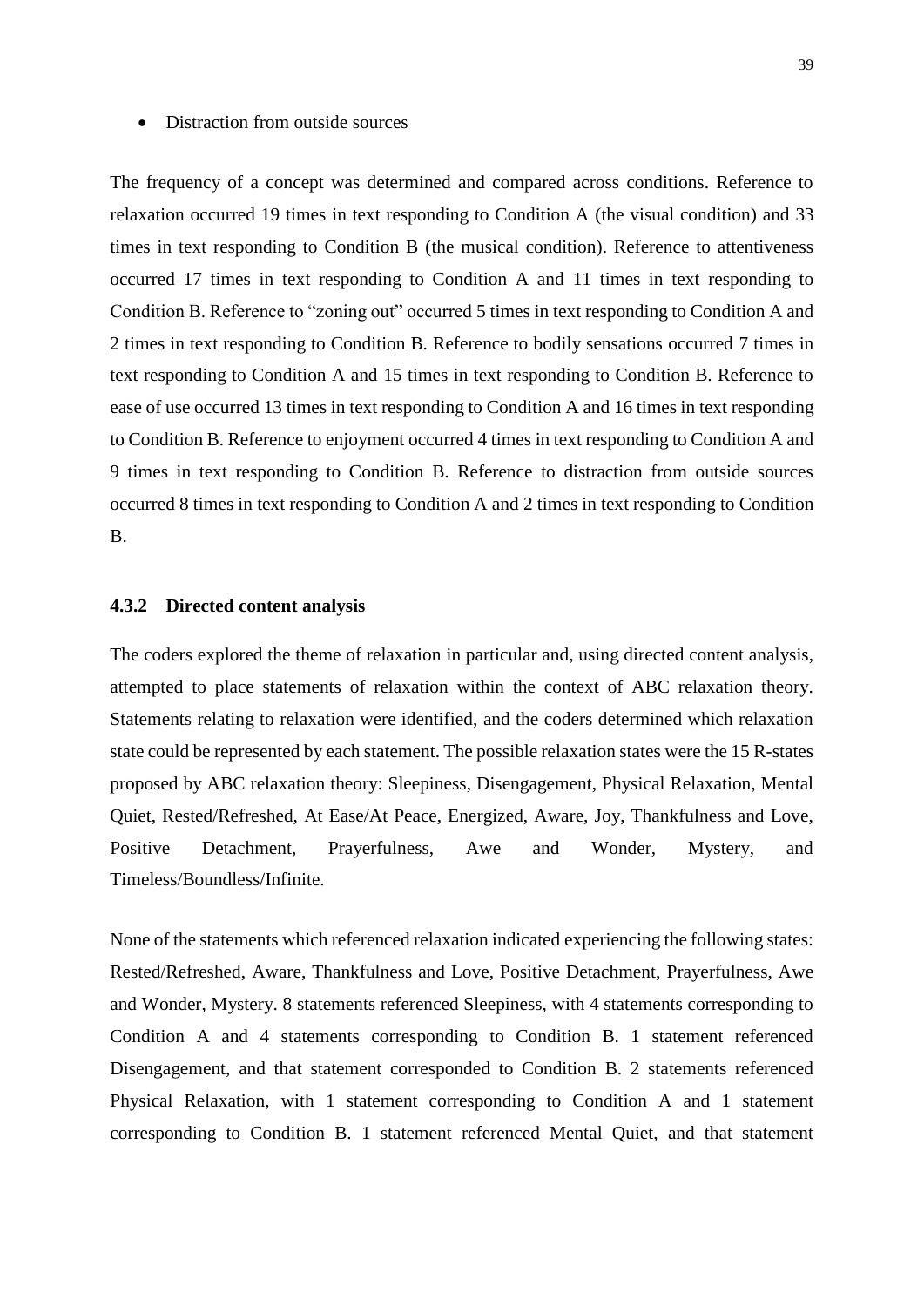corresponded to Condition B. 3 statements referenced At Ease/At Peace, with 1 statement corresponding to Condition A and 2 statements corresponding to Condition B. 1 statement referenced Energized, and that statement corresponded to Condition B. 7 statements referenced Timeless/Boundless/Infinite, with 4 statements corresponding to Condition A and 3 statements corresponding to Condition B.

Statements were further plotted within Smith's (2001) proposed levels of abstraction of Rstates. 10 statements were grouped into Level 1, with 4 statements from Condition A and 6 statements from Condition B. 6 statements were grouped into Level 2, with 2 statements from Condition A and 4 statements from Condition B. 1 statement was grouped into Level 3, and that statement was from Condition B. No statements were grouped into Level 4. 7 statements were grouped into Level 5, with 4 statements from Condition A and 3 statements from Condition B.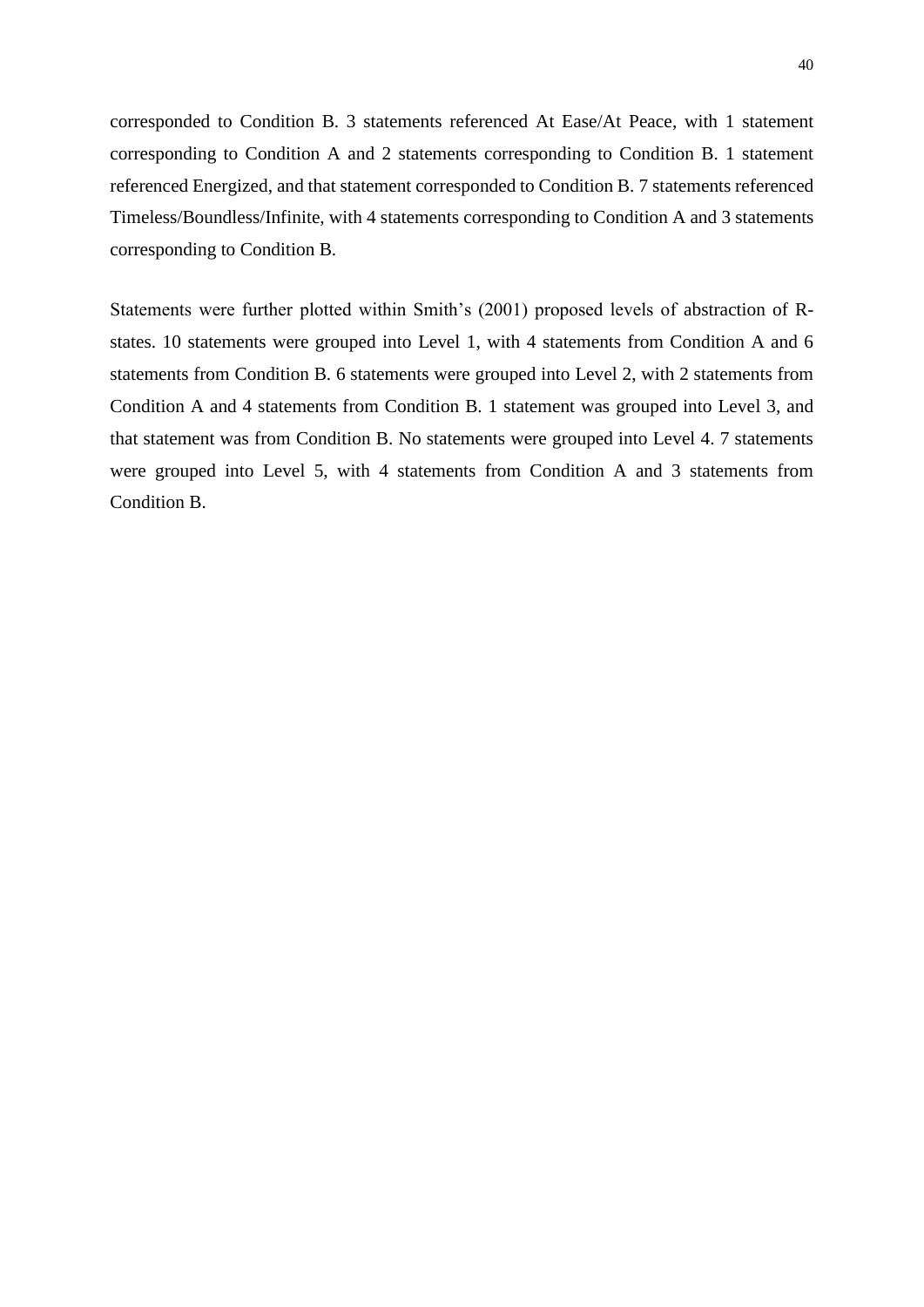## **5 DISCUSSION**

The musical condition (Condition B) was, overall, not significantly more effective than the visual condition (Condition A) in maximizing HRV, relaxation, or attentiveness. However, the musical condition was also not significantly *less* effective than the visual condition. In terms of cueing, musical cueing seemed as effective as visual cueing, even if additional therapeutic effects were not observed. Furthermore, qualitative analysis indicates that the experience of breathing to a visual cue was *perceived* as different from breathing to a musical cue, even if direct physical data showed no difference. Indeed, participants often showed a preference for a certain condition. This is exhibited in qualitative results, which identified enjoyment as a theme across respondents.

## **5.1 Themes**

The coders came to agree upon seven major themes: Relaxation, attentiveness, "zoning out," bodily sensations, ease of use, enjoyment, and distraction from outside sources. Each theme was established through repeated discussion between the coders, and certain themes occurred more in one condition than another. The frequency of statements corresponding to each theme is represented as a clustered bar graph in Figure 8.



FIGURE 8. Frequency of statements according to themes in the visual condition (Condition A) and the musical condition (Condition B).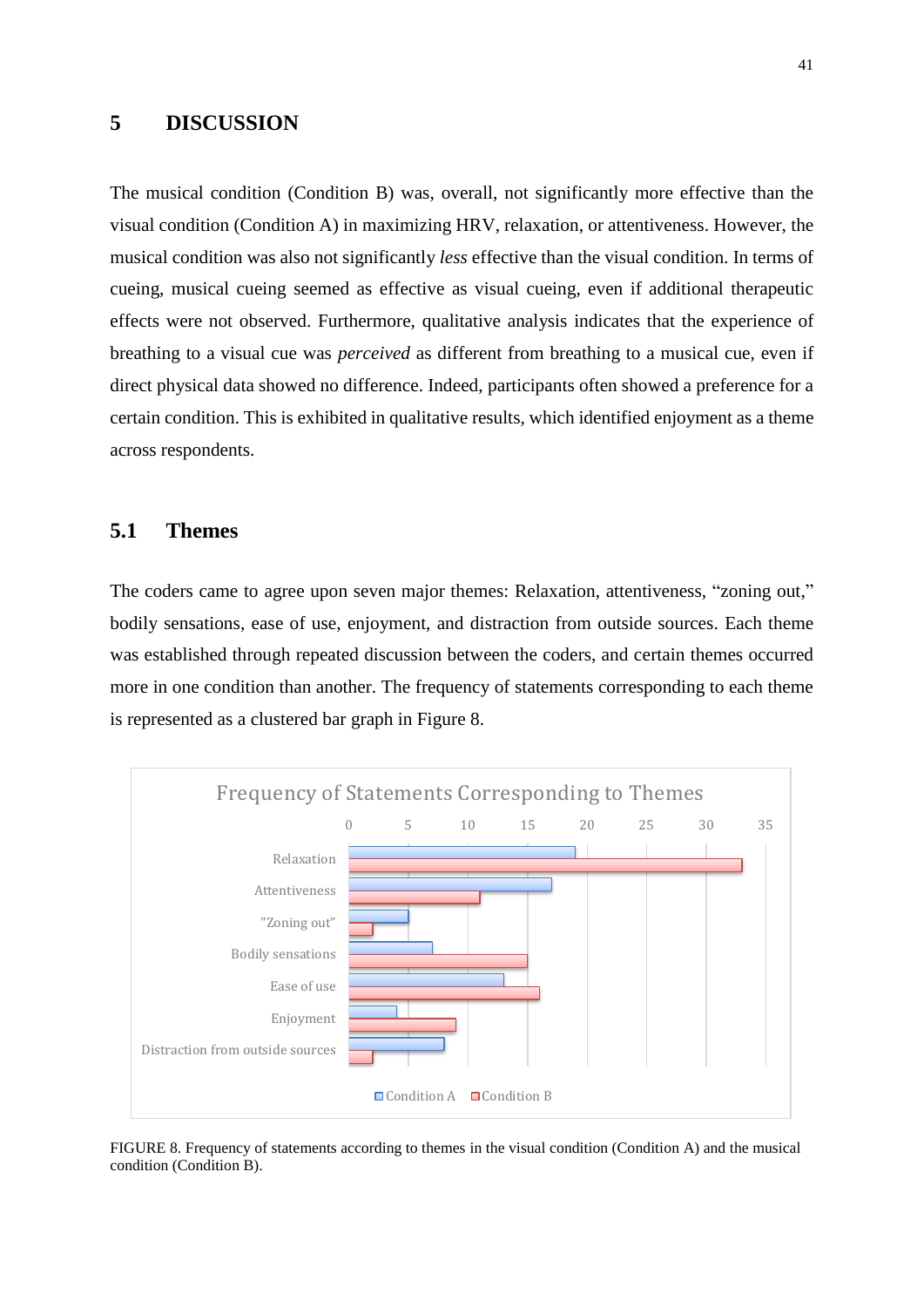#### **5.1.1 Relaxation**

The exercise was very peaceful. I felt extremely relaxed by the end of it.

With 52 relevant statements in total, such as the above quote from the visual condition, relaxation was an unsurprisingly common topic in the study. Typically, participants reported feeling relaxed during and immediately after RFB; indeed, in Likert scale assessment, relaxation scores were significantly likely to rise after completing RFB regardless of condition. However, the specific experience of relaxation was reported differently. For example, one participant had conflicting feelings of relaxation after the musical experiment:

In general, I felt "physically" relaxed, but "mentally" or "emotionally" not as relaxed or attentive as before the experiment.

This sort of conflict was explored in depth by applying ABC relaxation theory in directed content analysis. Statements relating to relaxation were coded into R-states: Sleepiness, Disengagement, Physical Relaxation, Mental Quiet, Rested/Refreshed, At Ease/At Peace, Energized, Aware, Joy, Thankfulness and Love, Positive Detachment, Prayerfulness, Awe and Wonder, Mystery, and Timeless/Boundless/Infinite. The frequency of statements indicating Rstates, separated by condition, are represented as a cluster column graph in Figure 9.



FIGURE 9. Statements of relaxation in Condition A (the visual condition) and Condition B (the musical condition) as analysed through ABC relaxation theory.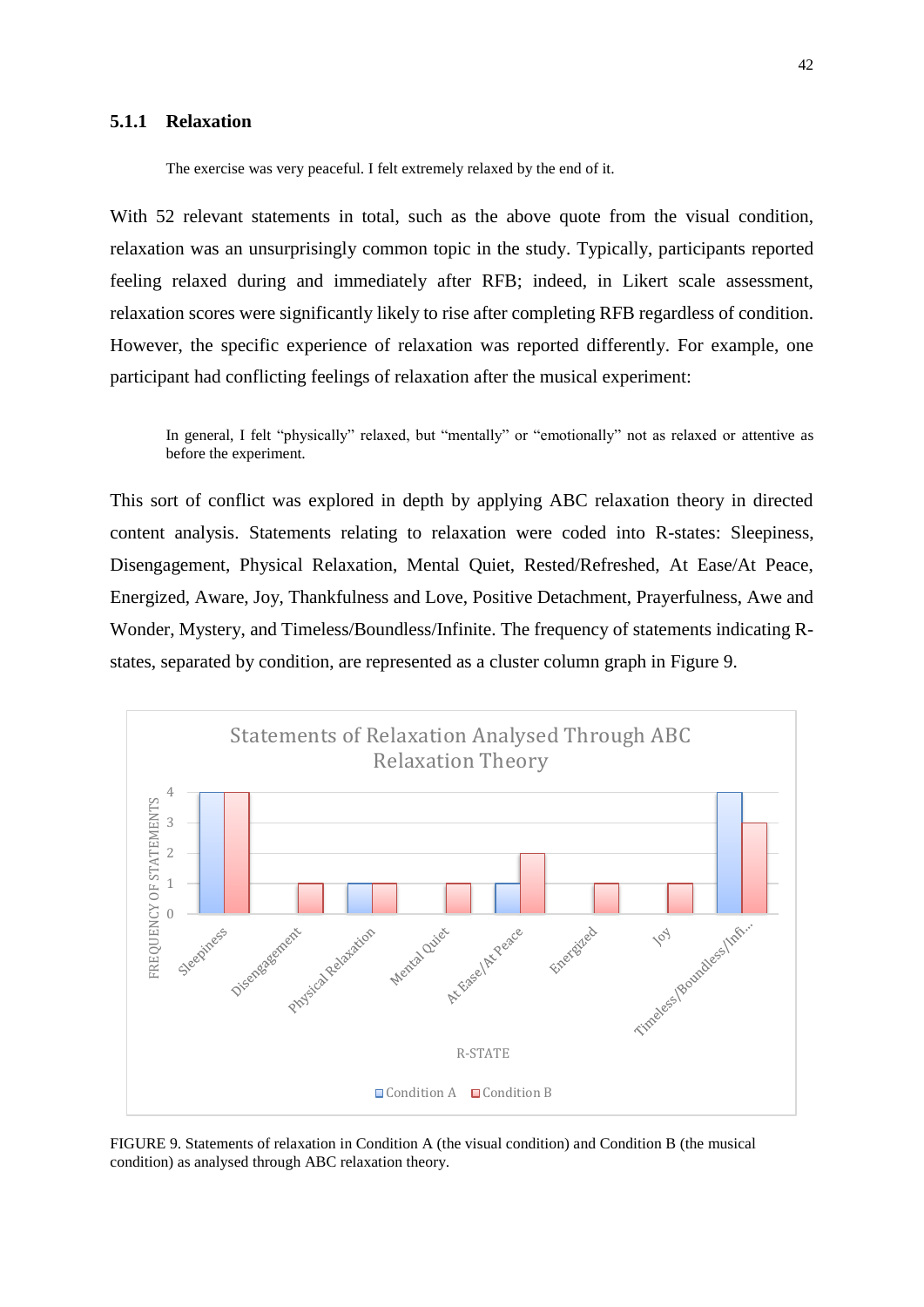As the bar graph shows, some R-states were represented solely in Condition B (the musical condition). No R-states were represented solely by Condition A (the visual condition), and the only R-state more highly represented by Condition A was Timeless/Boundless/Infinite. Extrapolating information from these results is difficult; perhaps part of the musical stimulus made participants more descriptive about how they experienced relaxation, or perhaps the experience itself was different.

On the other hand, by further examining the statements under Smith's (2001) levels of abstraction, one could wonder whether the relaxation experience under a visual cue is more abstract than under a musical one. The one meta R-state, Aware, did not correspond with any of the statements, although it may have been present in either condition. Meanwhile, when reorganized under levels of abstraction and plotted as a column graph (see Figure 10), the statements indicating R-states seem to suggest differing experiences of relaxation.





Interestingly, no values exist in either Condition A or Condition B which refer to Level 4 relaxation, which centres spirituality. Perhaps spirituality was not accessed because of the non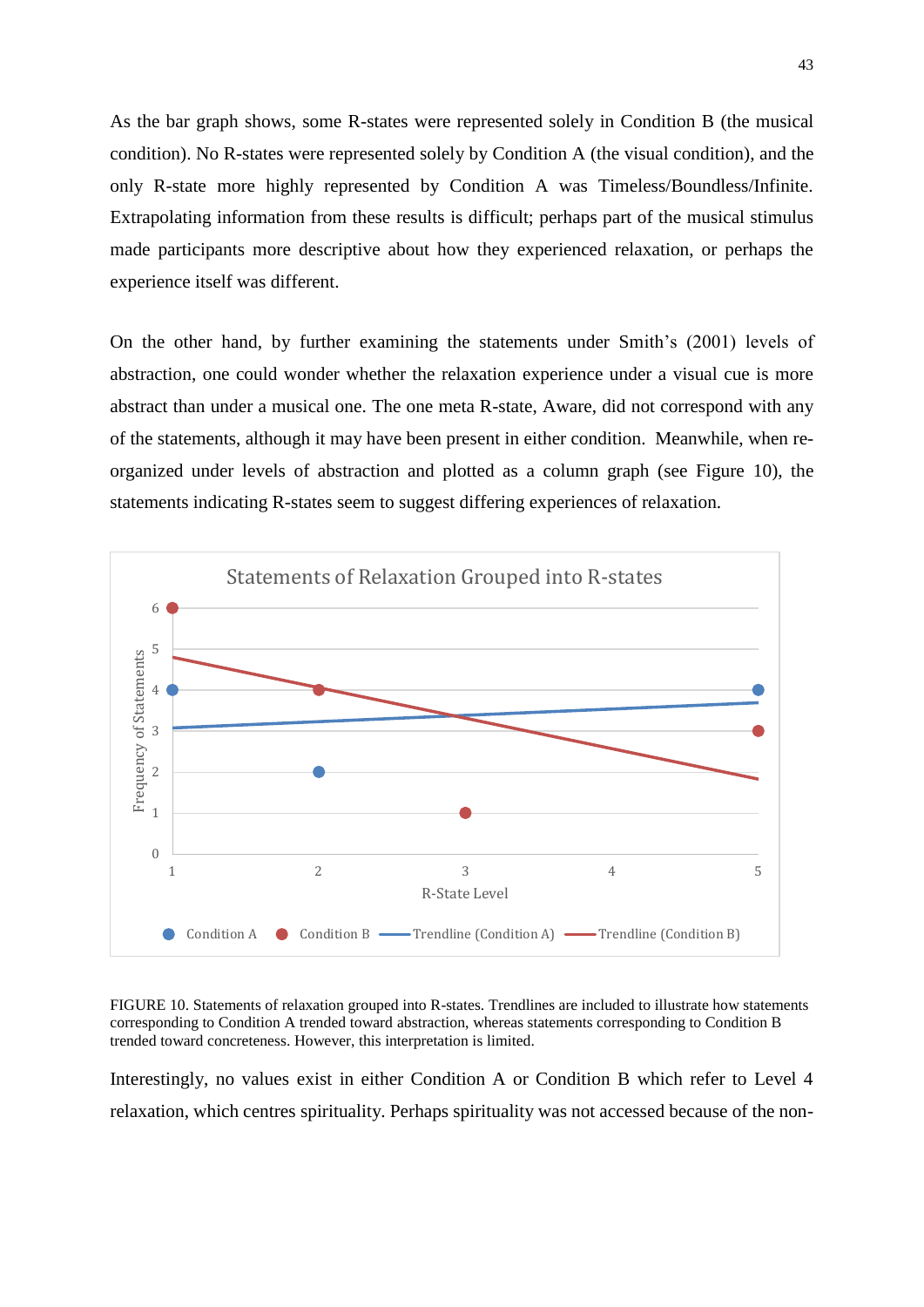spiritual context; there is evidence that context can influence relaxation states (Smith, 2001). On the other hand, perhaps spiritual statements would be present in a larger sample size.

When examining trends, statements from Condition B did trend away and statements from Condition A did trend toward abstraction. It is unclear why these trends are present, and it is unclear why any R-state level was more present in one condition over another. Furthermore, the majority of the relaxation statements in Condition A were pertained to the more concrete Levels 1 and 2, and a large portion of statements in Condition B did pertain to Level 5. Thus, it is certainly not impossible for the musical cueing system to access abstract states of relaxation, and the visual cueing system may indeed create a very concrete experience of relaxation. Additionally, given the potentially gendered nature of R-states, it is possible that this heavily female sample would fare different from one which included more male participants—and, of course, the small sample size and general lack of numeric data regarding this issue negate any possible claim to generalizability. However, this is certainly an area for potential further study.

To further complicate the matter, it must also be acknowledged that there were some instances wherein a *lack* of relaxation was expressed. Occasionally, the RFB exercises were found to bring participants into an unrelaxed state. For example, in the visual condition, one participant indicated strong discomfort:

During the study I felt that I can not breathe "fully", almost as if the air could not get to my lungs at all points. I also got a headache and was a bit afraid of my face going numb – a sign I usually get when I'm about to have a panic attack.

It is likely that this participant hyperventilated within the visual condition, which is a risk when engaging in RFB. Under the musical condition, this participant expressed that the music had been relaxing and that the experience of fearing a panic attack had not returned. Additionally, one participant expressed an inability to relax under either condition, citing her affect in both cases:

I'm usually very high in my energy, so calming down completely is challenging.

Finally, participants would sometimes state that one exercise was more relaxing than another. This occurred in both directions and indicates a perception of difference, although this perception may differ from person to person.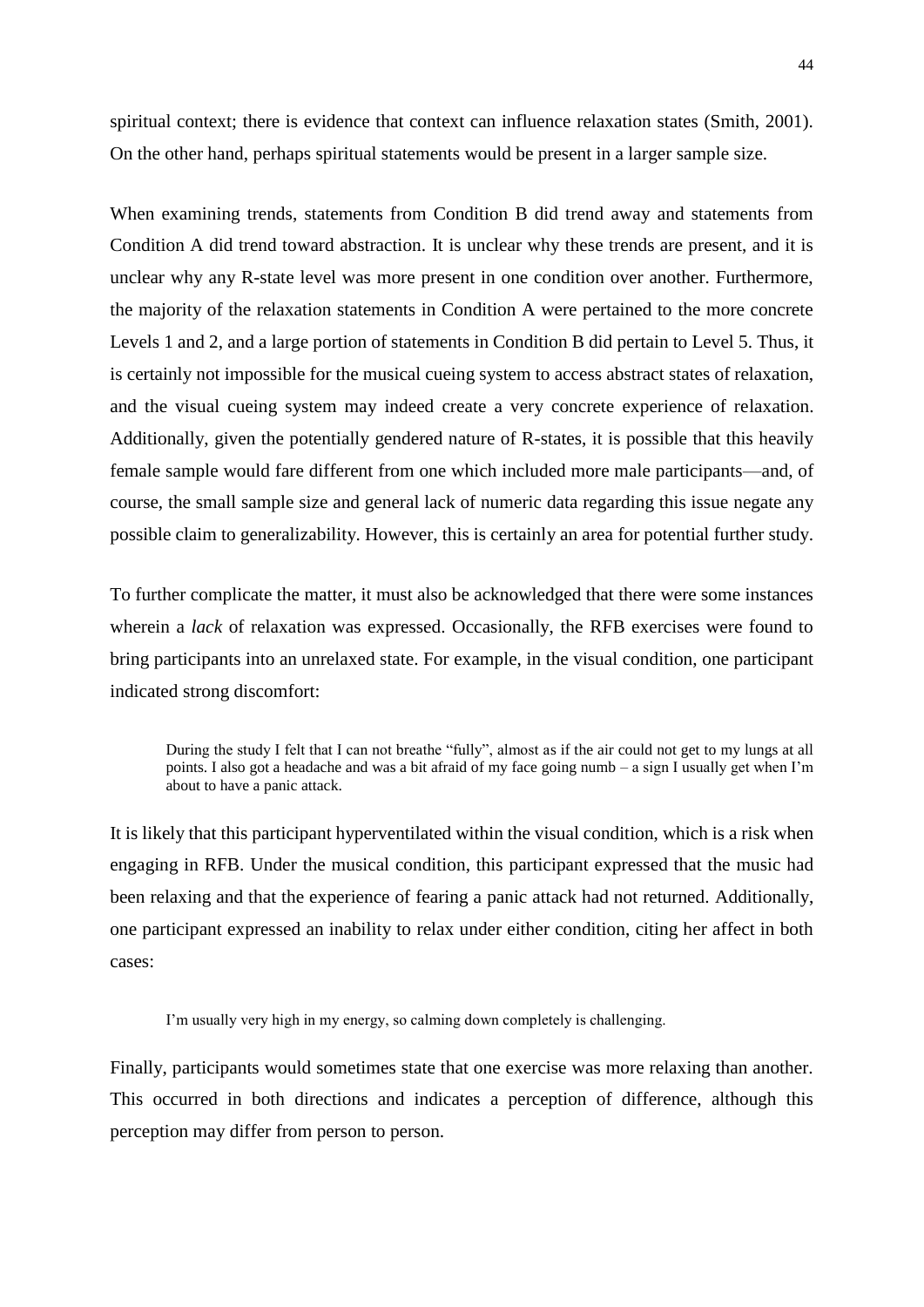#### **5.1.2 Attentiveness**

I feel less relaxed than I did before the exercise and a little more attentive, because I had to pay attention not to space out and mess up my breathing a lot more easily.

Another theme in frequently-occurring statements was attentiveness, such as in the above quote from the visual condition. Given that the available Likert scales prompted participants to consider their levels of relaxation and attentiveness, this result is also unsurprising. However, it was anticipated that given the experience of "calm alertness" reported in previous usage of RFB, participants would be more attentive after the exercise. Sometimes, this was the case:

I felt focused and my mind cleared up when listening to the music.

However, inattentiveness, particularly "mind wandering," was reported much more frequently. In particular, sleepiness appeared to hinder concentration and attentiveness, especially during the actual task. When responding to the visual condition, for example, one participant wrote:

I found it more difficult to maintain focus. It could have been that I am more tired or that I am very auditory oriented. I find that when hearing things, I am more able to focus on them. My mind wandered a lot more this time around and I felt more sleepy.

Additionally, when considering Likert scale data, there was no significant change between preand post-test ratings of attentiveness regardless of conditions. This indicates that participants felt neither more nor less attentive after practicing any form of RFB. Perhaps attentiveness only became a prominent theme because of the suggestiveness of the Likert scale. Rating attentiveness, meanwhile, may not have been an accurate measure of "calm alertness."

#### **5.1.3 "Zoning out"**

During the task I found myself zoning out, so once the task was over I was very "out of it", meaning not attentive.

Somewhat perpendicular to the theme of attentiveness was the theme of "zoning out," such as in the above quote, which responded to the visual condition. In a number of instances, participants referred to hypnotism, road daze, and timelessness, all of which could indicate the experience of an altered state of consciousness. This happened both in the visual condition and in the musical condition, but it occurred more often in the visual condition. This could indicate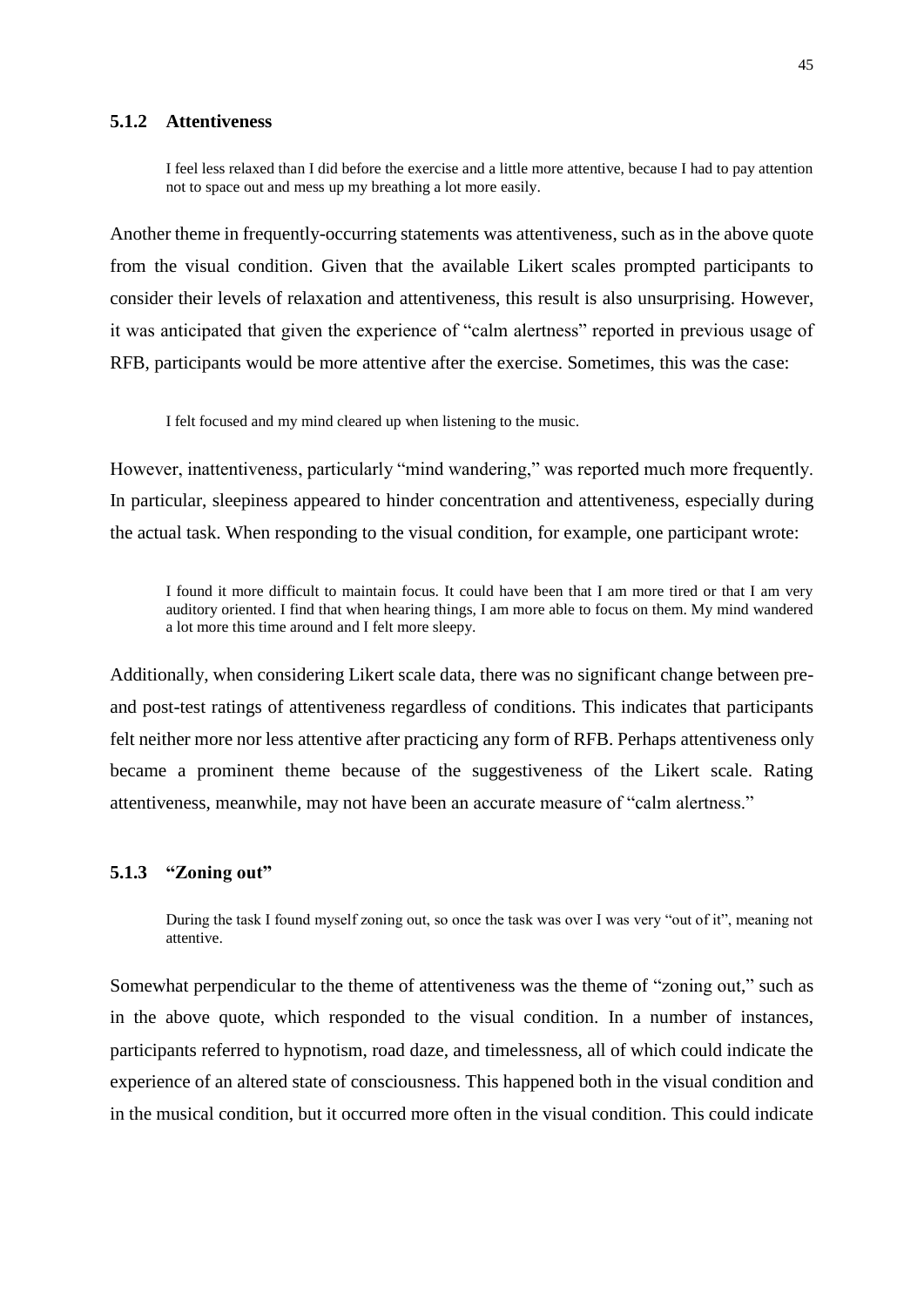that the visual condition is better suited for inducing ASC, whereas the musical condition might create a different experience of relaxation.

#### **5.1.4 Bodily sensations**

My muscles are also relaxed too, and I feel like my body has spaces, like spaces between bones and muscles. Feel like my body expanded.

Several comments by participants indicated physical responses to RFB. Sometimes, this was an experience of physical relaxation, such as in the above quote, which was in response to the visual condition. Although this participant did not use as much detail when expressing her physical state in the musical condition, she did make mention of movement:

With the visual cues, I tended to focus on the breathing strictly, which made a bit stressed, and felt limited to move. With the musical cues, I was free to move.

Other references to the body included a general feeling of relaxation and various issues related to the breath. This is unsurprising, given that each participant needed to focus specifically on breathing for an extended period of time. A common response might indicate difficulties with the breathing style:

The breathing was a little difficult for me, sometimes I wasn't sure if I was breathing low enough, and maybe filling my lungs too much. I wanted to breath [sic] in for longer, sometimes I ran out of breath on the out breath.

Finally, one participant did indicate an unpleasant physical sensation, feeling as though she were about to have a panic attack. It is possible that the participant was breathing too deeply and had begun to hyperventilate, a problem for some when practicing RFB. At the very least, the multiplicity of experiences indicates that RFB is experienced physically in different ways for different people, and that it is specifically a physical experience in some ways.

#### **5.1.5 Ease of use**

I felt distracted last time with the visual cues, but it was much easier to follow the musical cues this time. It was just more natural to me to breathe to the music.

It was not uncommon for participants to reference ease of use in commentary. In some cases, such as in the above quotation, participants found the musical condition to be easier overall.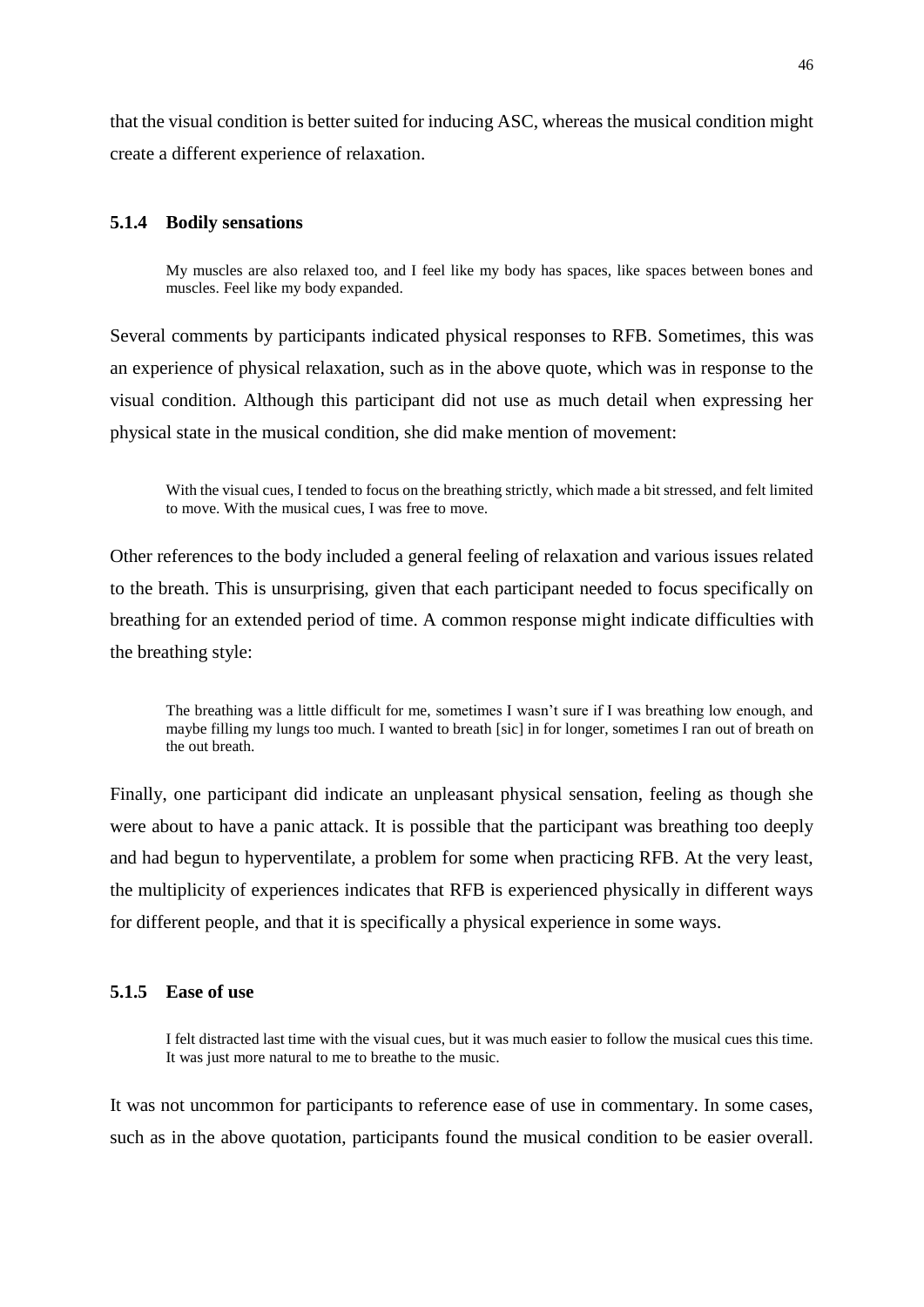Some suggested reasons were an auditory orientation, circularity and predictability from the music, and freedom from needing to keep eyes open. On the other hand, some participants found the musical cueing more difficult:

[It was] more difficult to understand when to stop/start inhaling/exhaling.

Some participants also found the musical condition to be distracting in its variations, which made focusing on the breathing task difficult. Additionally, a number of participants from both conditions referenced difficulties pacing the breath.

Although it cannot be definitively determined whether one exercise is easier than the other, preference was shown in multiple cases. This is also exhibited in the theme of enjoyment.

#### **5.1.6 Enjoyment**

Oh, with musical cues it was much more enjoyable and easier, on the one hand, I didn't have to focus my eyes on the ball, so it was more relaxing, and on the other hand, I felt focused and my mind cleared up when listening to the music. Definitely much nicer experience!

Many of the participants indicated finding one condition more enjoyable than another. Those who preferred the musical condition liked the ability to close eyes, the removal of distractions, and qualities of the music/music-listening. Those who preferred the visual condition liked the sameness of the visual cue. Again, this might indicate that the experiences of visual versus musical cueing are *perceived* differently and that preferences can be strong in this area.

#### **5.1.7 Distraction from outside sources**

I got distracted very easily, especially by the music next door and other sounds from the outside (opening the door, footsteps, etc.).

The above comment, which was a response to the visual condition, was restated in various ways during the study. While one participant did find the musical cue to be distracting in and of itself, most of the distraction occurred in the visual condition. In particular, participants were distracted by noises just outside the experimenting room. These noises were not heard in the musical condition, as the music blocked out any outside noise.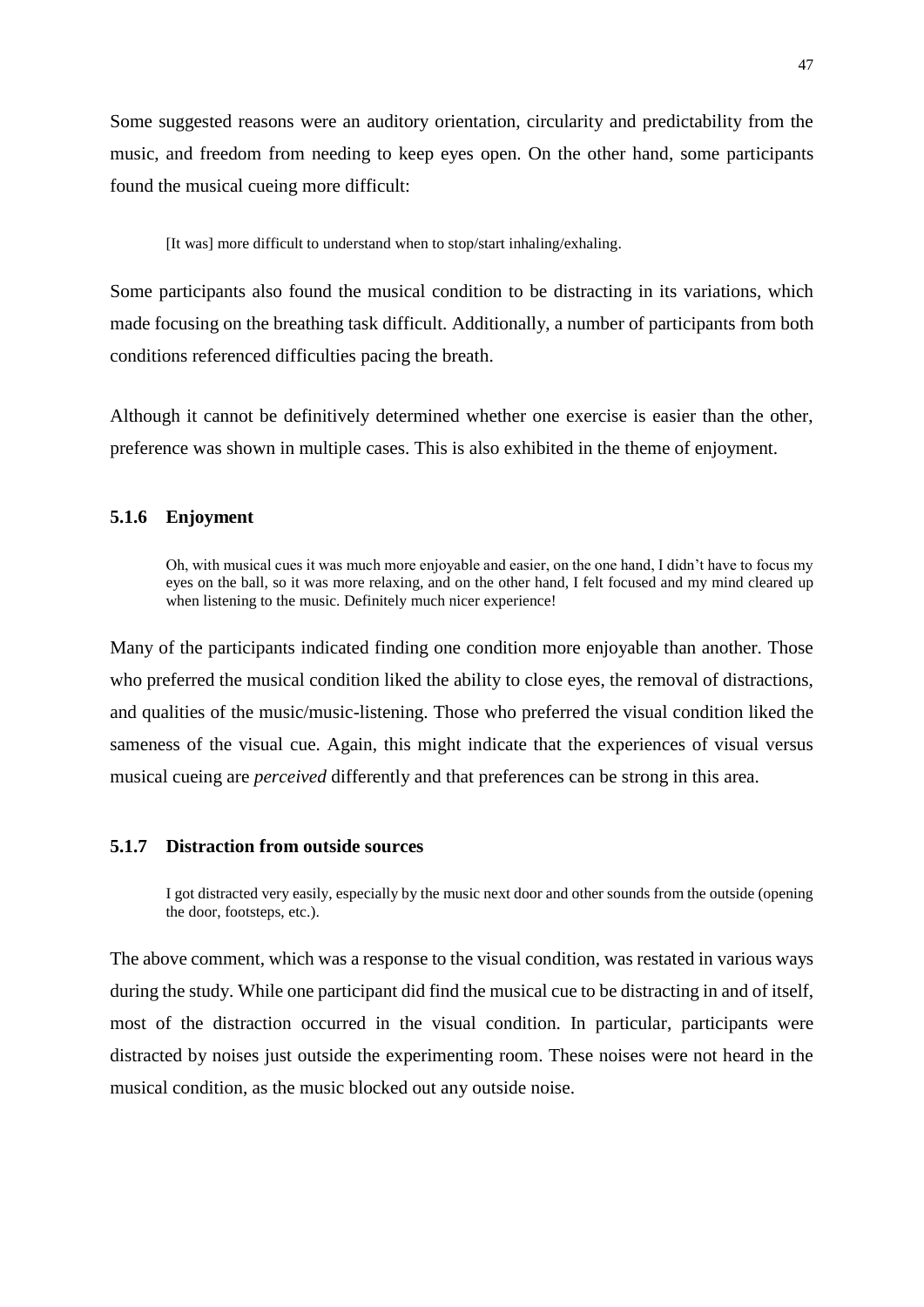This highlights a substantial issue within the current study: the inability to guarantee a soundproof environment. The visual condition was, at times, interrupted by music from a nearby room; thus, in some cases, the visual condition was no longer amusical. Certainly, this introduced a confound to the results. It is possible that the visual condition would have been stronger than the musical condition without the occasional presence of distractions. These distractions did not occur in every single visual experiment, so its influence is difficult to disentangle.

## **5.2 Implications**

The results of this study offer an exciting glimpse into uncovering how certain stimuli may influence relaxation. It may be that some states are more desirable within a therapeutic setting, especially if such states are person-dependent. On the greater scale, this study is part of the ever-growing body of information which relates to how relaxation is experienced. Certainly, the unfolding of this thesis indicates an area for greater research, using both quantitative and qualitative methods.

The applications of this research are not merely theoretical. Currently, the use of RFB in music therapy is still novel, and it has not been used with many populations. However, by broadening the use of this tool, music therapists may find benefit in managing issues such as mood disorders, hypertension, and PTSD. Furthermore, it could be beneficial to use one kind of RFB cueing system over another in a clinical setting. A music therapist, for example, might find that the visual cueing system is more effective for achieving ASC (an abstract and "timeless" state); thus, the therapist might use the visual system with a client who benefits from timelessness as emotional regulation. On the other hand, a client needing to practice selflessness might benefit more from the musical cueing system, as this system might have better access to Level 3 Rstates. Gender, age, ability, and culture could also inform these experiences. Indeed, even preference may influence which intervention is used, as participants in this study frequently stated a clear preference for one cueing system over the other. If differences exist in at least perceived relaxation, variations in RFB may better address different needs for different people, including people for whom RFB was previously inaccessible (e.g. blind and visually-impaired people).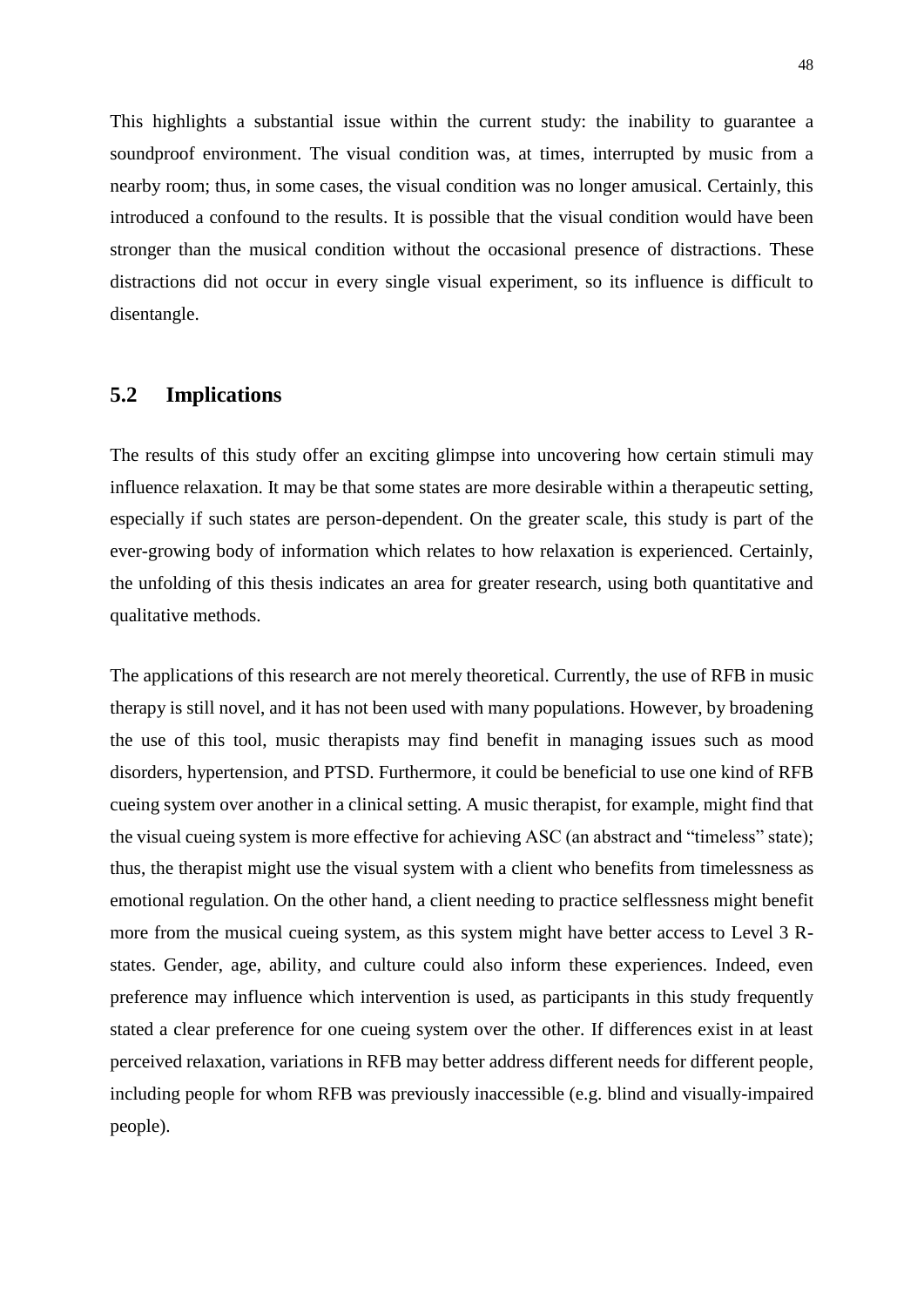The benefits of this research may not be limited to medical professions. Further development could even allow for this program to be used in a personal, home setting. While this would not be considered music therapy without the presence of a music therapist, general relaxation benefits may persist regardless. Possible applications could include a mobile relaxation program, which are growing in popularity as information regarding the benefits of relaxation and meditation spreads to the general public. As technology improves, more efficient methods of discovering a person's resonance frequency could be developed, making RFB more and more accessible to the public—hopefully with musical assistance. However, further research is necessary, especially given the limitations encountered in this study.

## **5.3 Limitations**

Already, a number of limitations to the current research are obvious. The most obvious limitation is the lack of a perfectly soundproof environment, which could have introduced a confound into the data. It is possible that a lower overall HRV might be more likely in the visual condition than in the musical condition because the music blocked distracting noise. Indeed, since distracting noises were sometimes created by music from nearby rooms, the visual experience for some participants could be considered musical, when musicality should have been filtered out. Furthermore, in the music condition, it was possible for participants to close their eyes. Certainly, resting eyes could have influenced a participant's experience as much as the music itself. Further study to replicate the results of the current study is recommended.

Given that this was a study at the master degree level and limited resources were available, the sample size for the study was relatively small. While having a within-subjects design did increase the amount of available data, only large effects could be visible within this sample size. A greater sample size could reveal more nuanced information regarding cueing in RFB. Additionally, the population of the sample is somewhat problematic. Certainly, one cannot underestimate how musicianship/musicality may have influenced results. Given that the number of musicians in the population was so high, it is possible that success with the musical intervention may not accurately reflect the general population's experience. Even the nonmusicians may still have been musical, further distorting the data. However, it may be surmised that musical cues are approximately as effective as visual cues with at least a musical population when practicing RFB.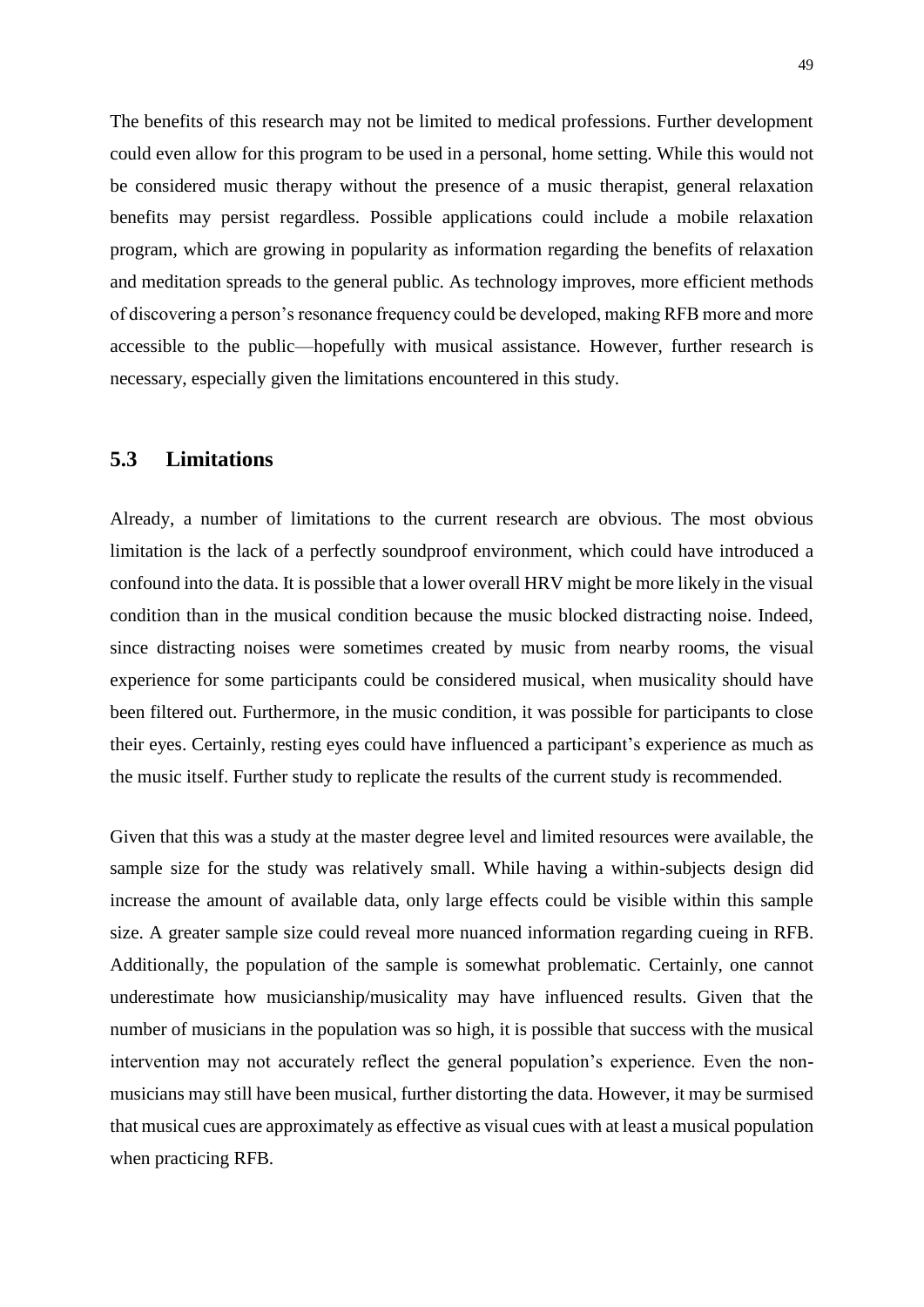The experimentation process was also problematic in that the actual resonant frequency was not calculated for each participant. Instead, height-based estimation was used, and it is certainly possible that some participants breathed at speeds that were too fast or too slow for them. Although this was counterbalanced by the within-subjects design, within which any errors in resonance should be consistent across both conditions, one participant did express that it was exceedingly difficult to breathe slowly. This participant's HRV was especially low in the musical condition, which was when she noted her difficulties in breathing. Given that this participant completed the musical condition before the visual condition, practice effects may have contributed to her increased HRV in the visual condition, especially given her difficulties with such a slow breathing speed. It is possible that a faster breathing speed would have circumvented these effects within the musical condition. On the other hand, it is also possible that this participant simply has an affinity for visual stimuli over musical stimuli. Future study should pay careful consideration to actual resonant frequency, so as to eliminate the possibility of significant breathing difficulties that could disrupt data.

Finally, this study lacked participants who would have listened to the music at its extreme tempi. No participants breathed at 4.5 breaths/min, 6.5 breaths/min, or 7 breaths/min, although the actual resonant frequency for each participant may have been at one of these speeds. Since tempo can influence how stimulating a piece of music is perceived to be (Edworthy & Waring, 2006), it seems prudent to experiment with music at extremely slow or fast speeds; the relaxation effect could be dramatically different in these cases. Again, the response to the current results should be the continuation of research in this area.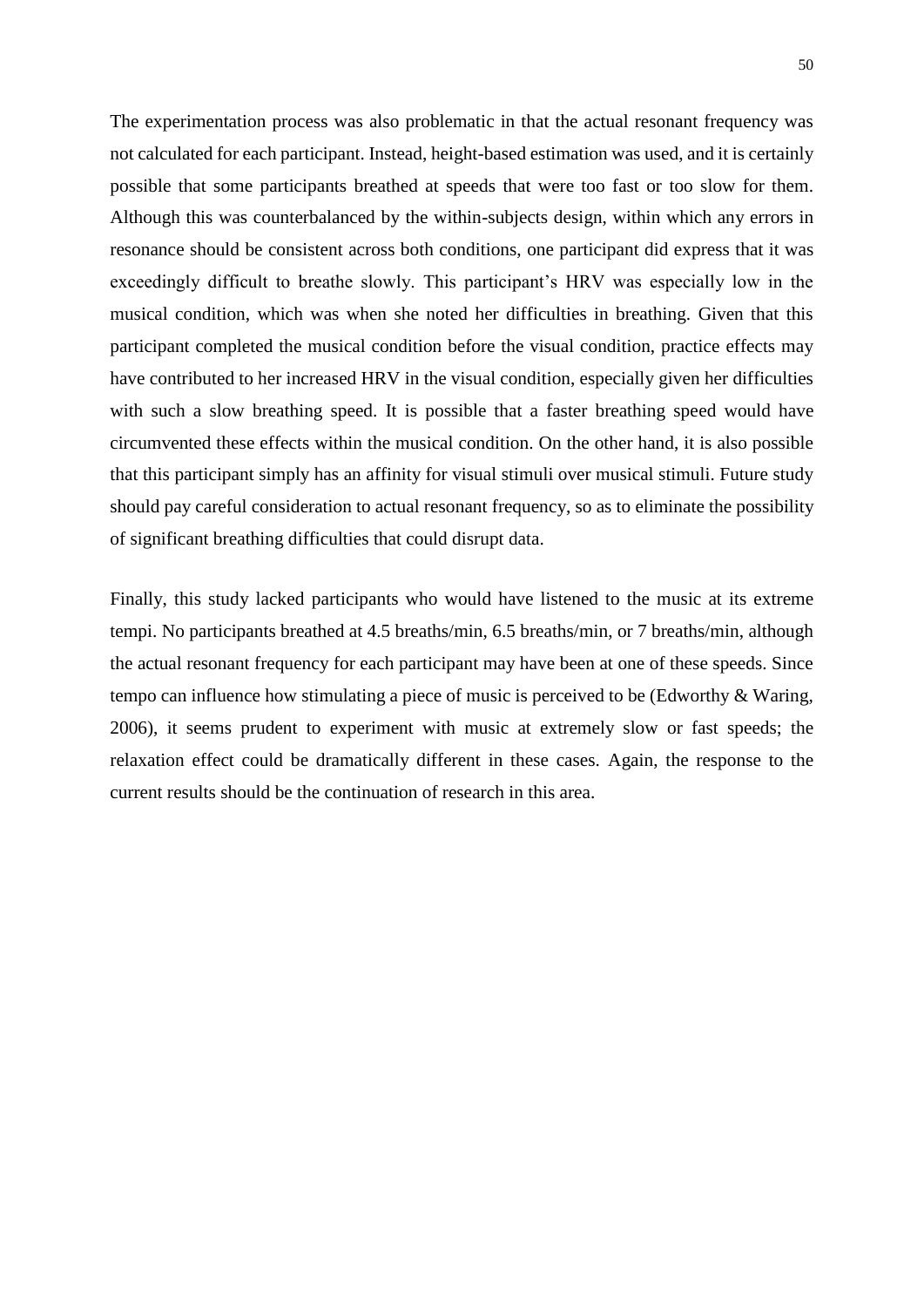## **6 CONCLUSION**

This thesis intended to explore whether a visual cueing system or a musical cueing system in RFB would be more effective in maximizing HRV and inducing relaxation and attentiveness. Although the null hypothesis was not rejected, musical cueing can at least be accepted to be *as*  effective as visual cueing in these areas, which may broaden RFB's usefulness to people with a preference for auditory stimulation. Furthermore, qualitative analysis through the lens of ABC relaxation theory suggests that visual cueing may instill a different perception of relaxation than musical cueing, which could cause one form of cueing to be more useful in certain circumstances than another. Further research is strongly suggested.

## **6.1 Future research**

The trends observed in R-states as they apply to ABC relaxation theory are perhaps the most interesting and indicate some understanding of how certain stimuli may influence the experience of relaxation. Further study may better unravel how strong this effect truly is. For example, a similar study might guide participants in RFB under both visual and musical conditions, then have participants rate how well they relate to words which correlate with certain R-states. A controlled study with a large sample size may show more generalizable trends in experiences of relaxation; the small sample size in this study, on the other hand, barely scratches the surface of what could be a significant effect of musical vs. visual stimulation in RFB training. Comparatively, if there is a difference in HRV data between these conditions, the effect size is expected to be quite small; a very large sample could be necessary to find any significant difference between the conditions under HRV parameters.

Within this study, exercises were used in an artificial, controlled setting. Applying the musical cueing system into a real-life setting, particularly within music therapy, might raise new ideas about its practical usefulness and about how music influences R-states in different contexts. Furthermore, while the short-term effects of RFB were compared between visual and musical cueing, long-term effects were not. It is possible that a musical cueing system would be more influential—or less influential—on a client's long-term state of being than a visual cueing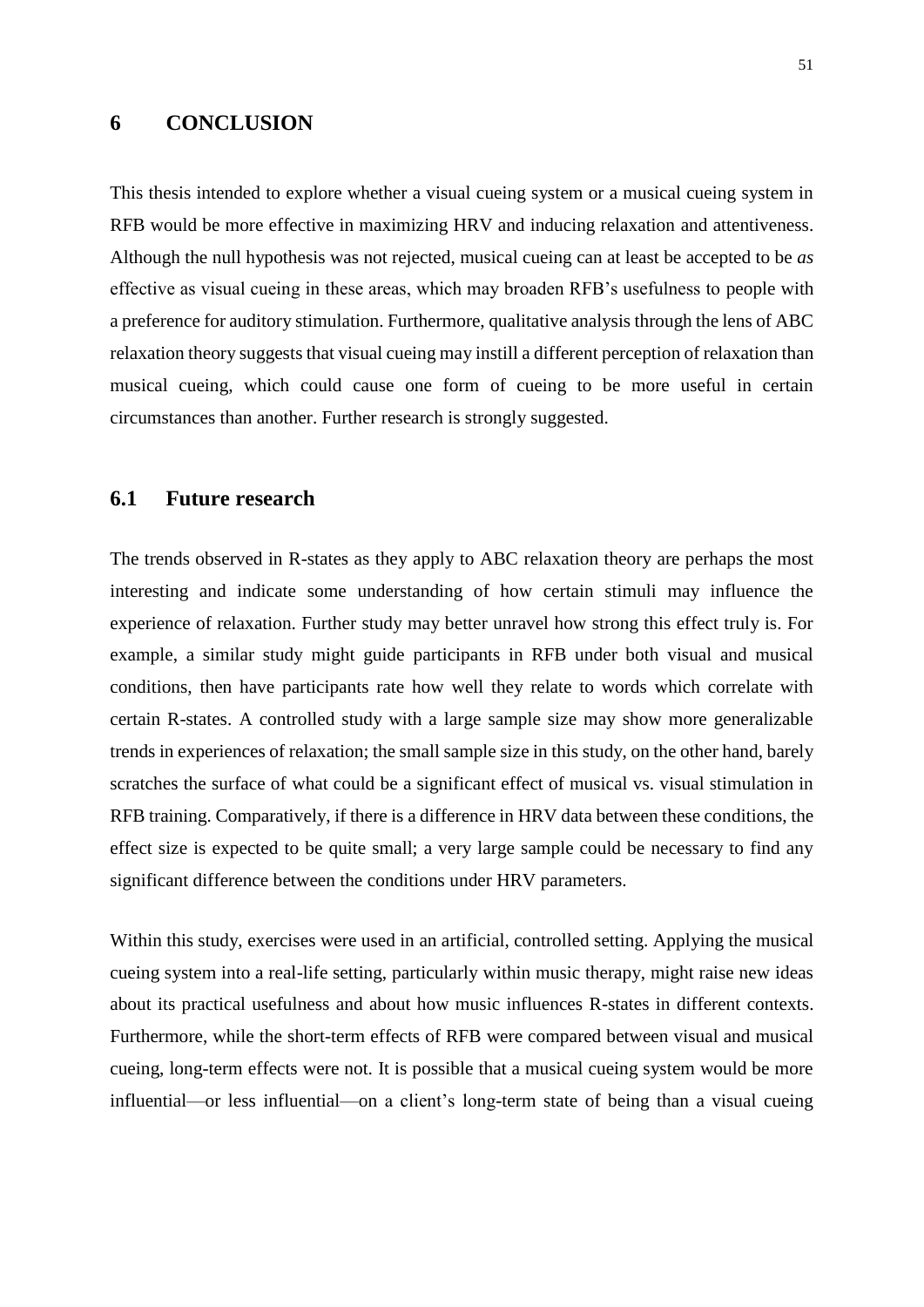system. Indeed, comparing these conditions in clients with known emotional or physical disorders might reveal unique results.

Visual and musical cueing systems were examined apart, but not together. Future research could join the two, providing what is beneficial about both styles of cueing (e.g. the visual cue could assist in clarity, while the musical cue could prevent boredom in the participant). R-states in this condition could also be evaluated. While music may not have been stronger than visual cues in maximizing HRV, perhaps it would be more influential as an auxiliary force. On the other hand, participants might encounter an entirely new experience of relaxation. Meanwhile, although participant-preferred music was not viable within the frame of this study, it might be used within research that uses the visual stimulus for cueing, but music as an auxiliary force.

Only one musical piece was used within this study. Thus, any benefits of the music can only be afforded to the music used specifically; music in general has not been tested as a condition of cueing. Using different types of music in RFB could present interesting and variable results, including both participant-preferred and pre-composed music. Furthermore, music-listening is certainly not the only musical method to maximizing HRV. Exploring other musical interventions in this area, particularly in singing, may yield intriguing results.

## **6.2 Final thoughts**

This study offers only an introduction of one musical intervention alongside RFB. The exploration of this issue could encourage studies which use such methods as vibroacoustic therapy, live improvisation, entrainment, or singing in conjunction with RFB. Meanwhile, music therapists can become more aware of this and other breathing methods, as well as their place in music therapy. RFB shows promise as a tool within music therapy; testing this tool under multiple conditions can only strengthen it over time. The future of RFB and music therapy are equally promising, and their entwinement is truly a thrilling taste of what is to come.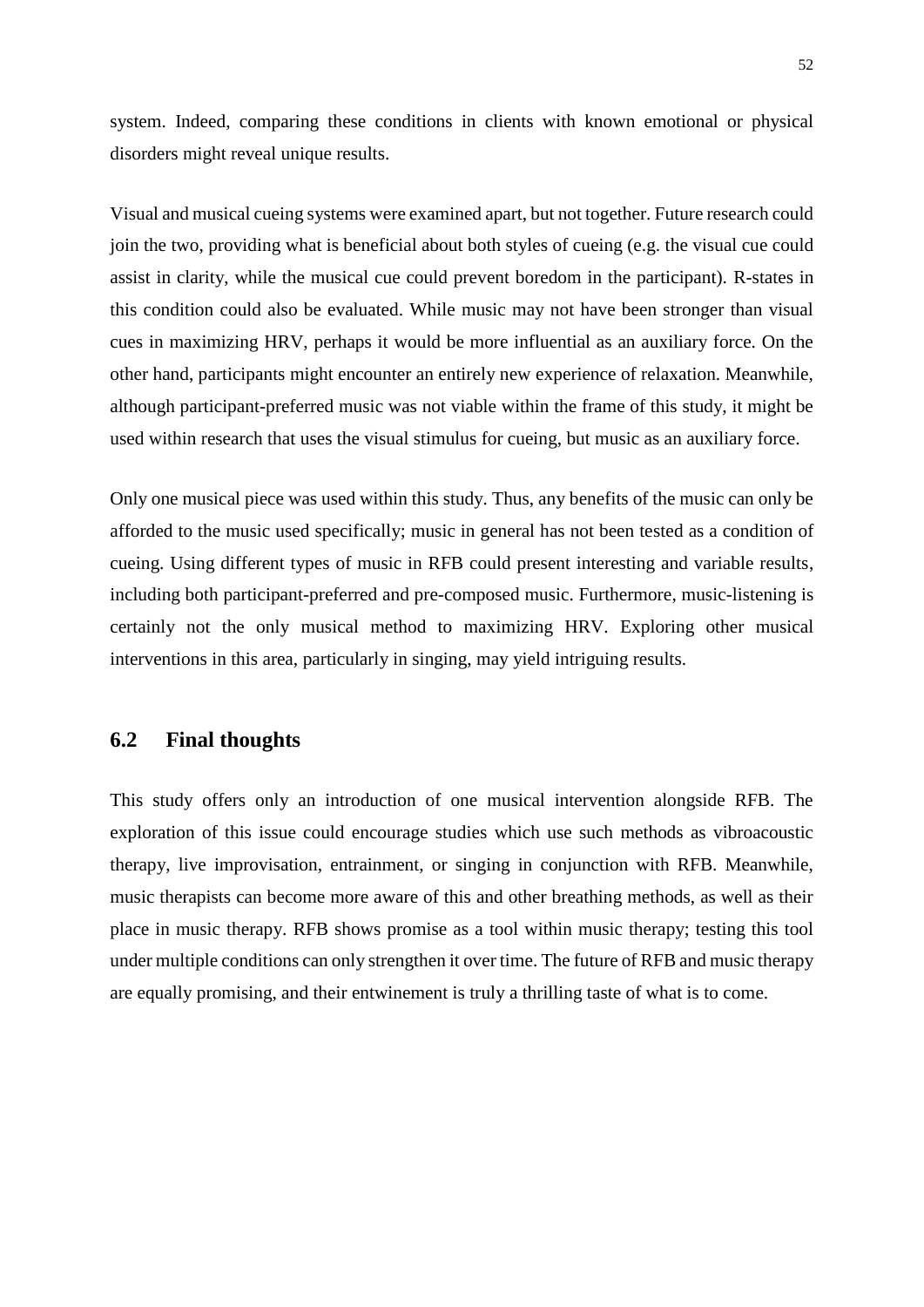## **References**

- Aldridge, D., & Fachner, J. (2006). Music and altered states: consciousness, transcendence, therapy and addiction. Philadelphia, PA: Jessica Kingsley.
- An, H., Kulkarni, R., Nagarathna, R., & Nagendra, H. R. (2010). Measures of heart rate variability in women following a meditation technique. *International Journal of Yoga, 3*(1), 6-9.
- Appelhans, B. M., & Luecken, L. J. (2006). Heart rate variability as an index of regulated emotional responding. *Review of general psychology, 10*(3), 229-240.
- Barutcu, I., Esen, A. M., Kaya, D., Turkmen, M., Karakaya, O., Melek, M., ... & Basaran, Y. (2005). Cigarette smoking and heart rate variability: dynamic influence of parasympathetic and sympathetic maneuvers. *Annals of noninvasive electrocardiology, 10*(3), 324-329.
- Beauchaine, T. P., Gatzke-Kopp, L., & Mead, H. K. (2007). Polyvagal theory and developmental psychopathology: Emotion dysregulation and conduct problems from preschool to adolescence. *Biological psychology, 74*(2), 174-184.
- Bernardi, L., Sleight, P., Bandinelli, G., Cencetti, S., Fattorini, L., Wdowczyc-Szulc, J., & Lagi, A. (2001). Effect of rosary prayer and yoga mantras on autonomic cardiovascular rhythms: comparative study. *BMJ: British Medical Journal, 323*(7327), 1446-1449.
- Bonny, H. L. (1975). Music and consciousness. *Journal of Music Therapy, 12*(3), 121-135.
- Bonny, H. L. (2002). Music and consciousness: The evolution of Guided Imagery and Music. Gilsum, NH: Barcelona.
- Brabant, O. (2017a). Altered states of consciousness and their therapeutic benefits (in general & in music therapy) [Powerpoint slides]. Retrieved from http://optima.cc.jyu.fi
- Brabant, O. (2017b). Resonance Frequency Breathing Used as a Preparatory Intervention in Improvisational Music Therapy. Presentation, University of Jyväskylä.
- Brabant, O., Solati, S., Letulė, N., Liarmakopoulou, O., & Erkkilä, J. (2017). Favouring emotional processing in improvisational music therapy through resonance frequency breathing: a single-case experimental study with a healthy client. *Nordic Journal of Music Therapy*. Online publication only.
- Brown, R. P., Gerbarg, P. L., & Muench, F. (2013). Breathing practices for treatment of psychiatric and stress-related medical conditions. *Psychiatric Clinics of North America, 36*(1), 121-140.
- Bruscia, K., & Grocke, D. (2002). Guided imagery and music: The Bonny method and beyond. Gilsum, NH: Barcelona.
- Cappo, B. M., & Holmes, D. S. (1984). The utility of prolonged respiratory exhalation for reducing physiological and psychological arousal in non-threatening and threatening situations. *Journal of Psychosomatic Research, 28*(4), 265-273.
- Chuang, C. Y., Han, W. R., Li, P. C., & Young, S. T. (2010). Effects of music therapy on subjective sensations and heart rate variability in treated cancer survivors: a pilot study. *Complementary Therapies in Medicine, 18*(5), 224-226.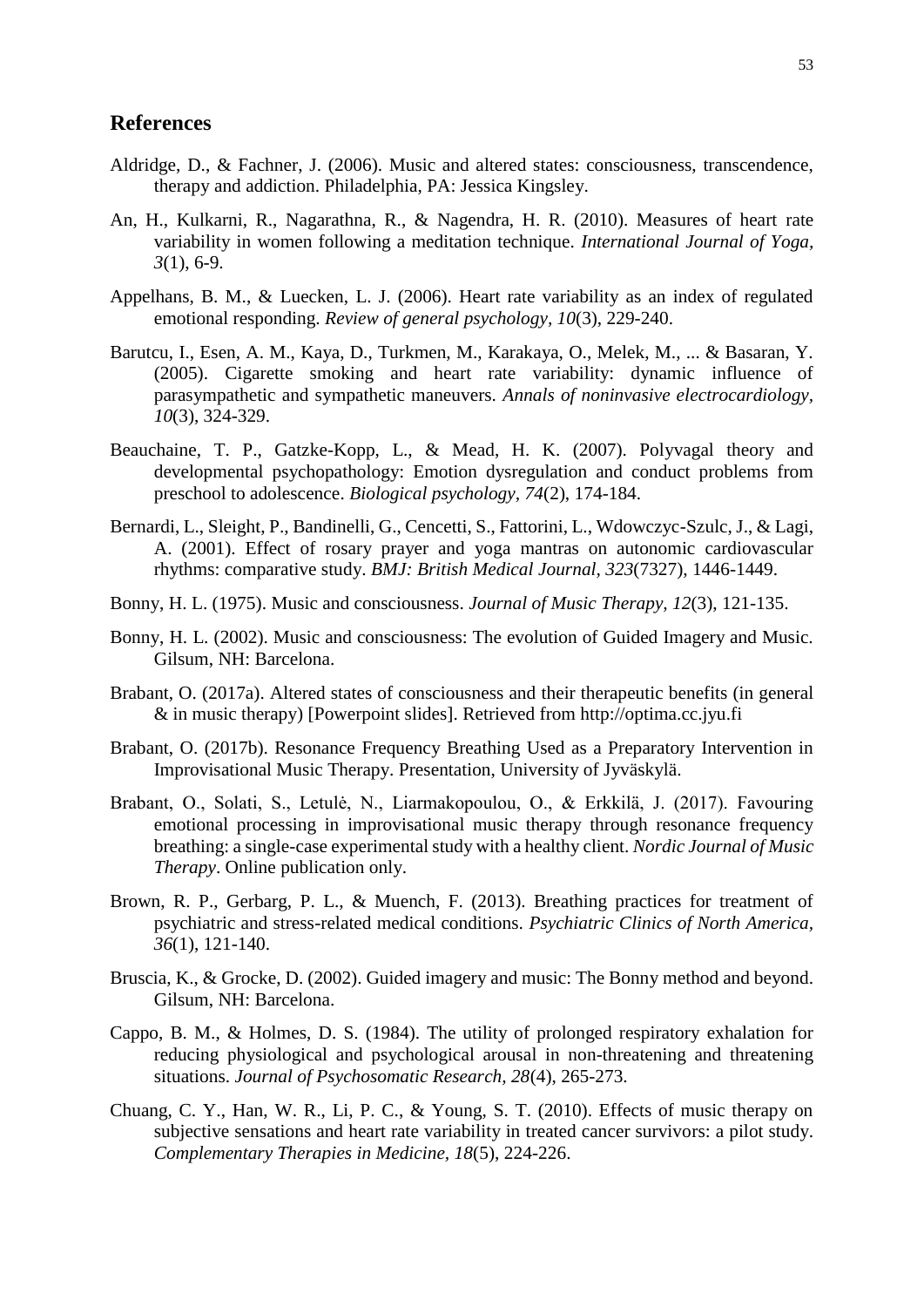- Corrigan, F. M., Fisher, J. J., & Nutt, D. J. (2011). Autonomic dysregulation and the window of tolerance model of the effects of complex emotional trauma. *Journal of Psychopharmacology, 25*(1), 17-25.
- Davis, W., & Hadley, S. (2015). A history of music therapy. In B. L. Wheeler (Ed.), *Music therapy handbook* (pp. 17-28). New York, NY: Guilford.
- Doelling, K. B., & Poeppel, D. (2015). Cortical entrainment to music and its modulation by expertise. *Proceedings of the National Academy of Sciences, 112*(45), E6233-E6242.
- Doja, A. (2014). Socializing enchantment: A socio-anthropological approach to infant-directed singing, music education and cultural socialization. *International Review of the Aesthetics and Sociology of Music*, 45(1), 115-147.
- Edworthy, J., & Waring, H. (2006). The effects of music tempo and loudness level on treadmill exercise. *Ergonomics, 49*(15), 1597-1610.
- Erickson Megel, M., Wagner Houser, C., & Simons Gleaves, L. (1998). Children's responses to immunizations: lullabies as a distraction. *Issues in Comprehensive Pediatric Nursing, 21*(3), 129-145.
- Erkkilä, J., Ala-Ruona, E., Punkanen, M., & Fachner, J. (2012). Creativity in improvisational, psychodynamic music therapy. In D. Hargreaves, D. Miell, & R. MacDonald (Eds.), *Musical imaginations: Multidisciplinary perspectives on creativity, performance and perception* (pp. 414–428). Oxford: Oxford.
- Eschen, J. T. (2002). Analytical music therapy. Philadelphia, PA: Jessica Kingsley.
- Fachner, J. C. (2011). Time is the key—Music and altered states of consciousness. In E. Cardeña & M. J. Winkelman (Eds.), *Altering consciousness: A multidisciplinary perspective* (Vol. 1, pp. 355-376). Santa Barbara, CA: Praeger.
- Friedman, S. H., Kaplan, R. S., Rosenthal, M. B., & Console, P. (2010). Music therapy in perinatal psychiatry: Use of lullabies for pregnant and postpartum women with mental illness. *Music and Medicine, 2*(4), 219-225.
- Gevirtz, R. (2013). The promise of heart rate variability biofeedback: Evidence-based applications. *Biofeedback, 41*(3), 110-120.
- Ghoncheh, S., & Smith, J. C. (2004). Progressive muscle relaxation, yoga stretching, and ABC relaxation theory. *Journal of Clinical Psychology, 60*(1), 131-136.
- Grocke, D., & Wigram, T. (2007). Receptive methods in music therapy: Techniques and clinical applications for music therapy clinicians, educators and students. Philadelphia, PA: Jessica Kingsley.
- Gupta, M. A. (2013). Emotional regulation, dissociation, and the self-induced dermatoses: clinical features and implications for treatment with mood stabilizers. *Clinics in dermatology, 31*(1), 110-117.
- Hanser, S. B. (1985). Music therapy and stress reduction research. *Journal of Music Therapy, 22*(4), 193-206.
- Hanser, S. B. (1999). *The new music therapist's handbook*. Boston: Berklee Press.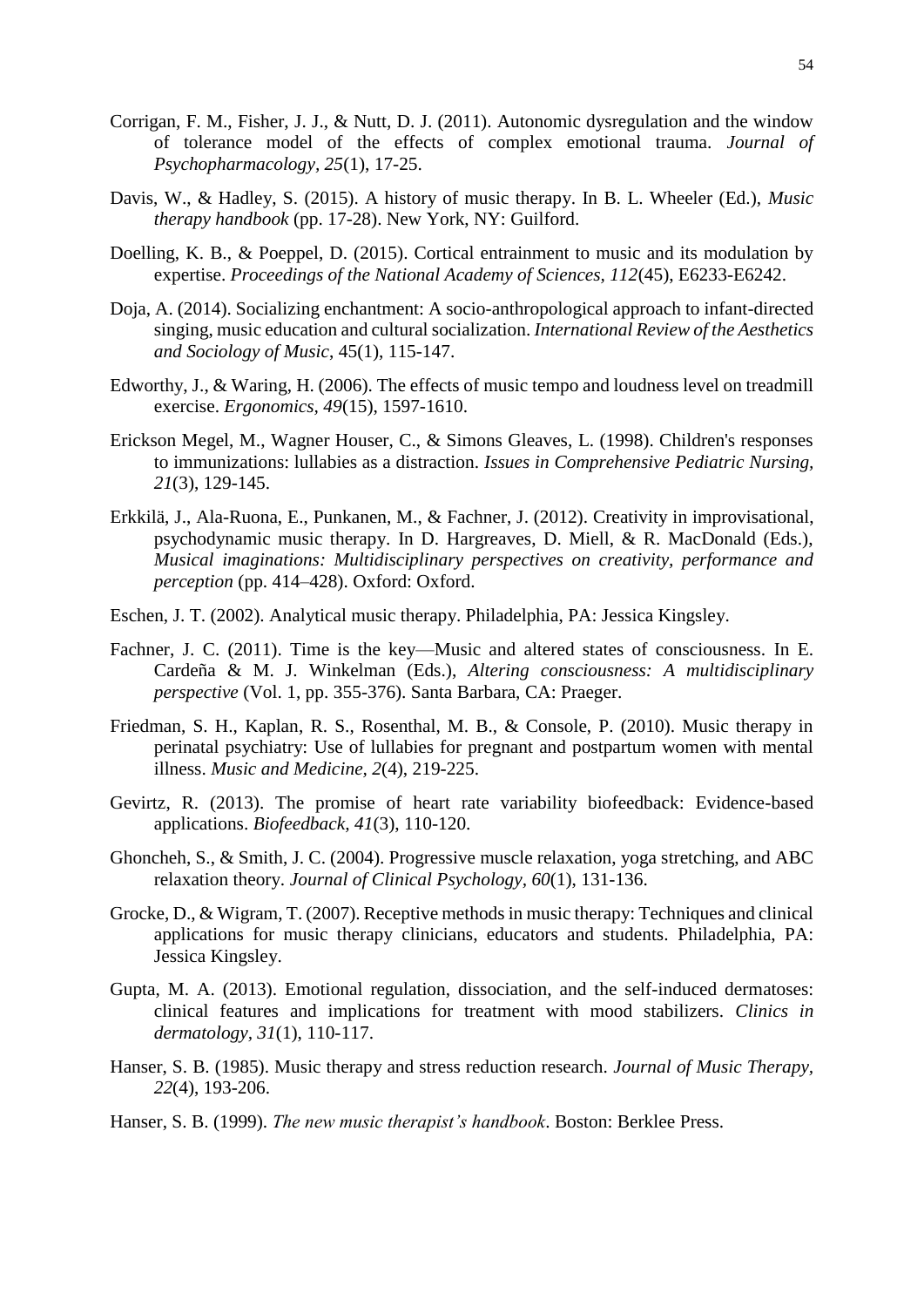- Huston, J. M., & Tracey, K. J. (2011). The pulse of inflammation: heart rate variability, the cholinergic anti‐inflammatory pathway and implications for therapy. *Journal of Internal Medicine, 269*(1), 45-53.
- Iwanaga, M., Kobayashi, A., & Kawasaki, C. (2005). Heart rate variability with repetitive exposure to music. *Biological Psychology, 70*(1), 61-66.
- Karakaya, O., Barutcu, I., Kaya, D., Esen, A. M., Saglam, M., Melek, M., ... & Kaymaz, C. (2007). Acute effect of cigarette smoking on heart rate variability. *Angiology, 58*(5), 620- 624.
- Kleiger, R. E., Stein, P. K., & Bigger, J. T. (2005). Heart rate variability: measurement and clinical utility. *Annals of Noninvasive Electrocardiology, 10*(1), 88-101.
- Kochupillai, V., Kumar, P., Singh, D., Aggarwal, D., Bhardwaj, N., Bhutani, M., & Das, S. N. (2005). Effect of rhythmic breathing (Sudarshan Kriya and Pranayam) on immune functions and tobacco addiction. *Annals of the New York Academy of Sciences, 1056*(1), 242-252.
- Kreibig, S. D. (2010). Autonomic nervous system activity in emotion: A review. *Biological Psychology, 84*(3), 394-421.
- Kühlmann, A. Y., Etnel, J. R., Roos-Hesselink, J. W., Jeekel, J., Bogers, A. J., & Takkenberg, J. J. (2016). Systematic review and meta-analysis of music interventions in hypertension treatment: a quest for answers. *BMC cardiovascular disorders, 16*(1), 1-9.
- Lehrer, P. M., & Gevirtz, R. (2014). Heart rate variability biofeedback: How and why does it work? *Frontiers in Psychology, 5*, 1-9.
- Lehrer, P. M., Sasaki, Y., & Saito, Y. (1999). Zazen and cardiac variability. *Psychosomatic Medicine, 61*(6), 812-821.
- Lehrer, P. M., Vaschillo, E., & Vaschillo, B. (2000). Resonant frequency biofeedback training to increase cardiac variability: Rationale and manual for training. *Applied Psychophysiology and Biofeedback, 25*(3), 177-191.
- Leivseth, L., Nilsen, T. I., Mai, X. M., Johnsen, R., & Langhammer, A. (2012). Lung function and anxiety in association with dyspnoea: the HUNT study. *Respiratory Medicine, 106*(8), 1148-1157.
- Lin, I. M., Tai, L. Y., & Fan, S. Y. (2014). Breathing at a rate of 5.5 breaths per minute with equal inhalation-to-exhalation ratio increases heart rate variability. *International Journal of Psychophysiology, 91*(3), 206-211.
- Lorch, C. A., Lorch, V., Diefendorf, A. O., & Earl, P. W. (1994). Effect of stimulative and sedative music on systolic blood pressure, heart rate, and respiratory rate in premature infants. *Journal of Music Therapy, 31*(2), 105-118.
- Masaoka, Y., & Homma, I. (1997). Anxiety and respiratory patterns: their relationship during mental stress and physical load. *International Journal of Psychophysiology, 27*(2), 153- 159.
- Meadows, A. (2010). The evolution of GIM programming. In *Voices: A World Forum for Music Therapy* (Vol. 10, No. 3).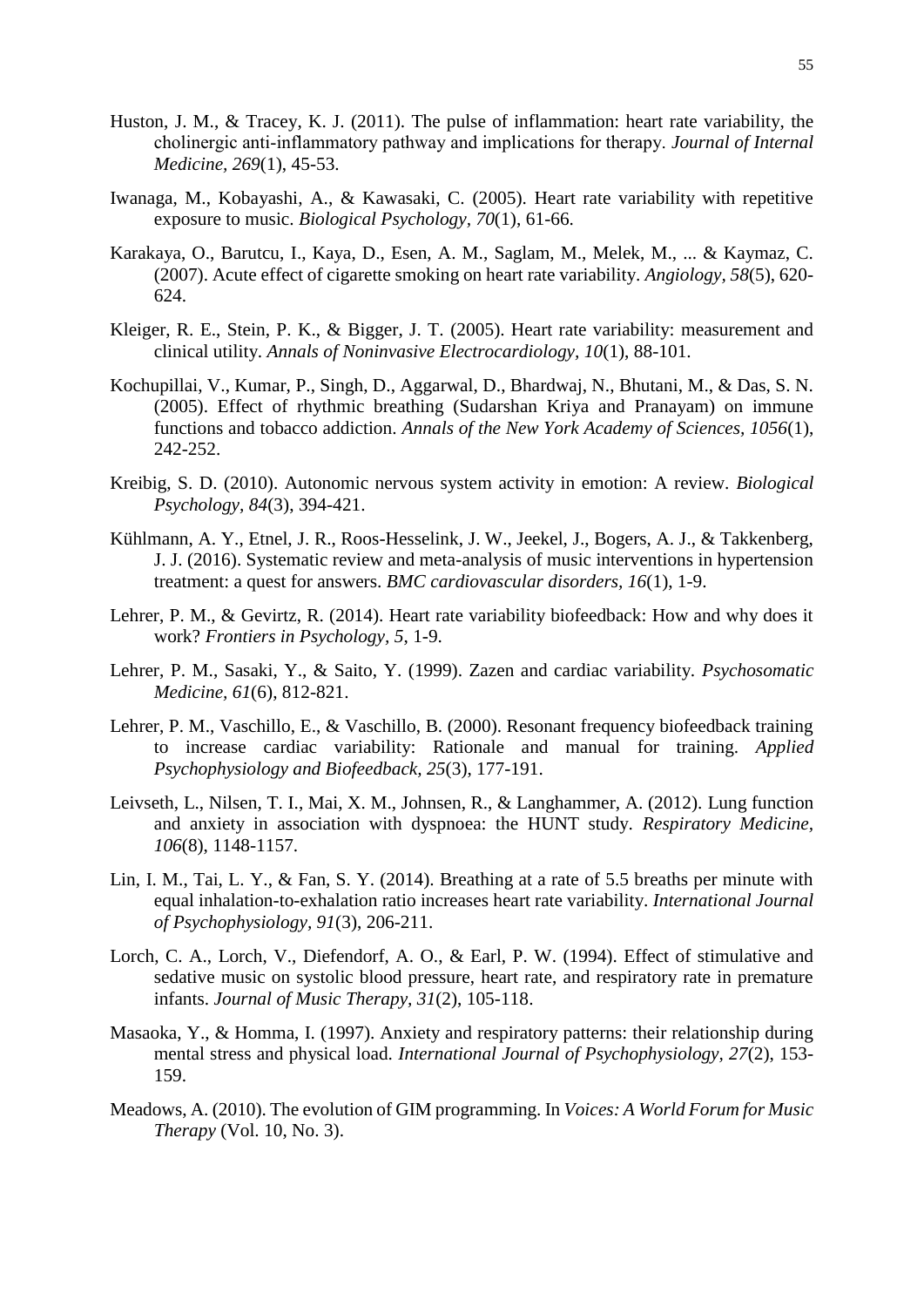- Baroreflex. (n.d.). In *Merriam-Webster online*. Retrieved from https://www.merriamwebster.com/medical/baroreflex
- Mireskandari, F., & Sharbatian, Y. (2015). An anthropological study of folklore in Gilan Province with a focus on lullabies. *IAU International Journal of Social Sciences, 5*(4), 75-85.
- Ogden, P., & Minton, K. (2000). Sensorimotor psychotherapy: One method for processing traumatic memory. *Traumatology, 6*(3), 149-173.
- Papaioannou, V. E. (2007). Heart rate variability, baroreflex function and heart rate turbulence: possible origin and implications. *Hellenic J Cardiol*, *48*(5), 278-289.
- Park, G., & Thayer, J. F. (2014). From the heart to the mind: cardiac vagal tone modulates topdown and bottom-up visual perception and attention to emotional stimuli. *Frontiers in psychology, 5*, 278-286.
- Pelletier, C. L. (2004). The effect of music on decreasing arousal due to stress: A meta-analysis. *Journal of Music Therapy*, 41(3), 192–214.
- Peng, C. K., Henry, I. C., Mietus, J. E., Hausdorff, J. M., Khalsa, G., Benson, H., & Goldberger, A. L. (2004). Heart rate dynamics during three forms of meditation*. International Journal of Cardiology, 95*(1), 19-27.
- Phongsuphap, S., Pongsupap, Y., Chandanamattha, P., & Lursinsap, C. (2008). Changes in heart rate variability during concentration meditation*. International Journal of Cardiology, 130*(3), 481-484.
- Porges, S. W. (1995). Orienting in a defensive world: Mammalian modifications of our evolutionary heritage. A polyvagal theory. *Psychophysiology, 32*(4), 301-318.
- Porges, S. W. (2007). The polyvagal perspective. *Biological psychology, 74*(2), 116-143.
- Porges, S. W. (2011). The polyvagal theory: Neurophysiological foundations of emotions, attachment, communication, and self-regulation. New York, NY: W. W. Norton.
- Raghuraj, P., Ramakrishnan, A. G., Nagendra, H. R., & Telles, S. (1998). Effect of two selected yogic breathing techniques on heart rate variability. *Indian Journal of Physiology and Pharmacology*, 42, 467-472.
- Robb, S. L., Nichols, R. J., Rutan, R. L., Bishop, B. L., & Parker, J. C. (1995). The effects of music assisted relaxation on preoperative anxiety. *Journal of Music Therapy, 32*(1), 2- 21.
- Rock, A. M., Trainor, L. J., & Addison, T. L. (1999). Distinctive messages in infant-directed lullabies and play songs. *Developmental Psychology, 35*(2), 527-534.
- Roque, A. L, Valenti, V. E, Guida, H. L., Campos, M. F., Knap, A., Vanderlei, L. C., Ferreira, C., & de Abreu, L. C. (2013). The effects of different styles of musical auditory stimulation on cardiac autonomic regulation in healthy women. *Noise Health, 15*, 281–7.
- Shultis, C., & Gallagher, L. (2015). Medical music therapy for adults. In B. L. Wheeler (Ed.), *Music therapy handbook* (pp. 441-453). New York, NY: Guilford.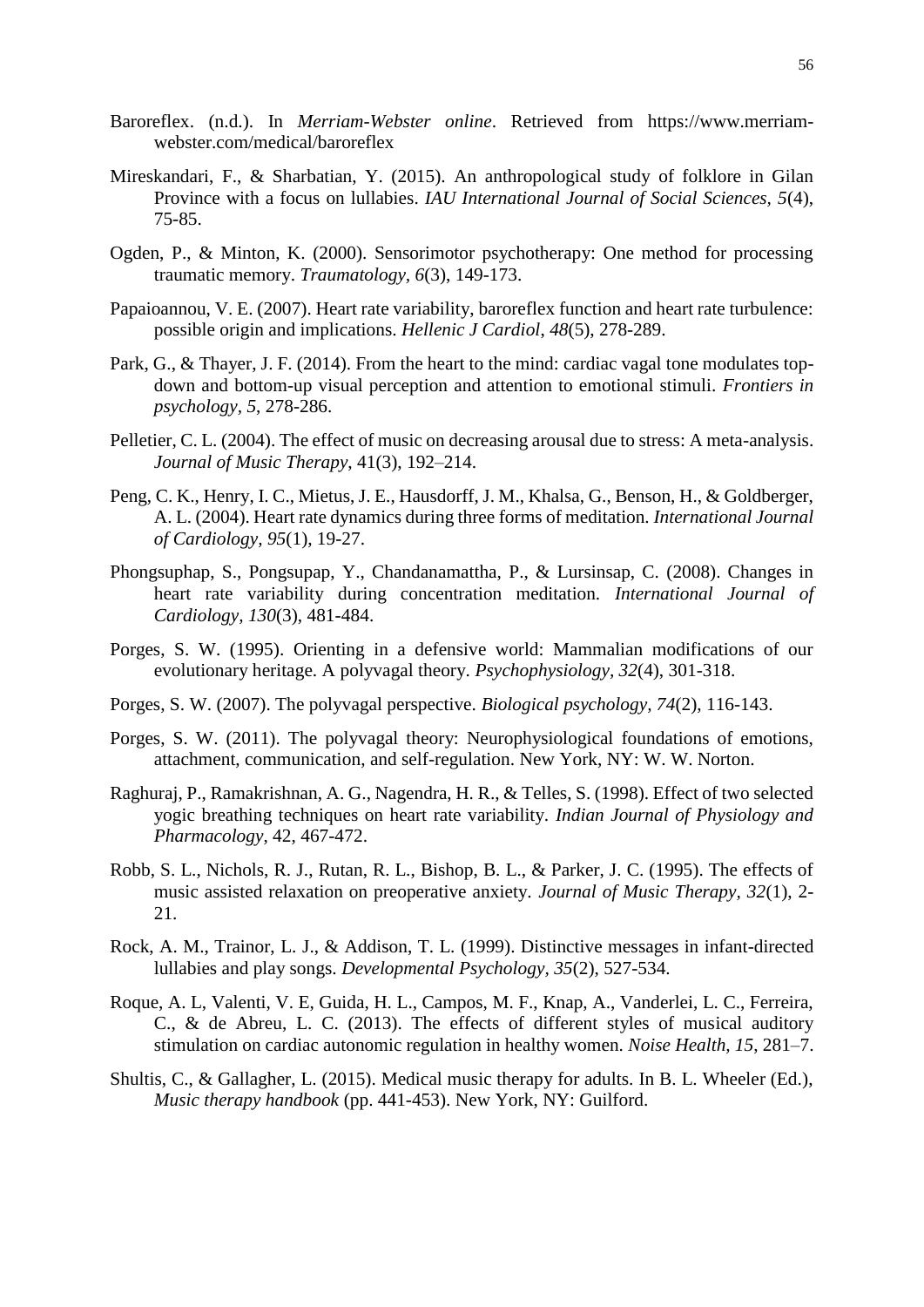- Shakhkulyan, T., & Khatchadourian, N. (2016). Lullabies singing workshop. In E. Nardi & C. Angelini (Eds.), Best Practice 5: A tool to improve museum education internationally (pp. 71-80).
- Siegel, D. J. (2011). The developing mind: How relationships and the brain interact to shape who we are. New York, NY: Guilford.
- Smith, C. A., & Morris, L. W. (1977). Differential effects of stimulative and sedative music on anxiety, concentration, and performance. *Psychological Reports, 41*(3\_suppl), 1047- 1053.
- Smith, J. C. (2001). *Advances in ABC relaxation: Applications and inventories.* Springer Publishing Company.
- Smith, J. C., & Joyce, C. A. (2004). Mozart versus new age music: Relaxation states, stress, and ABC relaxation theory. *Journal of Music Therapy, 41*(3), 215–224.
- Stein, M. B., Millar, T. W., Larsen, D. K., & Kryger, M. H. (1995). Irregular breathing during sleep in patients with panic disorder. *The American Journal of Psychiatry, 152*(8), 1168- 1173.
- Summer, L. (2011). Client perspectives on the music in guided imagery and music (GIM). *Qualitative Inquiries in Music therapy,* 34-74.
- Thaut, M. H., McIntosh, G. C., & Hoemberg, V. (2015). Neurobiological foundations of neurologic music therapy: rhythmic entrainment and the motor system. *Frontiers in psychology, 5*.
- Thayer, J. F., & Lane, R. D. (2000). A model of neurovisceral integration in emotion regulation and dysregulation. *Journal of affective disorders, 61*(3), 201-216.
- Trehub, S. E., & Trainor, L. (1998). Singing to infants: Lullabies and play songs. In C. K. Rovee-Collier, L. P. Lipsitt, & H. Hayne (Eds.), *Advances in infancy research* (Vol. 12, pp. 43-78). Stamford, CT: Ablex.
- Tsang, C. D., & Conrad, N. J. (2010). Does the message matter? The effect of song type on infants' pitch preferences for lullabies and playsongs. *Infant Behavior and Development, 33*(1), 96-100.
- Vaschillo, E. G., Vaschillo, B., & Lehrer, P. M. (2006). Characteristics of resonance in heart rate variability stimulated by biofeedback. *Applied Psychophysiology and Biofeedback, 31*(2), 129-142.
- Van Diest, I., Verstappen, K., Aubert, A. E., Widjaja, D., Vansteenwegen, D., & Vlemincx, E. (2014). Inhalation/exhalation ratio modulates the effect of slow breathing on heart rate variability and relaxation. *Applied Psychophysiology and Biofeedback, 39*(3-4), 171-180.
- Vickhoff, B., Malmgren, H., Åström, R., Nyberg, G., Engvall, M., Snygg, J., ... & Jörnsten, R. (2013). Music structure determines heart rate variability of singers. *Frontiers in Psychology, 4*, 1-16.
- Von Leupoldt, A., Chan, P. Y. S., Bradley, M. M., Lang, P. J., & Davenport, P. W. (2011). The impact of anxiety on the neural processing of respiratory sensations. *Neuroimage, 55*(1), 247-252.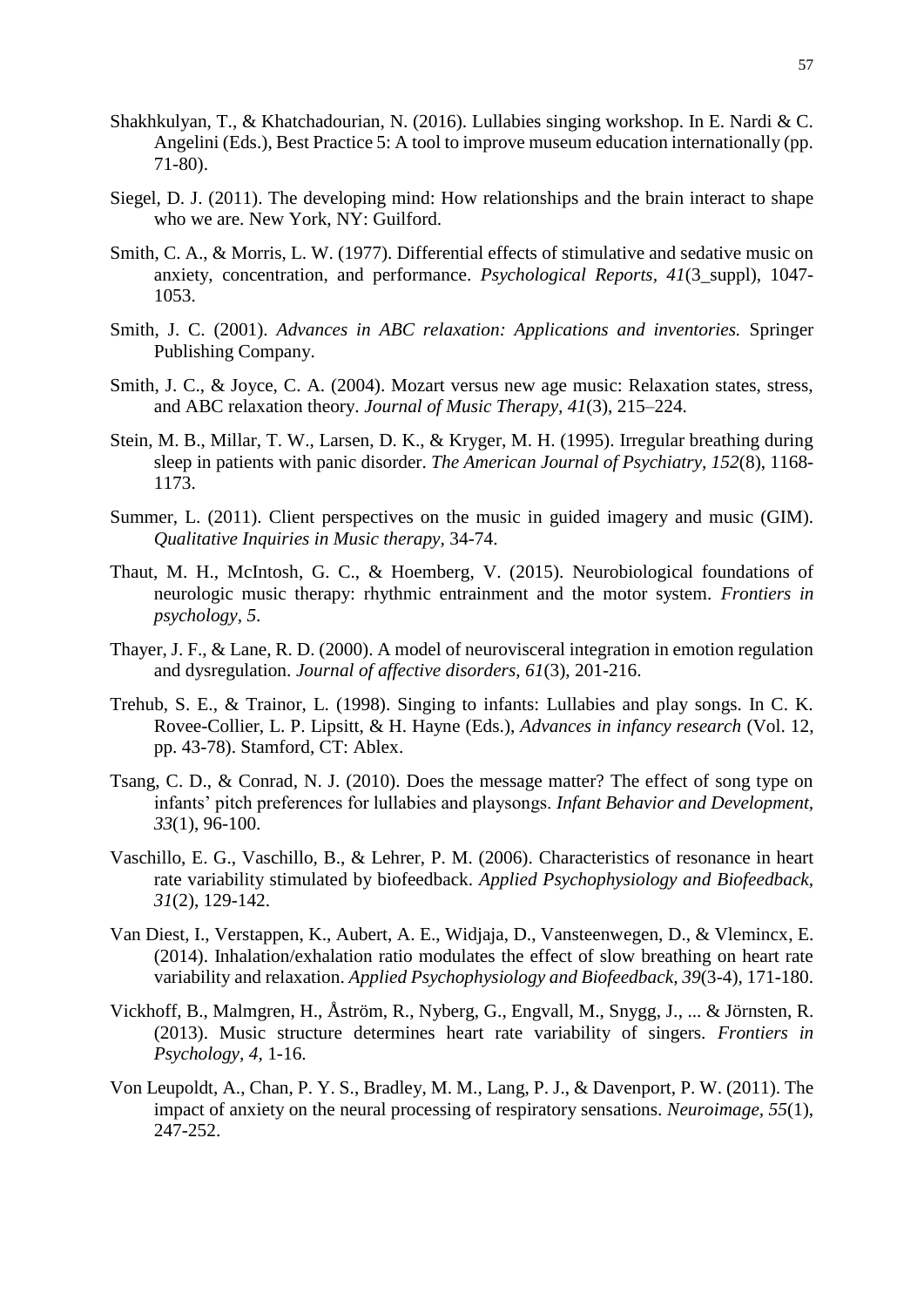- Voss, J. A., Good, M., Yates, B., Baun, M. M., Thompson, A., & Hertzog, M. (2004). Sedative music reduces anxiety and pain during chair rest after open-heart surgery. *Pain, 112*(1), 197-203.
- Zanini, C. R. D. O., Jardim, P. C. B. V., Salgado, C. M., Nunes, M. C., Urzêda, F. L. D., Carvalho, M. V. C., ... & Souza, W. K. S. B. D. (2009). Music therapy effects on the quality of life and the blood pressure of hypertensive patients. *Arquivos brasileiros de cardiologia, 93*(5), 534-540.
- Zope, S. A., & Zope, R. A. (2013). Sudarshan kriya yoga: Breathing for health. *International Journal of Yoga, 6*(1), 4-10.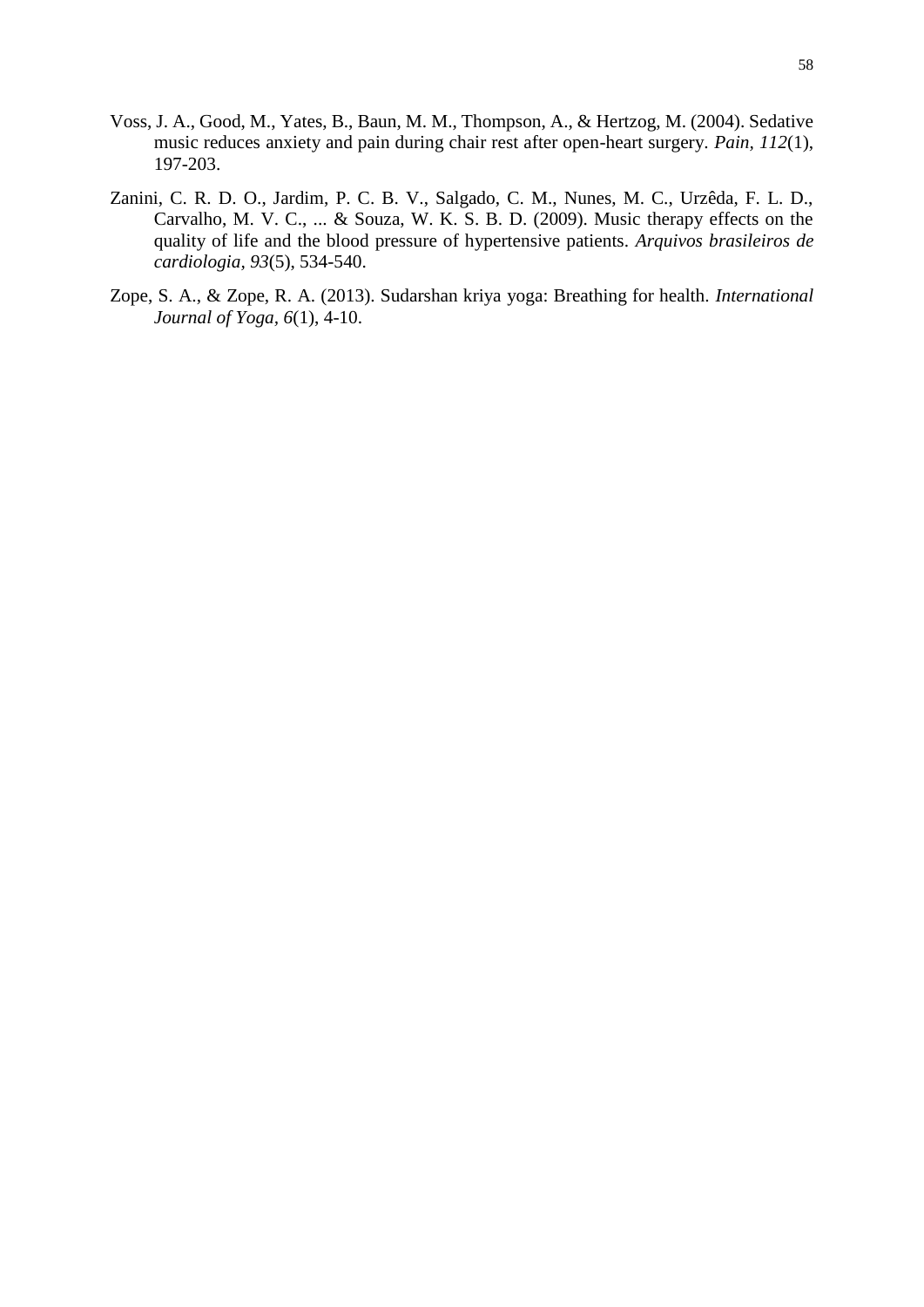# **List of abbreviations**

**ANS:** Autonomic nervous system

**CAN:** Central autonomic network

**HRV:** Heart rate variability

**HRVB:** Heart rate variability biofeedback

**N-N:** Beat-to-beat

**PNS:** Parasympathetic nervous system

**RFB:** Resonance frequency breathing

**RMSSD:** Root mean square differences among successive beat-to-beat intervals

**R-states:** Relaxation states, as categorized under ABC relaxation theory

**SDNN:** Standard deviation of beat-to-beat intervals

**SNS:** Sympathetic nervous system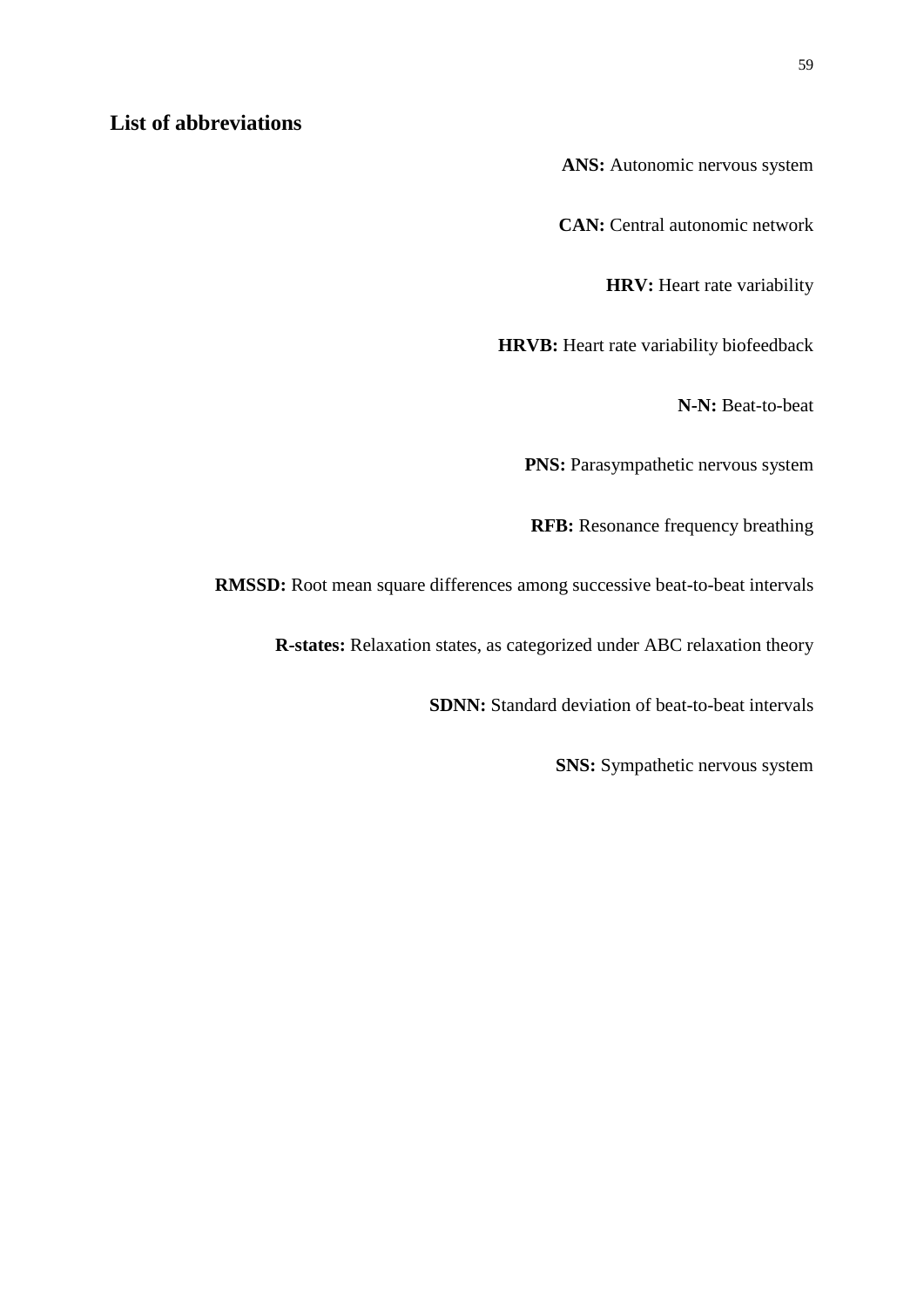# **Appendix A**

Condition: \_\_\_\_\_\_ Participant #: \_\_\_\_\_\_

## Breathing Study Pre-Test

1. Please rate how **RELAXED** you **currently** feel by circling a number (1=Totally unrelaxed; 2=Somewhat unrelaxed; 3=Neither relaxed nor unrelaxed; 4=Somewhat relaxed; 5=Extremely relaxed).

| Totally   | Somewhat  | Neither relaxed | Somewhat | Extremely |
|-----------|-----------|-----------------|----------|-----------|
| unrelaxed | unrelaxed | nor unrelaxed   | relaxed  | relaxed   |
|           |           |                 |          | لہ        |

2. Please rate how **ATTENTIVE** you **currently** feel by circling a number (1=Totally inattentive; 2=Somewhat inattentive; 3=Neither attentive nor inattentive; 4=Somewhat attentive; 5=Extremely attentive).

| Totally<br>inattentive | Somewhat<br>inattentive | <b>Neither</b><br>attentive nor<br>inattentive | Somewhat<br>attentive | Extremely<br>attentive |
|------------------------|-------------------------|------------------------------------------------|-----------------------|------------------------|
|                        |                         |                                                |                       |                        |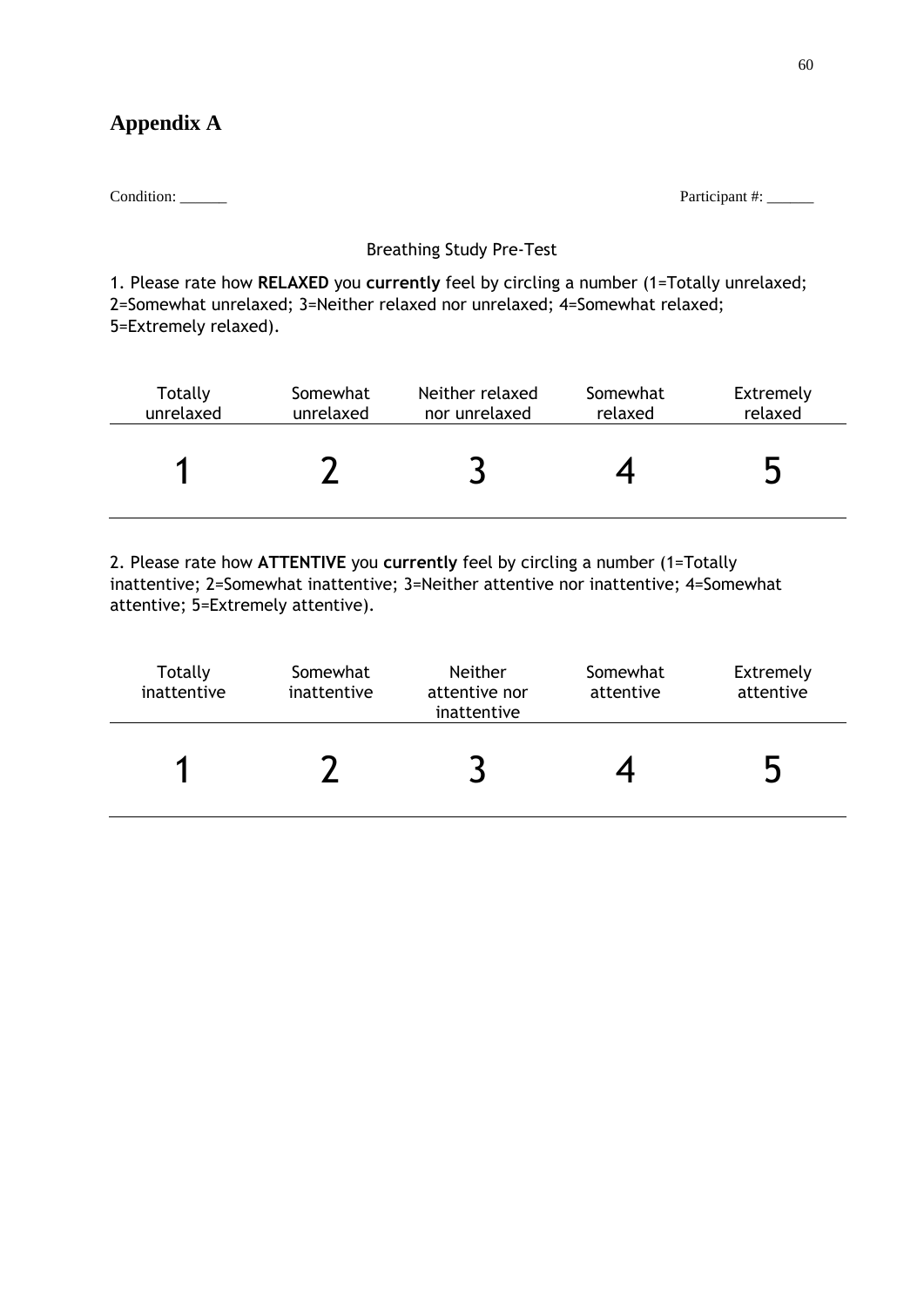# **Appendix B**

Condition: \_\_\_\_\_\_ Participant #: \_\_\_\_\_\_

## Breathing Study Post-Test

1. Please rate how **RELAXED** you **currently** feel by circling a number (1=Totally unrelaxed; 2=Somewhat unrelaxed; 3=Neither relaxed nor unrelaxed; 4=Somewhat relaxed; 5=Extremely relaxed).

| Totally   | Somewhat  | Neither relaxed | Somewhat | Extremely |
|-----------|-----------|-----------------|----------|-----------|
| unrelaxed | unrelaxed | nor unrelaxed   | relaxed  | relaxed   |
|           |           |                 |          | لہ        |

2. Please rate how **ATTENTIVE** you **currently** feel by circling a number (1=Totally inattentive; 2=Somewhat inattentive; 3=Neither attentive nor inattentive; 4=Somewhat attentive; 5=Extremely attentive).

| Totally<br>inattentive | Somewhat<br>inattentive | <b>Neither</b><br>attentive nor<br>inattentive | Somewhat<br>attentive | Extremely<br>attentive |
|------------------------|-------------------------|------------------------------------------------|-----------------------|------------------------|
| я                      |                         |                                                |                       |                        |

3. Do you have any additional comments for the researcher regarding your experiences during this breathing task? (If needed, use the back side of the page for additional commentary.)